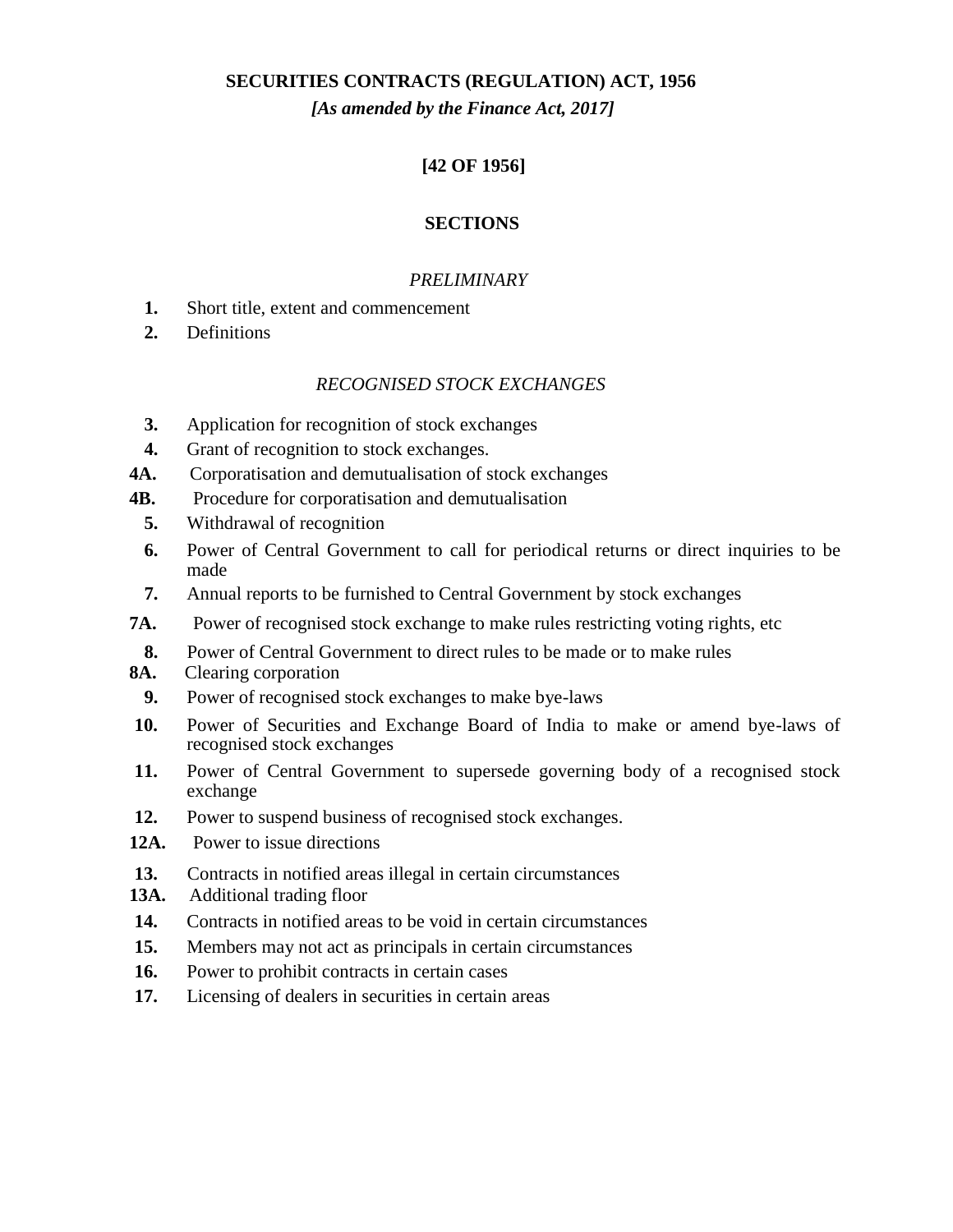- **17A.** Public issue and listing of securities referred to in sub-clause (*ie*) of clause (*h*) of section 2
- **18.** Exclusion of spot delivery contracts from sections 13, 14, 15 and 17
- 18A. Contracts in derivative
	- **19.** Stock exchanges other than recognised stock exchanges prohibited
	- **20.** Prohibition of options in securities
	- **21.** Conditions for listing
- **21A.** Delisting of securities
- **22.** Right of appeal against refusal of stock exchanges to list securities of public companies
- **22A.** Right of appeal to Securities Appellate Tribunal against refusal of stock exchange to list securities of public companies
- **22B.** Procedure and powers of Securities Appellate Tribunal
- **22C.** Right to legal representation
- **22D.** Limitation
- **22E.** Civil court not to have jurisdiction
- **22F.** Appeal to Supreme Court

#### *PENALTIES AND PROCEDURE*

- **23.** Penalties
- **23A.** Penalty for failure to furnish information, return, etc.
- **23B.** Penalty for failure by any person to enter into an agreement with clients
- **23C.** Penalty for failure to redress investors' grievances
- 23D. Penalty for failure to segregate securities or moneys of client or clients
- **23E.** Penalty for failure to comply with provision of listing conditions or delisting conditions or grounds
- 23F. Penalty for excess dematerialisation or delivery of unlisted securities
- **23G.** Penalty for failure to furnish periodical returns, etc.
- **23GA** Penalty for failure to conduct business in accordance with rules, etc.
- 23H. Penalty for contravention where no separate penalty has been provided
- **23-I.** Power to adjudicate
- 23J. Factors to be taken into account while adjudging quantum of penalty
- **23JA.** Settlement of administrative and civil proceedings
- **23JB.** Recovery of amounts
- **23JC** Continuance of proceedings
- 23K. Crediting sums realised by way of penalties to Consolidated Fund of India
- 23L. Appeal to Securities Appellate Tribunal
- **23M.** Offences
- 23N. Composition of certain offences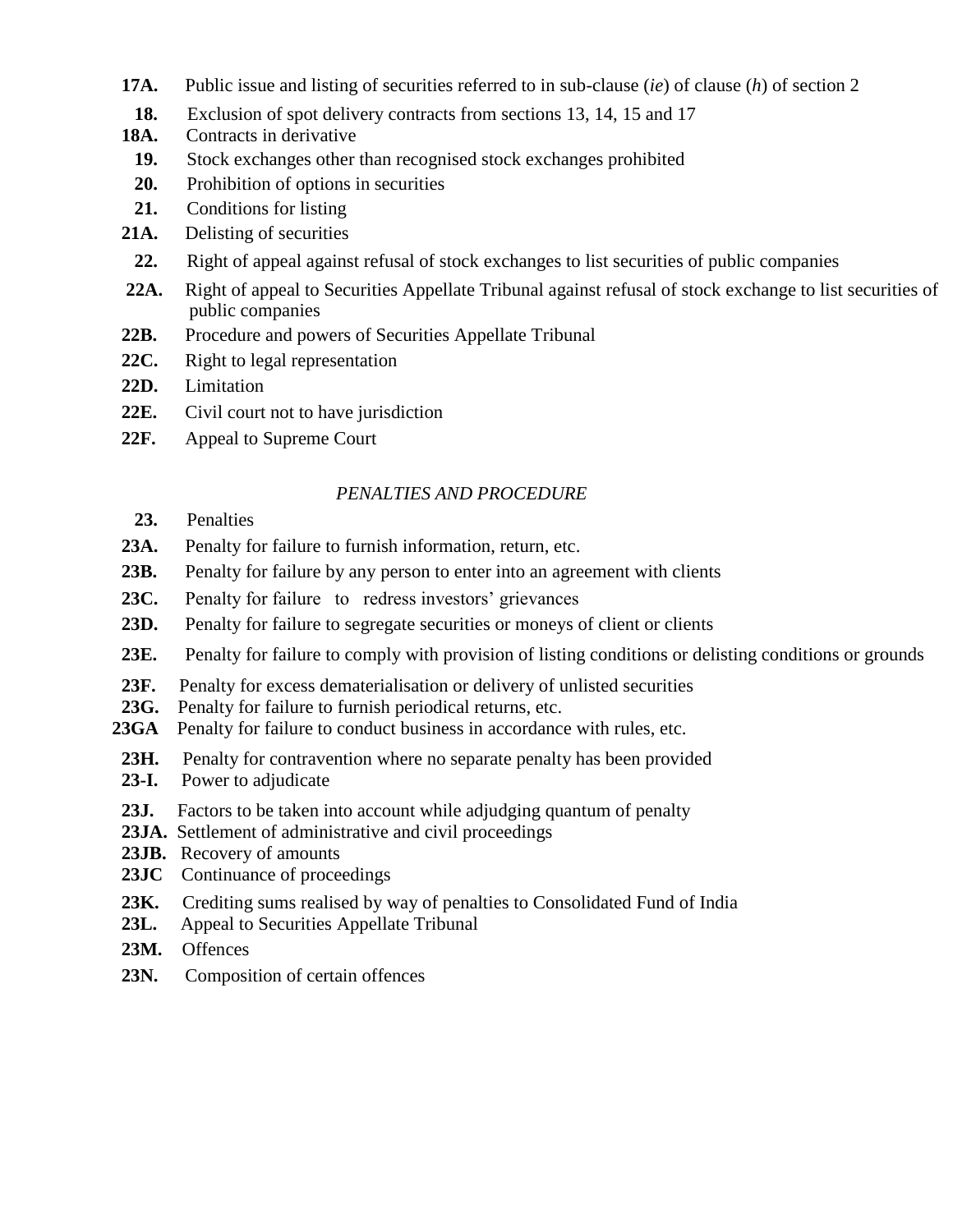- **23-O**. Power to grant immunity
	- **24.** Contravention by companies
	- **25.** Certain offences to be cognizable
	- **26.** Cognizance of offences by courts
- **26A.** Establishment of Special Courts
- **26B.** Offences triable by Special Courts
- **26C.** Appeal and revision
- **26D.** Application of Code to proceedings before Special Court
- **26E.** Transitional Provisions

## *MISCELLANEOUS*

- **27.** Title to dividends
- **27A.** Right to receive income from collective investment scheme
- **27B.** Right to receive income from mutual fund
- **28.** Act not to apply in certain cases
- **29.** Protection of action taken in good faith
- **29A.** Power to delegate
	- **30.** Power to make rules
- **30A.** Special Provisions related to commodity derivatives
	- **31.** Power of Securities and Exchange Board of India to make regulations
	- **32.** Validation of certain acts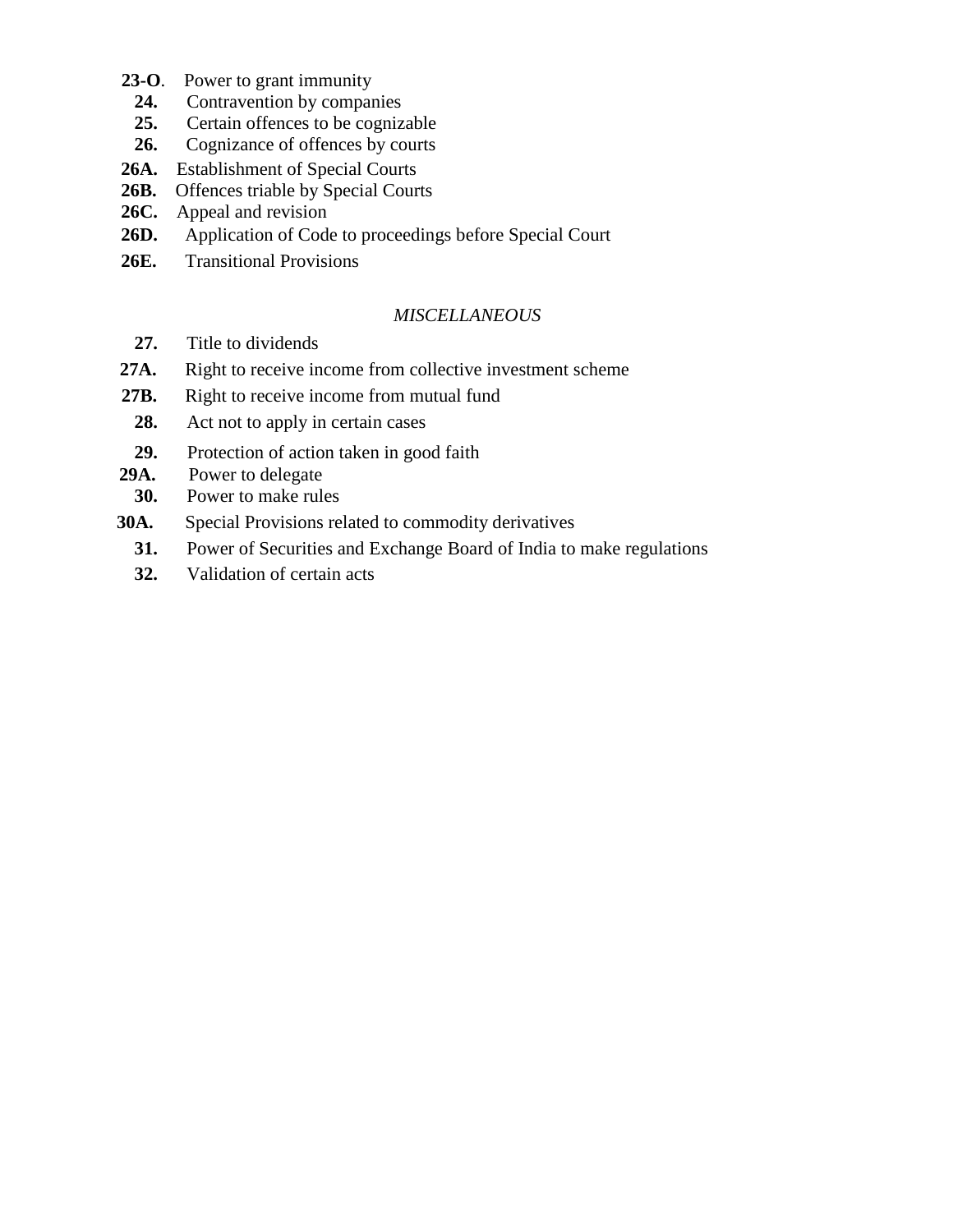#### **SECURITIES CONTRACTS (REGULATION) ACT, 1956**

#### **[42 OF 1956]**

#### **[4th September, 1956]**

#### **An Act to prevent undesirable transactions in securities by regulating the business of dealing therein, <sup>1</sup>** [**\*\*\***] **by providing for certain other matters connected therewith.**

BE it enacted by Parliament in the Seventh Year of the Republic of India as follows:

#### *PRELIMINARY*

#### **Short title, extent and commencement.**

**1.** (1) This Act may be called the Securities Contracts (Regulation) Act, 1956.

(2) It extends to the whole of India.

(3) It shall come into force on such date<sup>2</sup> as the Central Government may, by notification in the Official Gazette, appoint.

#### **Definitions.**

**.** 

**2.** In this Act, unless the context otherwise requires,—

- (*a*) "contract" means a contract for or relating to the purchase or sale of securities;
- <sup>3</sup> [(*aa*) "corporatisation" means the succession of a recognised stock exchange, being a body of individuals or a society registered under the Societies Registration Act, 1860 (21 of 1860), by another stock exchange, being a company incorporated for the purpose of assisting, regulating or controlling the business of buying, selling or dealing in securities carried on by such individuals or society;
	- (*ab*) "demutualisation" means the segregation of ownership and management from the trading rights of the members of a recognised stock exchange in accordance with a scheme approved by the Securities and Exchange Board of India;]
- $\int_{0}^{4} [(ac)]$  "derivative"— includes
	- (*A*) a security derived from a debt instrument, share, loan, whether secured or unsecured, risk instrument or contract for differences or any other form of security;
	- (*B*) a contract which derives its value from the prices, or index of prices, of underlying securities;]
	- ${}^{6}$ [(C) commodity derivatives; and
	- (D) such other instruments as may be declared by the Central Government to be derivatives;]
	- (*b*) "Government security" means a security created and issued, whether before or after the commencement of this Act, by the Central Government or a State Government for the purpose of raising a public loan and having one of the forms specified in clause (*2*) of section 2 of the Public Debt Act, 1944 (18 of 1944);

 $7$ [(bb) "goods" mean every kind of movable property other than actionable claims, money and

 $^1$  Words "by prohibiting options and" omitted by the Securities Laws (Amendment) Act, 1995, w.e.f. 25-01-1995.<br><sup>2</sup> 20-2-1957 *vide* SRO 528, dated 16-02-1957, published in the Gazette of India, Extra., Pt. II, Sec. 3, p 3 16-02-1957.<br><sup>3</sup> Inserted by the Securities Laws (Amendment) Act, 2004, Sec. 2, w.e.f. 12-10-2004.<br><sup>4</sup> Inserted by the Securities Laws (Amendment) Act, 1999, Sec. 2, w.e.f. 22-2-2000.<br><sup>5</sup> Clause (*aa*) renumbered as claus

<sup>6</sup> Inserted by Part II of Chapter VIII of the Finance Act 2015, w.e.f. 28.09.2015 *vide* Gazette Notification F. No. 1/9/SM/2015, Extraordinary, Pt. II, Sec. 3, Sub-section (ii) dated 28.08.2015.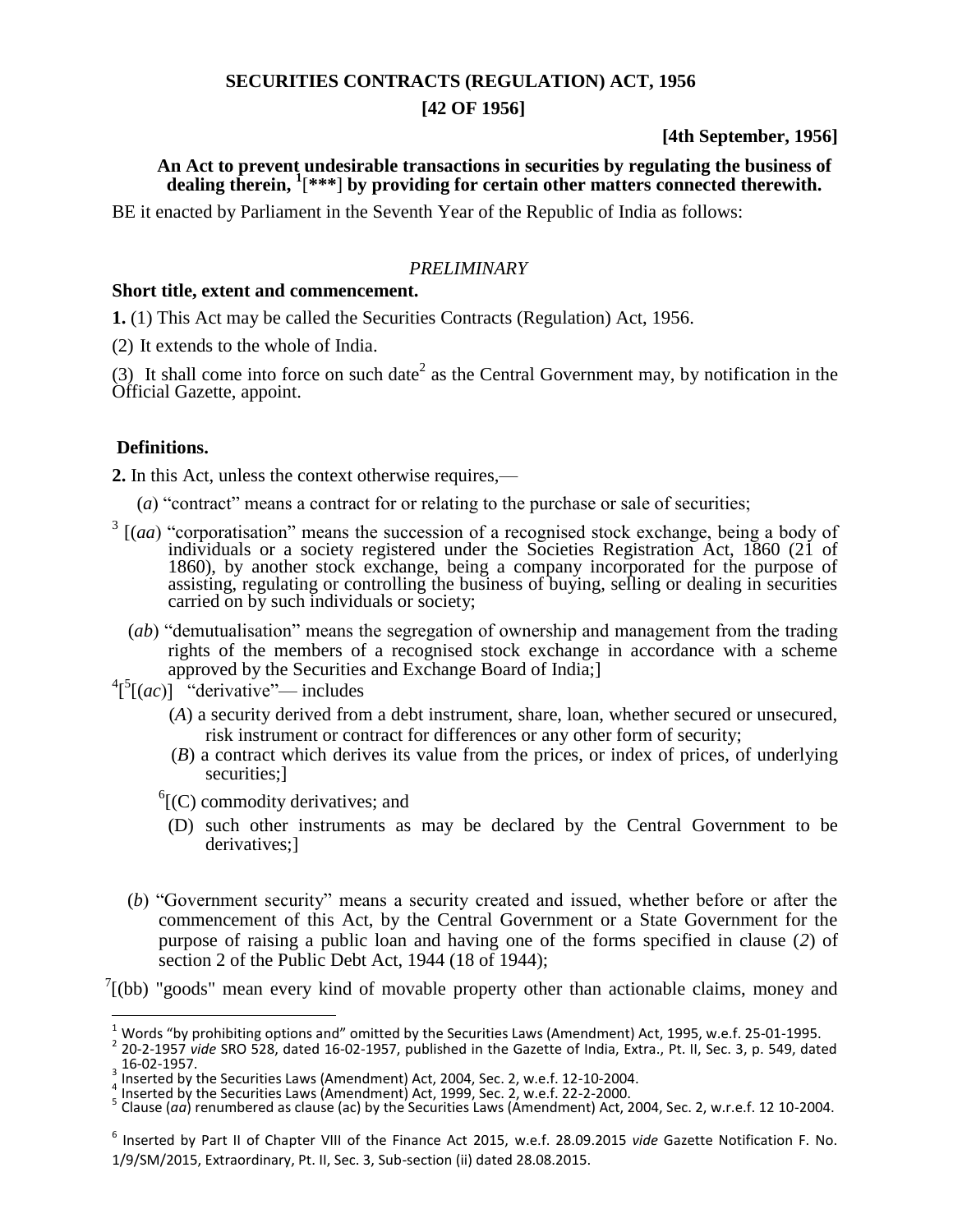securities;

- (bc) "commodity derivative" means a contract
	- (i) for the delivery of such goods, as may be notified by the Central Government in the Official Gazette, and which is not a ready delivery contract; or
	- (ii) for differences, which derives its value from prices or indices of prices of such underlying goods or activities, services, rights, interests and events, as may be notified by the Central Government, in consultation with the Board, but does not include securities as referred to in sub-clauses (A) and (B) of clause (ac);]
	- (*c*) "member" means a member of a recognised stock exchange;
- ${}^{8}$ [(ca) "non-transferable specific delivery contract" means a specific delivery contract, the rights or liabilities under which or under any delivery order, railway receipt, bill of lading, warehouse receipt or any other documents of title relating thereto are not transferable;  $\vert$ 
	- (*d*) "option in securities" means a contract for the purchase or sale of a right to buy or sell, or a right to buy and sell, securities in future, and includes a *teji, a mandi, a teji mandi, a galli,*  a put, a call or a put and call in securities;
	- (*e*) "prescribed" means prescribed by rules made under this Act;

 $\int$ <sup>9</sup>[(ea) "ready delivery contract" means a contract which provides for the delivery of goods and the payment of a price therefor, either immediately, or within such period not exceeding eleven days after the date of the contract and subject to such conditions as the Central Government may, by notification in the Official Gazette, specify in respect of any goods, the period under such contract not being capable of extension by the mutual consent of the parties thereto or otherwise:

Provided that where any such contract is performed either wholly or in part:

- (I) by realisation of any sum of money being the difference between the contract rate and the settlement rate or clearing rate or the rate of any offsetting contract; or
- (II) by any other means whatsoever, and as a result of which the actual tendering of the goods covered by the contract or payment of the full price therefor is dispensed with, then such contract shall not be deemed to be a ready delivery contract; ]
- (*f*) "recognised stock exchange" means a stock exchange which is for the time being recognised by the Central Government under section 4;
- (*g*) "rules", with reference to the rules relating in general to the constitution and management of a stock exchange, includes, in the case of a stock exchange which is an incorporated association, its memorandum and articles of association;
- $10$ [(*ga*) "scheme" means a scheme for corporatisation or demutualisation of a recognised stock exchange which may provide for—
	- (*i*) the issue of shares for a lawful consideration and provision of trading rights in lieu of membership cards of members of a recognised stock exchange;
	- (*ii*) the restrictions on voting rights;

-

<sup>7</sup> Inserted by Part II of Chapter VIII of the Finance Act 2015, w.e.f. 28.09.2015 *vide* Gazette Notification F. No. 1/9/SM/2015, Extraordinary, Pt. II, Sec. 3, Sub-section (ii) dated 28.08.2015.

<sup>8</sup> Inserted by Part II of Chapter VIII of the Finance Act 2015, w.e.f. 28.09.2015 *vide* Gazette Notification F. No. 1/9/SM/2015, Extraordinary, Pt. II, Sec. 3, Sub-section (ii) dated 28.08.2015.

<sup>9</sup> Inserted by Part II of Chapter VIII of the Finance Act 2015, w.e.f. 28.09.2015 *vide* Gazette Notification F. No. 1/9/SM/2015, Extraordinary, Pt. II, Sec. 3, Sub-section (ii) dated 28.08.2015.

 $10$  Inserted by the Securities Laws (Amendment) Act, 2004, Sec. 2, w.r.e.f. 12-10-2004.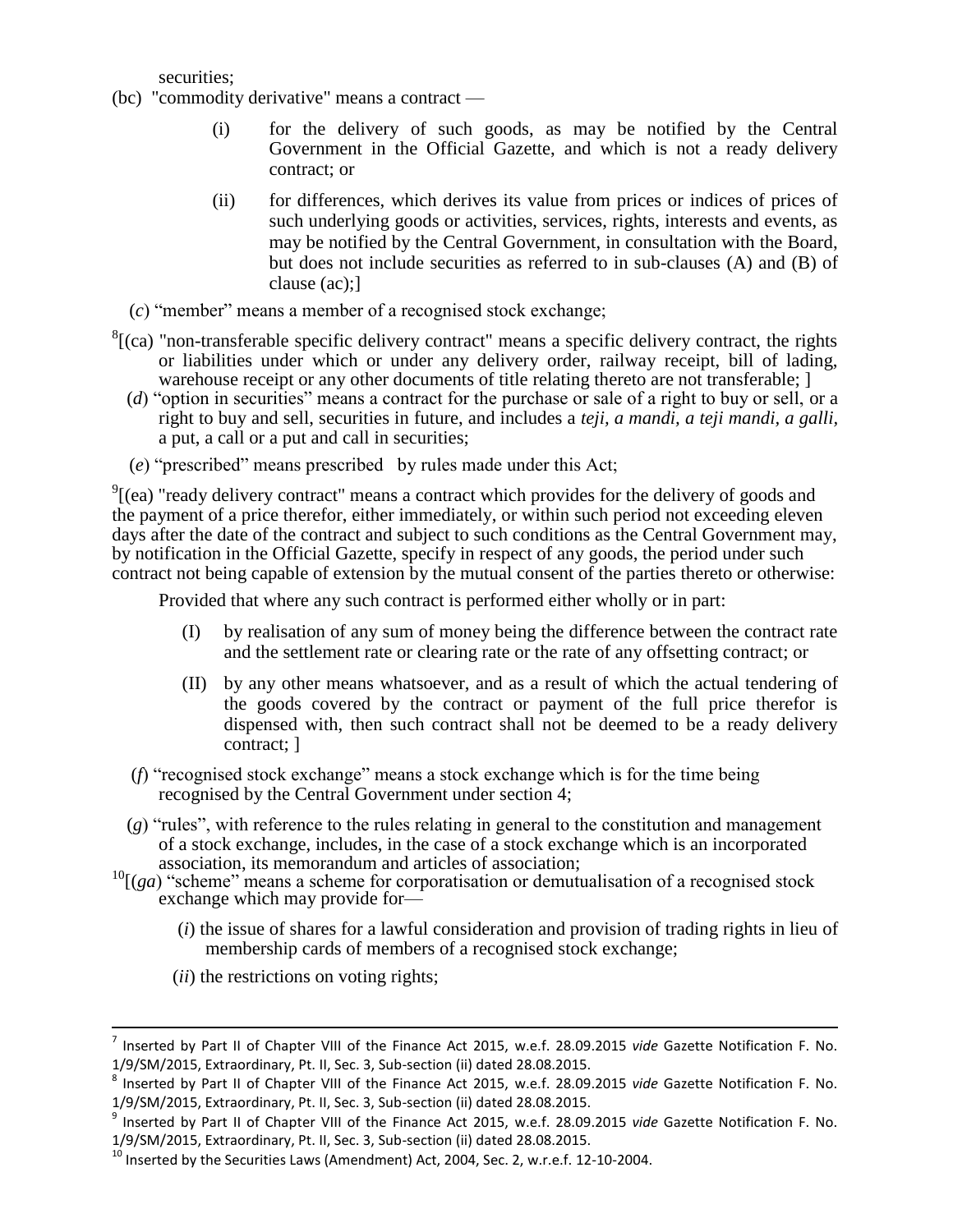- (*iii*) the transfer of property, business, assets, rights, liabilities, recognitions, contracts of the recognised stock exchange, legal proceedings by, or against, the recognised stock exchange, whether in the name of the recognised stock exchange or any trustee or otherwise and any permission given to, or by, the recognised stock exchange;
- (*iv*) the transfer of employees of a recognised stock exchange to another recognised stock exchange;
- (*v*) any other matter required for the purpose of, or in connection with, the corporatisation or demutualisation, as the case may be, of the recognised stock exchange;]
- <sup>11</sup>[<sup>12</sup>[(gb)] "Securities Appellate Tribunal" means a Securities Appellate Tribunal established under sub-section (1) of section 15K of the Securities and Exchange Board of India Act, 1992 (15 of 1992);]

(*h*) "securities"— include

(*i*) shares, scrips, stocks, bonds, debentures, debenture stock or other marketable securities of a like nature in or of any incorporated company or other body corporate;

<sup>13</sup>[(*ia*) derivative;

-

(*ib*) units or any other instrument issued by any collective investment scheme to the investors in such schemes;]

<sup>14</sup>[(*ic*) security receipt as defined in clause (*zg*) of section 2 of the Securitisation and Reconstruction of Financial Assets and Enforcement of Security Interest Act, 2002;]

<sup>15</sup>[(*id*) units or any other such instrument issued to the investors under any mutual fund scheme;]

<sup>16</sup>[Explanation.—For the removal of doubts, it is hereby declared that

#### "CHAPTER VI

#### MISCELLANEOUS

 $^{11}$  Inserted by the Securities Laws (Second Amendment) Act, 1999, Sec 2, w.e.f. 16-12-1999.

<sup>12</sup> Clause (*ga*) renumbered as clause (gb) by the Securities Laws (Amendment) Act, 2004, Sec 2, w.r.e.f. 12-10- 2004.

<sup>&</sup>lt;sup>13</sup> Inserted by the Securities Laws (Amendment) Act, 1999, Sec. 2, w.e.f. 22-2-2000.

<sup>&</sup>lt;sup>14</sup> Inserted by the Securitisation and Reconstruction of Financial Assets and Enforcement of Security Interest Act, 2002, Sec. 41 and Schedule, w.r.e.f. 21-6-2002.

<sup>&</sup>lt;sup>15</sup> Inserted by the Securities Laws (Amendment) Act, 2004, Sec. 2, w.e.f. 12-10-2004.

<sup>16</sup> Inserted by the Securities and Insurance Laws (Amendment and Validation) Act, 2010, Sec 4, w.r.e.f. 09-04-2010. Chapter VI of the Securities and Insurance Laws (Amendment and Validation) Act, 2010, read as under :

<sup>6.</sup> *Validation.*—Notwithstanding anything contained in any judgment, decree or order of any Court, Tribunal or other authority, the provisions of section 2 of the Insurance Act, 1938 (4 of 1938) or section 2 of the Securities Contracts (Regulation) Act, 1956 (42 of 1956) or section 12 of the Securities and Exchange Board of India Act, 1992 (15 of 1992), as amended by this Act, shall have and shall be deemed to always have effect for all purposes as if the provisions of the said Acts, as amended by this Act, had been in force at all material times and accordingly, any unit linked insurance policy or scrips or any such instrument or unit, by whatever name called, issued or purported to have been issued at any time before the 9th day of April, 2010, shall be deemed and always deemed to have been validly issued and shall not be called in question in any court of law or other authority solely on the ground that it was issued without a certificate of registration under any law for the time being in force or without following any procedure under any law for the time being in force, by an insurer or any other person.

<sup>7.</sup> *Repeal and savings.—*(1) The Securities and Insurance Laws (Amendment and Validation) Ordinance, 2010 (Ord. 3 of 2010) is hereby repealed.

<sup>(2)</sup> Notwithstanding such repeal, anything done or any action taken under the Reserve Bank of India Act, 1934 (2 of 1934) or the Insurance Act, 1938 (4 of 1938) or the Securities Contracts (Regulation) Act, 1956 (42 of 1956) or the Securities and Exchange Board of India Act, 1992 (15 of 1992), as amended by the said Ordinance, shall be deemed to have been done or taken under the corresponding provisions of those Acts, as amended by this Act."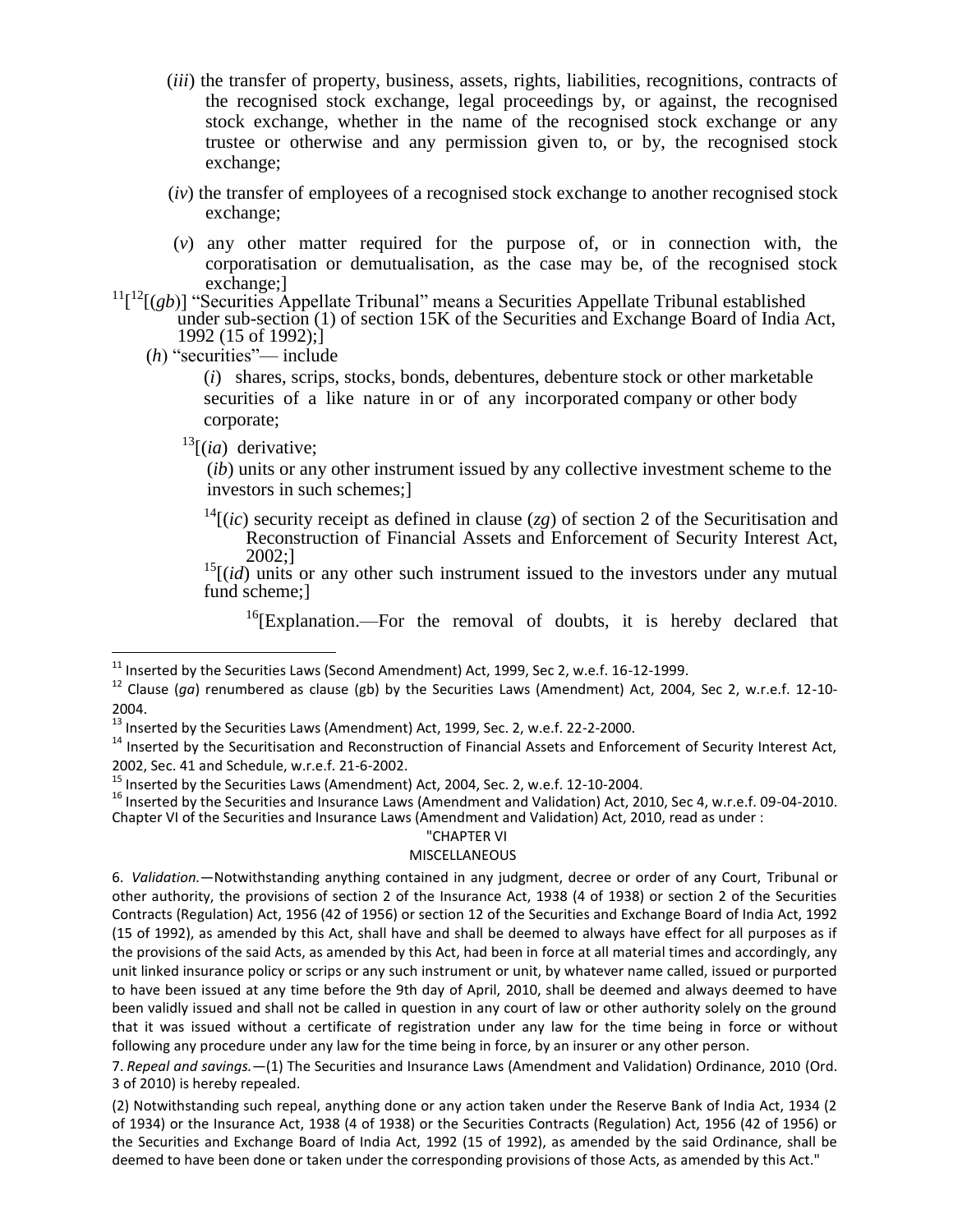"securities" shall not include any unit linked insurance policy or scrips or any such instrument or unit, by whatever name called, which provides a combined benefit risk on the life of the persons and investment by such persons and issued by an insurer referred to in clause (9) of section 2 of the Insurance Act, 1938 (4 of 1938);]

 $17$ <sup>[ $\prime$ ]</sup>(ie) any certificate or instrument (by whatever name called), issued to an investor by any issuer being a special purpose distinct entity which possesses any debt or receivable, including mortgage debt, assigned to such entity, and acknowledging beneficial interest of such investor in such debt or receivable, including mortgage debt, as the case may be;]

<sup>18</sup>[(*ii*) Government securities;

 $(iia)$  such other instruments as may be declared<sup>19</sup> by the Central Government to be securities; and]

- (*iii*) rights or interest in securities;
- $^{20}$ [(ha) "specific delivery contract" means a commodity derivative which provides for the actual delivery of specific qualities or types of goods during a specified future period at a price fixed thereby or to be fixed in the manner thereby agreed and in which the names of both the buyer and the seller are mentioned;]
- $2^{1}$ [(*i*) "spot delivery contract" means a contract which provides for,-
	- (*a*) actual delivery of securities and the payment of a price therefor either on the same day as the date of the contract or on the next day, the actual period taken for the despatch of the securities or the remittance of money therefor through the post being excluded from the computation of the period aforesaid if the parties to the contract do not reside in the same town or locality;
	- (*b*) transfer of the securities by the depository from the account of a beneficial owner to the account of another beneficial owner when such securities are dealt with by a depository;]

 $^{22}$ [(*j*) "stock exchange" means -

-

- (*a*) any body of individuals, whether incorporated or not, constituted before corporatisation and demutualisation under sections 4A and 4B, or
- (*b*) a body corporate incorporated under the Companies Act, 1956 (1 of 1956) whether under a scheme of corporatisation and demutualisation or otherwise,

for the purpose of assisting, regulating or controlling the business of buying, selling or dealing in securities.]

<sup>22</sup> Substituted by the Securities Laws (Amendment) Act, 2004, Sec 2, w.r.e.f. 12-10-2004. Prior to its substitution, clause (*j*) read as under:—

'(j) "stock exchange" means any body of individuals, whether incorporated or not, constituted for the purpose of assisting, regulating or controlling the business of buying, selling or dealing in securities.'

<sup>&</sup>lt;sup>17</sup> Inserted by the Securities Contracts (Regulation) Amendment Act, 2007, Sec 2, w.e.f. 28-5-2007.

<sup>&</sup>lt;sup>18</sup> Substituted by Securities and Exchange Board of India Act, 1992, Sec 33 and Schedule, Pt II, for sub-clause (ii), w.r.e.f. 30-01-1992.

<sup>&</sup>lt;sup>19</sup> "Onshore Rupee Bonds" issued by multilateral institutions like the Asian Development Bank and the International Finance Corporation declared as 'securities' *vide* Gazette Notification No. S. O. 1978 (E) F. No. 1/45/EM/2013, dated 01.08.2014.

<sup>20</sup> Inserted by Part II of Chapter VIII of the Finance Act 2015, w.e.f. 28.09.2015 *vide* Gazette Notification F. No. 1/9/SM/2015, Extraordinary, Pt. II, Sec. 3, Sub-section (ii) dated 28.08.2015.

<sup>21</sup> Substituted by the Depositories Act, 1996, Sec 30 and Schedule, Pt. III, w.r.e.f. 20-09-1995**.** Prior to its substitution, clause (*i*) read as under :

<sup>&#</sup>x27;(i) "spot delivery contract" means a contract which provides for the actual delivery of securities and the payment of a price therefor either on the same day as the date of the contract or on the next day, the actual period taken for the despatch of the securities or the remittance of money therefor through the post being excluded from the computation of the period aforesaid if the parties to the contract do not reside in the same town or locality;'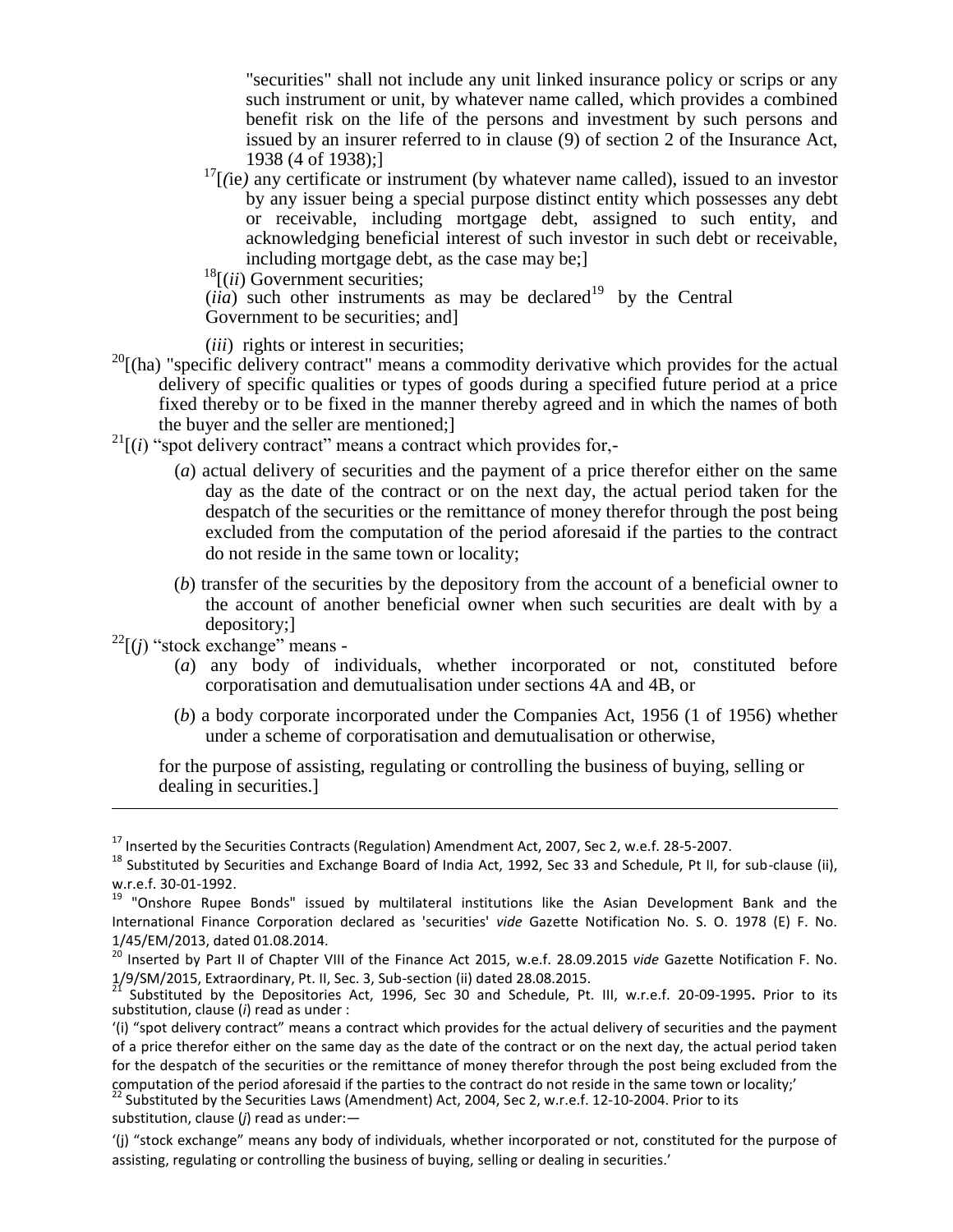$^{23}$ [(k) "transferable specific delivery contract" means a specific delivery contract which is not a non-transferable specific delivery contract and which is subject to such conditions relating to its transferability as the Central Government may by notification in the Official Gazette, specify in this behalf. 1

## <sup>24</sup>[**Interpretation of certain words and expressions.**

**2A.** Words and expressions used herein and not defined in this Act but defined in the Companies Act, 1956 (1 of 1956) or the Securities and Exchange Board of India Act, 1992 (15 of 1992) or the Depositories Act, 1996 (22 of 1996) shall have the same meanings respectively assigned to them in those Acts.]

#### *RECOGNISED STOCK EXCHANGES*

#### **Application for recognition of stock exchanges.**

**3.** (1) Any stock exchange, which is desirous of being recognised for the purposes of this Act, may make an application in the prescribed manner to the Central Government.<sup>2</sup>

(2) Every application under sub-section (1) shall contain such particulars as may be prescribed, and shall be accompanied by a copy of the bye-laws of the stock exchange for the regulation and control of contracts and also a copy of the rules relating in general to the constitution of the stock exchange and in particular, to—

- (*a*) the governing body of such stock exchange, its constitution and powers of management and the manner in which its business is to be transacted;
- (*b*) the powers and duties of the office bearers of the stock exchange;
- (*c*) the admission into the stock exchange of various classes of members, the qualifications for membership, and the exclusion, suspension, expulsion and re-admission of members therefrom or thereinto;
- (*d*) the procedure for the registration of partnerships as members of the stock exchange in cases where the rules provide for such membership; and the nomination and appointment of authorised representatives and clerks.

## **Grant of recognition to stock exchanges.**

-

**4.** (1) If the Central Government<sup>26</sup> is satisfied, after making such inquiry as may be necessary in this behalf and after obtaining such further information, if any, as it may require,—

- (*a*) that the rules and bye-laws of a stock exchange applying for registration are in conformity with such conditions as may be prescribed with a view to ensure fair dealing and to protect investors;
- (*b*) that the stock exchange is willing to comply with any other conditions (including conditions as to the number of members) which the Central Government, after consultation with the governing body of the stock exchange and having regard to the area served by the stock exchange and its standing and the nature of the securities dealt with by it, may impose for the purpose of carrying out the objects of this Act; and
- (*c*) that it would be in the interest of the trade and also in the public interest to grant

<sup>23</sup> Inserted by Part II of Chapter VIII of the Finance Act 2015, w.e.f. 28.09.2015 *vide* Gazette Notification F. No. 1/9/SM/2015, Extraordinary, Pt. II, Sec. 3, Sub-section (ii) dated 28.08.2015.

 $^{24}$  Inserted by the Securities Laws (Second Amendment) Act, 1999, Sec 3, w.e.f. 16-12-1999.

<sup>25</sup> Powers are exercisable by SEBI also *vide* S. O. 672 (E), Dated 13-09-1994, published in the Gazette of India, Extra., Pt. II, Section 3 (ii), Dated 13-09-1994.

<sup>26</sup> Powers are exercisable by SEBI also *vide* S. O. 672 (E), Dated 13-09-1994, published in the Gazette of India, Extra., Pt. II, Section 3 (ii), Dated 13-09-1994.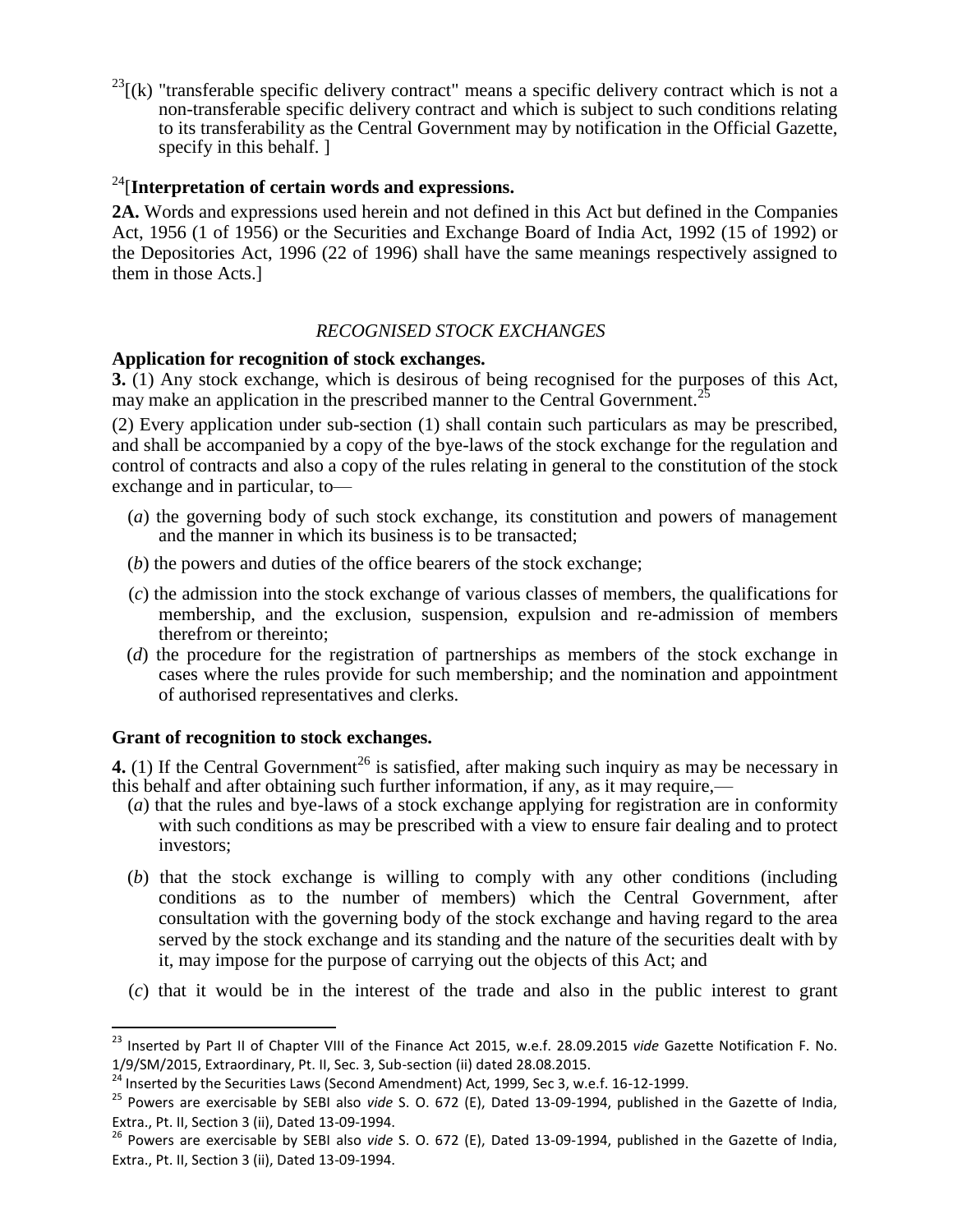recognition to the stock exchange;

it may grant recognition to the stock exchange subject to the conditions imposed upon it as aforesaid and in such form as may be prescribed.

(2) The conditions which the Central Government<sup>27</sup> may prescribe under clause (*a*) of subsection (1) for the grant of recognition to the stock exchanges may include, among other matters, conditions relating to,—

(*i*) the qualifications for membership of stock exchanges;

- (*ii*) the manner in which contracts shall be entered into and enforced as between members;
- (*iii*) the representation of the Central Government on each of the stock exchange by such number of persons not exceeding three as the Central Government may nominate in this behalf; and
- (*iv*) the maintenance of accounts of members and their audit by chartered accountants whenever such audit is required by the Central Government.

(3) Every grant of recognition to a stock exchange under this section shall be published in the Gazette of India and also in the Official Gazette of the State in which the principal office as of the stock exchange is situate, and such recognition shall have effect as from the date of its publication in the Gazette of India.<sup>28</sup>

(4) No application for the grant of recognition shall be refused except after giving an opportunity to the stock exchange concerned to be heard in the matter; and the reasons for such refusal shall be communicated to the stock exchange in writing.<sup>29</sup>

(5) No rules of a recognised stock exchange relating to any of the matters specified in subsection (2) of section 3 shall be amended except with the approval of the Central Government.<sup>30</sup>

# **<sup>31</sup>[Corporatisation and demutualisation of stock exchanges.**

**4A.** On and from the appointed date, all recognised stock exchanges (if not corporatised and demutualised before the appointed date) shall be corporatised and demutualised in accordance with the provisions contained in section  $4B$ :

Provided that the Securities and Exchange Board of India may, if it is satisfied that any recognised stock exchange was prevented by sufficient cause from being corporatised and demutualised on or after the appointed date, specify another appointed date in respect of that recognised stock exchange and such recognised stock exchange may continue as such before such appointed date.

*Explanation.—* For the purposes of this section, "appointed date" means the date which the Securities and Exchange Board of India may, by notification in the Official Gazette, appoint and different appointed dates may be appointed for different recognised stock exchanges.]

# **<sup>32</sup>[Procedure for corporatisation and demutualisation.**

**.** 

<sup>27</sup> Powers are exercisable by SEBI also *vide* S. O. 672 (E), Dated 13-09-1994, published in the Gazette of India, Extra., Pt. II, Section 3 (ii), Dated 13-09-1994.

<sup>28</sup> Powers are exercisable by SEBI also *vide* S. O. 672 (E), Dated 13-09-1994, published in the Gazette of India, Extra., Pt. II, Section 3 (ii), Dated 13-09-1994.

<sup>29</sup> Powers are exercisable by SEBI also *vide* S. O. 672 (E), Dated 13-09-1994, published in the Gazette of India, Extra., Pt. II, Section 3 (ii), Dated 13-09-1994.

<sup>30</sup> Powers are exercisable by SEBI also *vide* S. O. 573 (E), Dated 30-07-1992, published in the Gazette of India, Extra., Pt. II, Section 3 (ii), Dated 30-07-1992.

<sup>&</sup>lt;sup>31</sup> Inserted by the Securities Laws (Amendment) Act, 2004, Sec 3, w.r.e.f. 12-10-2004.

<sup>&</sup>lt;sup>32</sup> Inserted by the Securities Laws (Amendment) Act, 2004, Sec 3, w.r.e.f. 12-10-2004.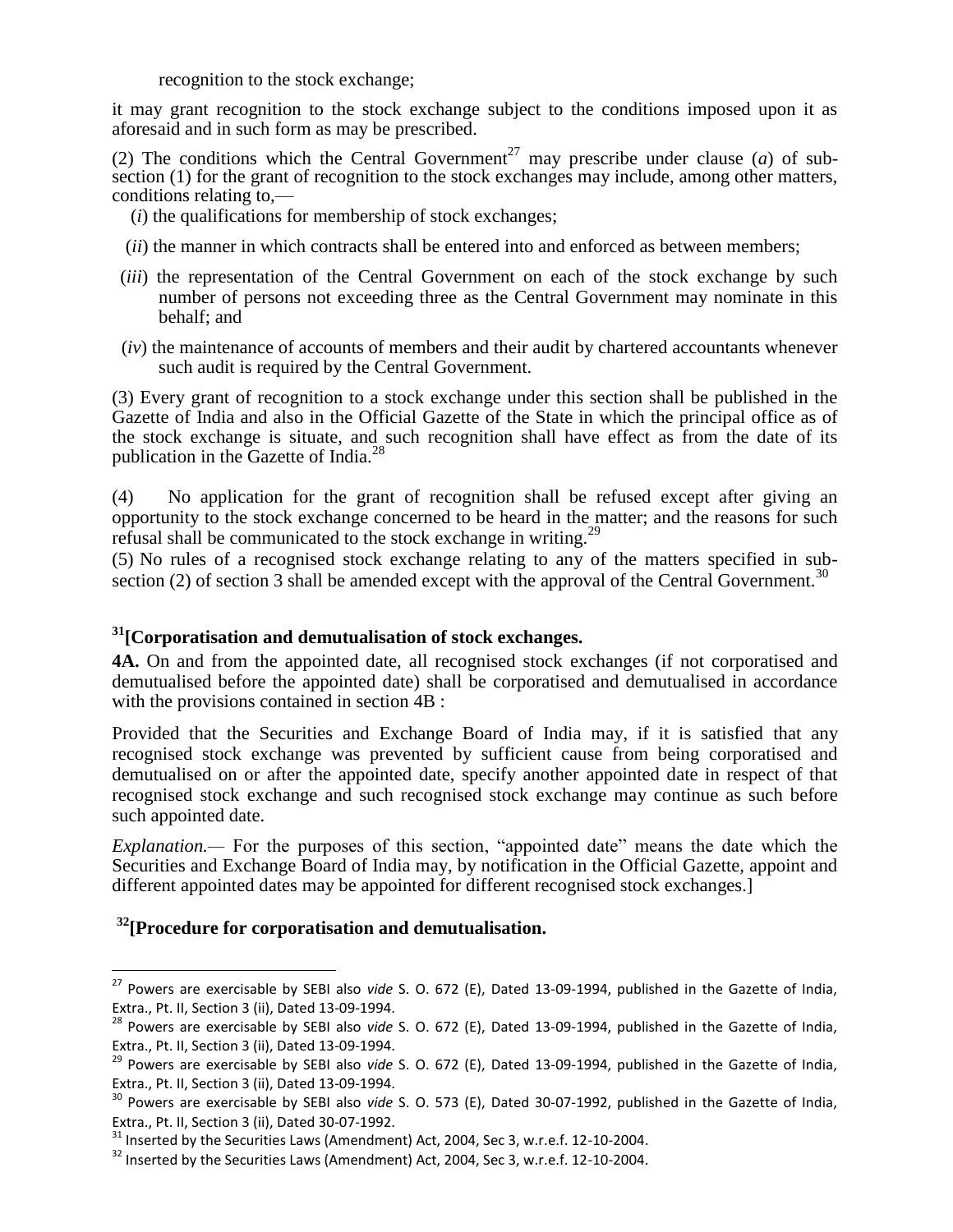**4B.** (1) All recognised stock exchanges referred to in section 4A shall, within such time as may be specified by the Securities and Exchange Board of India, submit a scheme for corporatisation and demutualisation for its approval :

Provided that the Securities and Exchange Board of India, may, by notification in the Official Gazette, specify name of the recognised stock exchange, which had already been corporatised and demutualised, and such stock exchange shall not be required to submit the scheme under this section.

(2) On receipt of the scheme referred to in sub-section (1), the Securities and Exchange Board of India may, after making such enquiry as may be necessary in this behalf and obtaining such further information, if any, as it may require and if it is satisfied that it would be in the interest of the trade and also in the public interest, approve the scheme with or without modification.

(3) No scheme under sub-section (2) shall be approved by the Securities and Exchange Board of India if the issue of shares for a lawful consideration or provision of trading rights in lieu of membership card of the members of a recognised stock exchange or payment of dividends to members have been proposed out of any reserves or assets of that stock exchange.

(4) Where the scheme is approved under sub-section (2), the scheme so approved shall be published immediately by—

- (*a*) the Securities and Exchange Board of India in the Official Gazette;
- (*b*) the recognised stock exchange in such two daily newspapers circulating in India, as may be specified by the Securities and Exchange Board of India,

and upon such publication, notwithstanding anything to the contrary contained in this Act or any other law for the time being in force or any agreement, award, judgment, decree or other instrument for the time being in force, the scheme shall have effect and be binding on all persons and authorities including all members, creditors, depositors and employees of the recognised stock exchange and on all persons having any contract, right, power, obligation or liability with, against, over, to, or in connection with, the recognised stock exchange or its members.

(5) Where the Securities and Exchange Board of India is satisfied that it would not be in the interest of the trade and also in the public interest to approve the scheme under sub-section (2), it may, by an order, reject the scheme and such order of rejection shall be published by it in the Official Gazette:

Provided that the Securities and Exchange Board of India shall give a reasonable opportunity of being heard to all the persons concerned and the recognised stock exchange concerned before passing an order rejecting the scheme.

(6) The Securities and Exchange Board of India may, while approving the scheme under subsection (2), by an order in writing, restrict—

- (*a*) the voting rights of the shareholders who are also stock brokers of the reognised stock exchange;
- (*b*) the right of shareholders or a stock broker of the recognised stock exchange to appoint the representatives on the governing board of the stock exchange;
- (*c*) the maximum number of representatives of the stock brokers of the recognised stock exchange to be appointed on the governing board of the recognised stock exchange, which shall not exceed one-fourth of the total strength of the governing board.

(7) The order made under sub-section (6) shall be published in the Official Gazette and on the publication thereof, the order shall, notwithstanding anything to the contrary contained in the Companies Act, 1956 (1 of 1956), or any other law for the time being in force, have full effect.

(8) Every recognised stock exchange, in respect of which the scheme for corporatisation or demutualisation has been approved under sub-section (2), shall, either by fresh issue of equity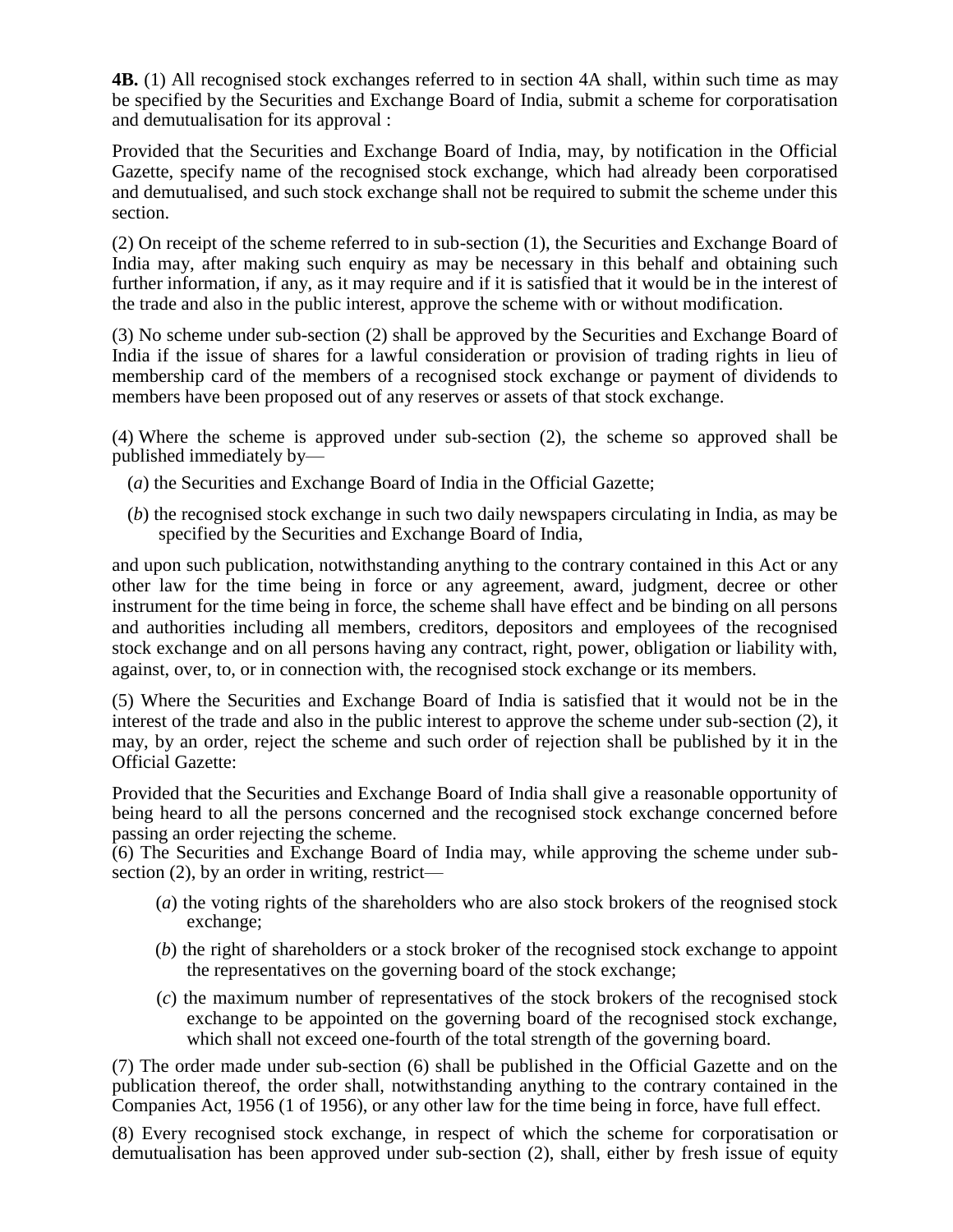shares to the public or in any other manner as may be specified by the regulations made by the Securities and Exchange Board of India<sup>33</sup>, ensure that at least fifty-one per cent of its equity share capital is held, within twelve months from the date of publication of the order under subsection (7), by the public other than shareholders having trading rights :

Provided that the Securities and Exchange Board of India may, on sufficient cause being shown to it and in the public interest, extend the said period by another twelve months.]

## **Withdrawal of recognition.**

**.** 

 $\frac{34}{11}$ [1)] If the Central Government<sup>35</sup> is of opinion that the recognition granted to a stock exchange under the provisions of this Act should, in the interest of the trade or in the public interest, be withdrawn, the Central Government may serve on the governing body of the stock exchange a written notice that the Central Government is considering the withdrawal of the recognition for the reasons stated in the notice and after giving an opportunity to the governing body to be heard in the matter, the Central Government may withdraw, by notification in the Official Gazette, the recognition granted to the stock exchange :

Provided that no such withdrawal shall affect the validity of any contract entered into or made before the date of the notification, and the Central Government may, after consultation with the stock exchange, make such provision as it deems fit in the notification of withdrawal or in any subsequent notification similarly published for the due performance of any contracts outstanding on that date.

 $36$ [(2) Where the recognised stock exchange has not been corporatised or demutualised or it fails to submit the scheme referred to in sub-section (1) of section 4B within the specified time therefor or the scheme has been rejected by the Securities and Exchange Board of India under sub-section (5) of section 4B, the recognition granted to such stock exchange under section 4, shall, notwithstanding anything to the contrary contained in this Act, stand withdrawn and the Central Government shall publish, by notification in the Official Gazette, such withdrawal of recognition :

Provided that no such withdrawal shall affect the validity of any contract entered into or made before the date of the notification, and the Securities and Exchange Board of India may, after consultation with the stock exchange, make such provisions as it deems fit in the order rejecting the scheme published in the Official Gazette under sub-section (5) of section 4B.]

## **Power of Central Government to call for periodical returns or direct inquiries to be made.**

**6.** (1) Every recognised stock exchange shall furnish to the **<sup>37</sup>**[Securities and Exchange Board of India] such periodical returns relating to its affairs as may be prescribed.

<sup>33</sup> *See* Securities Contracts (Regulation) (Stock Exchanges and Clearing Corporations) Regulations, 2012, w.e.f. 20- 06-2012 notified *vide* Gazette Notification No. LAD-NRO/GN/2012-13/07/13546, Extra., Pt. III, Section 4, dtd 20- 06-2012.

<sup>&</sup>lt;sup>34</sup> Section 5 renumbered as sub-section (1) by the Securities Laws (Amendment) Act, 2004, Sec 4, w.r.e.f. 12-10-2004.

<sup>35</sup> Powers are exercisable by SEBI also *vide* S. O. 672 (E), Dated 13-09-1994, published in the Gazette of India, Extra., Pt. II, Section 3 (ii), Dated 13-09-1994.

<sup>36</sup> Inserted by the Securities Laws (Amendment) Act, 2004, Sec 4, w.r.e.f. 12-10-2004.

<sup>&</sup>lt;sup>37</sup> Substituted for "Central Government" by Securities and Exchange Board of India Act, 1992, Sec 33 and Schedule, Pt II, w.r.e.f. 30-01-1992.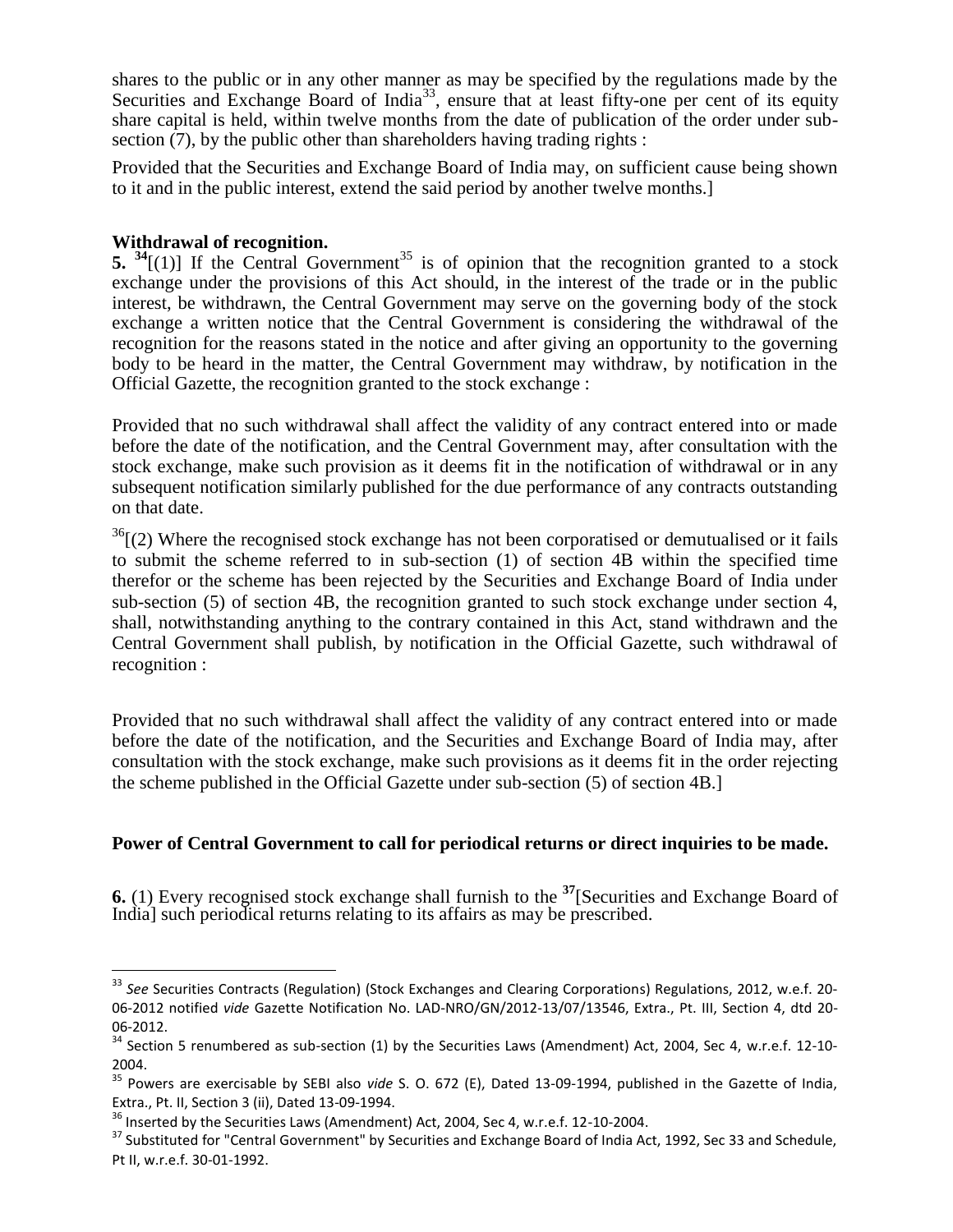(2) Every recognised stock exchange and every member thereof shall maintain and preserve for such periods not exceeding five years such books of account, and other documents as the Central Government, after consultation with the stock exchange concerned, may prescribe in the interest of the trade or in the public interest, and such books of account, and other documents shall be subject to inspection at all reasonable times  $^{38}$  [by the Securities and Exchange Board of India].

 $\begin{pmatrix} 3 \\ \end{pmatrix}$  Without prejudice to the provisions contained in sub-sections (1) and (2), the  $\frac{3}{2}$ [Securities and Exchange Board of India], if it is satisfied that it is in the interest of the trade or in the public interest so to do, may, by order in writing,—

- (*a*) call upon a recognised stock exchange or any member thereof to furnish in writing such information or explanation relating to the affairs of the stock exchange or of the member in relation to the stock exchange as the  $^{40}$ [Securities and Exchange Board of India] may require; or
- (*b*) appoint one or more persons to make an inquiry in the prescribed manner in relation to the affairs of the governing body of a stock exchange or the affairs of any of the members of the stock exchange in relation to the stock exchange and submit a report of the result of such inquiry to the  $41$ [Securities and Exchange Board of India] within such time as may be specified in the order or, in the case of an inquiry in relation to the affairs of any of the members of a stock exchange, direct the governing body to make the inquiry and submit its report to the  $^{42}$ [Securities and Exchange Board of India].

(4) Where an inquiry in relation to the affairs of a recognised stock exchange or the affairs of any of its members in relation to the stock exchange has been undertaken under sub-section  $(3)$ ,—

(*a*) every director, manager, secretary or other officer of such stock exchange; (*b*) every member of such stock exchange;

- (*c*) if the member of the stock exchange is a firm, every partner, manager, secretary or other officer of the firm; and
- (*d*) every other person or body of persons who has had dealings in the course of business with any of the persons mentioned in clauses (*a*), (*b*) and (*c*), whether directly or indirectly;

shall be bound to produce before the authority making the inquiry all such books of account, and other documents in his custody or power relating to or having a bearing on the subject-matter of such inquiry and also to furnish the authorities within such time as may be specified with any such statement or information relating thereto as may be required of him.

## **<sup>43</sup>Annual reports to be furnished to Central Government by stock exchanges.**

-

**7.** Every recognised stock exchange shall furnish the Central Government with a copy of the annual report, and such annual report shall contain such particulars as may be prescribed.

# **<sup>44</sup>[Power of recognised stock exchange to make rules restricting voting rights, etc.**

<sup>&</sup>lt;sup>38</sup> Substituted for "by the Central Government" by Securities and Exchange Board of India Act, 1992, Sec 33 and Schedule, Pt II, w.r.e.f. 30-01-1992.

<sup>&</sup>lt;sup>39</sup> Substituted for "Central Government" by the Securities and Exchange Board of India Act, 1992, Sec 33 and Schedule, Pt II, w.r.e.f. 30-01-1992.

<sup>&</sup>lt;sup>40</sup> Substituted for "Central Government" by the Securities and Exchange Board of India Act, 1992, Sec 33 and Schedule, Pt II, w.r.e.f. 30-01-1992.

<sup>&</sup>lt;sup>41</sup> Substituted for "Central Government" by the Securities and Exchange Board of India Act, 1992, Sec 33 and Schedule, Pt II, w.r.e.f. 30-01-1992.

<sup>&</sup>lt;sup>42</sup> Substituted for "Central Government" by the Securities and Exchange Board of India Act, 1992, Sec 33 and Schedule, Pt II, w.r.e.f. 30-01-1992.

<sup>43</sup> Powers are exercisable by SEBI also *vide* S. O. 573 (E), Dated 30-07-1992, published in the Gazette of India, Extra., Pt. II, Section 3 (ii), Dated 30-07-1992.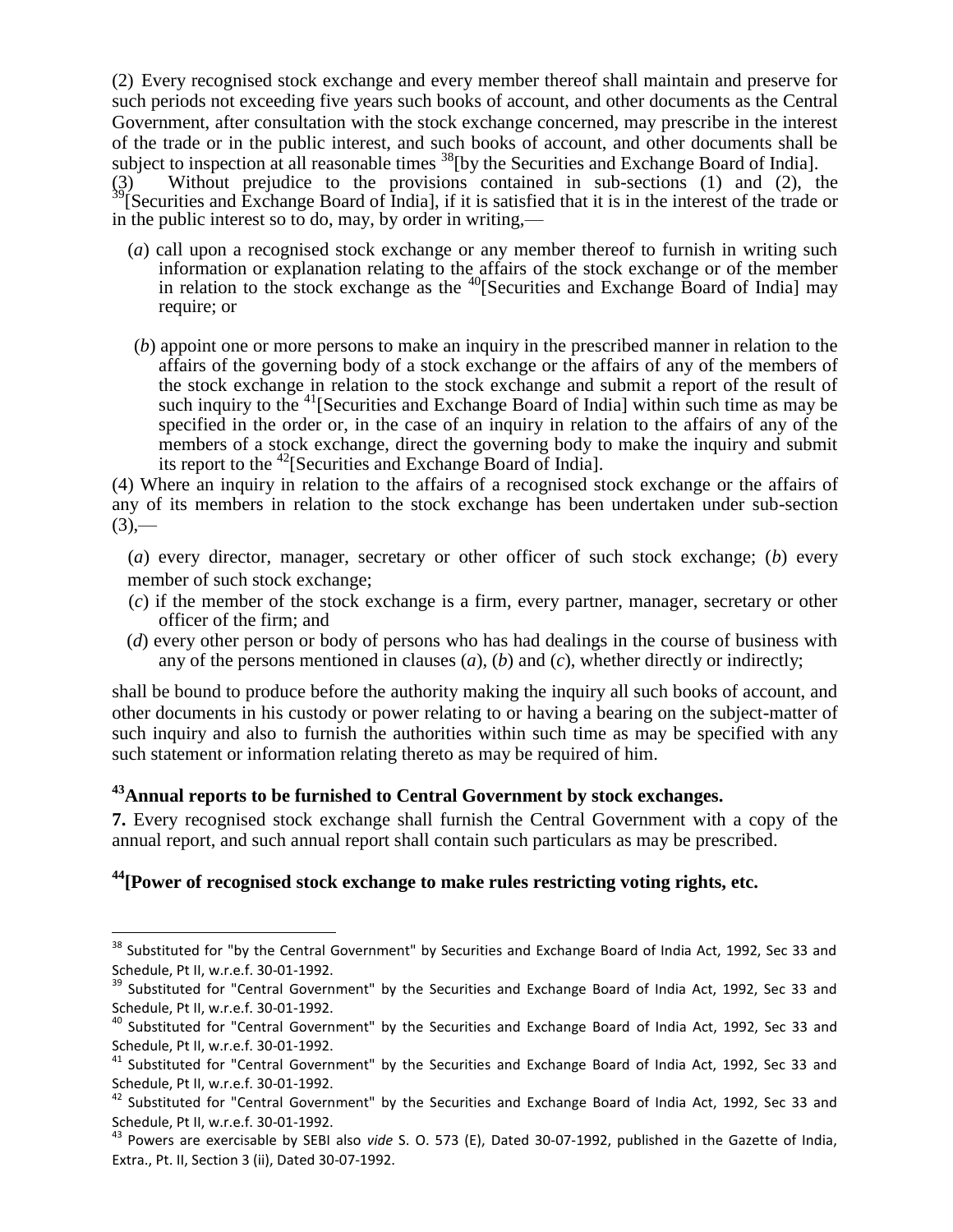**7A.** (1) A recognised stock exchange may make rules or amend any rules made by it to provide for all or any of the following matters, namely :—

- (*a*) the restriction of voting rights to members only in respect of any matter placed before the stock exchange at any meeting;
- (*b*) the regulation of voting rights in respect of any matter placed before the stock exchange at any meeting so that each member may be entitled to have one vote only, irrespective of his share of the paid-up equity capital of the stock exchange:
- (*c*) the restriction on the right of a member to appoint another person as his proxy to attend and vote at a meeting of the stock exchange;
- (*d*) such incidental, consequential and supplementary matters as may be necessary to give effect to any of the matters specified in clauses (*a*), (*b*) and (*c*).

(2) No rules of a recognised stock exchange made or amended in relation to any matter referred to in clauses (*a*) to (*d*) of sub-section (1) shall have effect until they have been approved by the Central Government<sup>45</sup> and published by that Government in the Official Gazette and, in approving the rules so made or amended, the Central Government may make such modifications therein as it thinks fit, and on such publication, the rules as approved by the Central Government shall be deemed to have been validly made, notwithstanding anything to the contrary contained in the Companies Act, 1956 (1 of 1956).]

# **Power of Central Government<sup>46</sup> to direct rules to be made or to make rules.**

**8.** (1) Where, after consultation with the governing bodies of stock exchanges generally or with the governing body of any stock exchange in particular, the Central Government is of opinion that it is necessary or expedient so to do, it may, by order in writing together with a statement of the reasons therefor, direct recognised stock exchanges generally or any recognised stock exchange in particular, as the case may be, to make any rules or to amend any rules already made in respect of all or any of the matters specified in sub-section (2) of section 3 within a period of  $47$ [two months] from the date of the order.

(2) If any recognised stock exchange fails or neglects to comply with any order made under subsection (1) within the period specified therein, the Central Government may make the rules for, or amend the rules made by, the recognised stock exchange, either in the form proposed in the order or with such modifications thereof as may be agreed to between the stock exchange and the Central Government.

(3) Where in pursuance of this section any rules have been made or amended, the rules so made or amended shall be published in the Gazette of India and also in the Official Gazette or Gazettes of the State or States in which the principal office or offices of the recognised stock exchange or exchanges is or are situate, and, on the publication thereof in the Gazette of India, the rules so made or amended shall, notwithstanding anything to the contrary contained in the Companies Act, 1956 (1 of 1956), or in any other law for the time being in force, have effect as if they had been made or amended by the recognised stock exchange or stock exchanges, as the case may be.

-

<sup>&</sup>lt;sup>44</sup> Inserted by Securities Contracts (Regulation) Amendment Act, 1959 (Act No. 49 of 1959), Sec 2, w.e.f. 08-12-1959.

<sup>45</sup> Powers are exercisable by SEBI also *vide* S. O. 672 (E), Dated 13-09-1994, published in the Gazette of India, Extra., Pt. II, Section 3 (ii), Dated 13-09-1994.

<sup>46</sup> Powers are exercisable by SEBI also *vide* S. O. 573 (E), Dated 30-07-1992, published in the Gazette of India, Extra., Pt. II, Section 3 (ii), Dated 30-07-1992.

<sup>47</sup> Substituted for "six months" by the Securities Laws (Amendment) Act, 1995, Sec 19, w.e.f. 25-01-1995.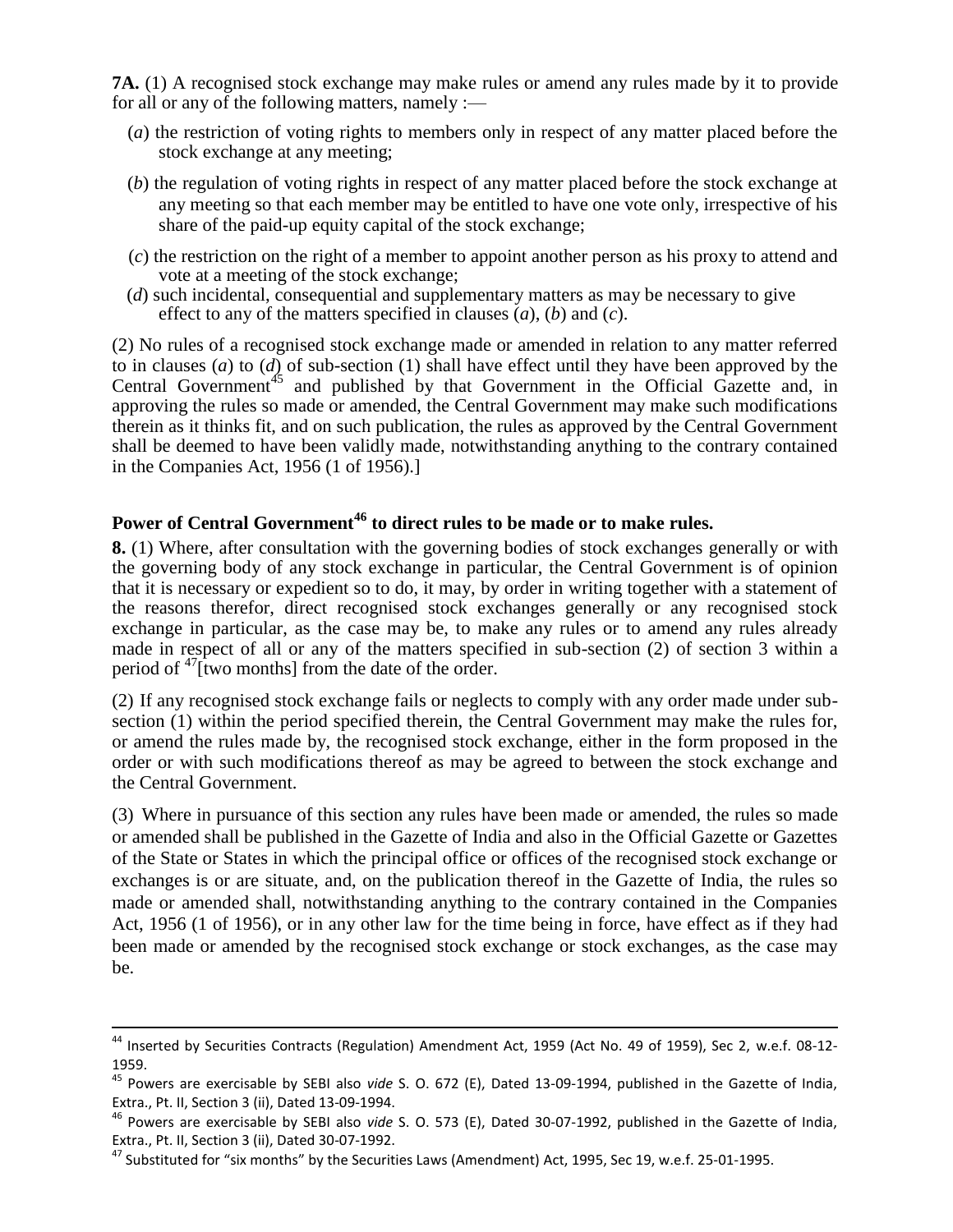# **<sup>48</sup>[Clearing corporation.**

8A. (1) A recognised stock exchange may, with the prior approval of the Securities and Exchange Board of India, transfer the duties and functions of a clearing house to a clearing corporation, being a company incorporated under the Companies Act, 1956 (1 of 1956), for the purpose of—

(*a*) the periodical settlement of contracts and differences thereunder; (*b*) the delivery of, and payment for, securities;

(*c*) any other matter incidental to, or connected with, such transfer.

(2) Every clearing corporation shall, for the purpose of transfer of the duties and functions of a clearing house to a clearing corporation referred to in sub-section (1), make bye-laws and submit the same to the Securities and Exchange Board of India for its approval.

(3) The Securities and Exchange Board of India may, on being satisfied that it is in the interest of the trade and also in the public interest to transfer the duties and functions of a clearing house to a clearing corporation, grant approval to the bye-laws submitted to it under sub-section (2) and approve the transfer of the duties and functions of a clearing house to a clearing corporation referred to in sub-section (1).

(4) The provisions of sections 4, 5, 6, 7, 8, 9, 10, 11 and 12 shall, as far as may be, apply to a clearing corporation referred to in sub-section (1) as they apply in relation to a recognised stock exchange.]

## **Power of recognised stock exchanges to make bye-laws.**

**9.** (1) Any recognised stock exchange may, subject to the previous approval of the <sup>49</sup>[Securities] and Exchange Board of India], make bye-laws for the regulation and control of contracts.

(2) In particular, and without prejudice to the generality of the foregoing power, such bye-laws may provide for :

- (*a*) the opening and closing of markets and the regulation of the hours of trade;
- (*b*) a clearing house for the periodical settlement of contracts and differences thereunder, the delivery of and payment for securities, the passing on of delivery orders and the regulation and maintenance of such clearing house;
- $(c)$  the submission to the <sup>50</sup>[Securities and Exchange Board of India] by the clearing house as soon as may be after each periodical settlement of all or any of the following particulars as the  $51$ [Securities and Exchange Board of India] may, from time to time, require, namely:—
	- (*i*) the total number of each category of security carried over from one settlement period to another;
	- (*ii*) the total number of each category of security, contracts in respect of which have been squared up during the course of each settlement period:
	- (*iii*) the total number of each category of security actually delivered at each clearing;
- (*d*) the publication by the clearing house of all or any of the particulars submitted to the

-

 $^{48}$  Inserted by the Securities Laws (Amendment) Act, 2004, Sec 5, w.r.e.f. 12-10-2004.

<sup>&</sup>lt;sup>49</sup> Substituted for "Central Government" by the Securities and Exchange Board of India Act, 1992, Sec 33 and Schedule, Pt II, w.r.e.f. 30-01-1992.

<sup>&</sup>lt;sup>50</sup> Substituted for "Central Government" by the Securities and Exchange Board of India Act, 1992, Sec 33 and Schedule, Pt II, w.r.e.f. 30-01-1992.

<sup>&</sup>lt;sup>51</sup> Substituted for "Central Government" by the Securities and Exchange Board of India Act, 1992, Sec 33 and Schedule, Pt II, w.r.e.f. 30-01-1992.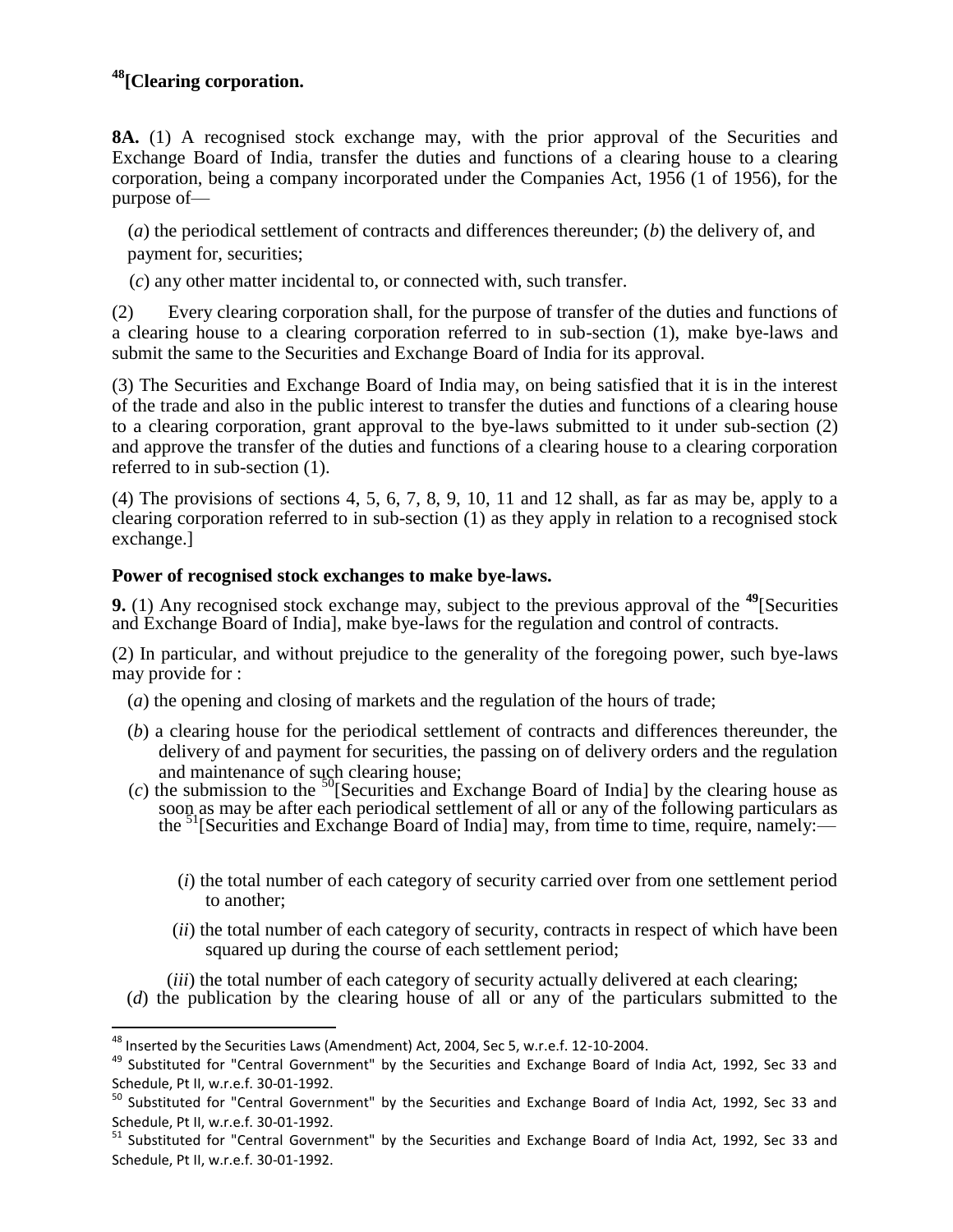<sup>52</sup>[Securities and Exchange Board of India] under clause (*c*) subject to the directions, if any, issued by the  $53$ [Securities and Exchange Board of India] in this behalf;

- (*e*) the regulation or prohibition of blank transfers;
- (*f*) the number and classes of contracts in respect of which settlements shall be made or differences paid through the clearing house;

(*g*) the regulation, or prohibition of *budlas* or carry-over facilities; (*h*) the fixing, altering or postponing of days for settlements;

- (*i*) the determination and declaration of market rates, including the opening, closing highest and lowest rates for securities;
- (*j*) the terms, conditions and incidents of contracts, including the prescription of margin requirements, if any, and conditions relating thereto, and the forms of contracts in writing;
- (*k*) the regulation of the entering into, making, performance, rescission and termination, of contracts, including contracts between members or between a member and his constituent or between a member and a person who is not a member, and the consequences of default or insolvency on the part of a seller or buyer or intermediary, the consequences of a breach or omission by a seller or buyer, and the responsibility of members who are not parties to such contracts;
- (*l*) the regulation of *taravani* business including the placing of limitations thereon;
- (*m*) the listing of securities on the stock exchange, the inclusion of any security for the purpose of dealings and the suspension or withdrawal of any such securities, and the suspension or prohibition of trading in any specified securities;
- (*n*) the method and procedure for the settlement of claims or disputes, including settlement by arbitration;
- (*o*) the levy and recovery of fees, fines and penalties;
- (*p*) the regulation of the course of business between parties to contracts in any capacity;
- (*q*) the fixing of a scale of brokerage and other charges;
- (*r*) the making, comparing, settling and closing of bargains;
- (*s*) the emergencies in trade which may arise, whether as a result of pool or syndicated operations or cornering or otherwise, and the exercise of powers in such emergencies, including the power to fix maximum and minimum prices for securities;

(*t*) the regulation of dealings by members for their own account; (*u*) the separation of the functions of jobbers and brokers;

- (*v*) the limitations on the volume of trade done by any individual member in exceptional circumstances;
- (*w*) the obligation of members to supply such information or explanation and to produce such documents relating to the business as the governing body may require.

(3) The bye-laws made under this section may—

1

- (*a*) specify the bye-laws the contravention of which shall make a contract entered into otherwise than in accordance with the bye-laws void under sub-section (1) of section 14;
- (*b*) provide that the contravention of any of the bye-laws shall render the member concerned

<sup>&</sup>lt;sup>52</sup> Substituted for "Central Government" by the Securities and Exchange Board of India Act, 1992, Sec 33 and Schedule, Pt II, w.r.e.f. 30-01-1992.

<sup>&</sup>lt;sup>53</sup> Substituted for "Central Government" by the Securities and Exchange Board of India Act, 1992, Sec 33 and Schedule, Pt II, w.r.e.f. 30-01-1992.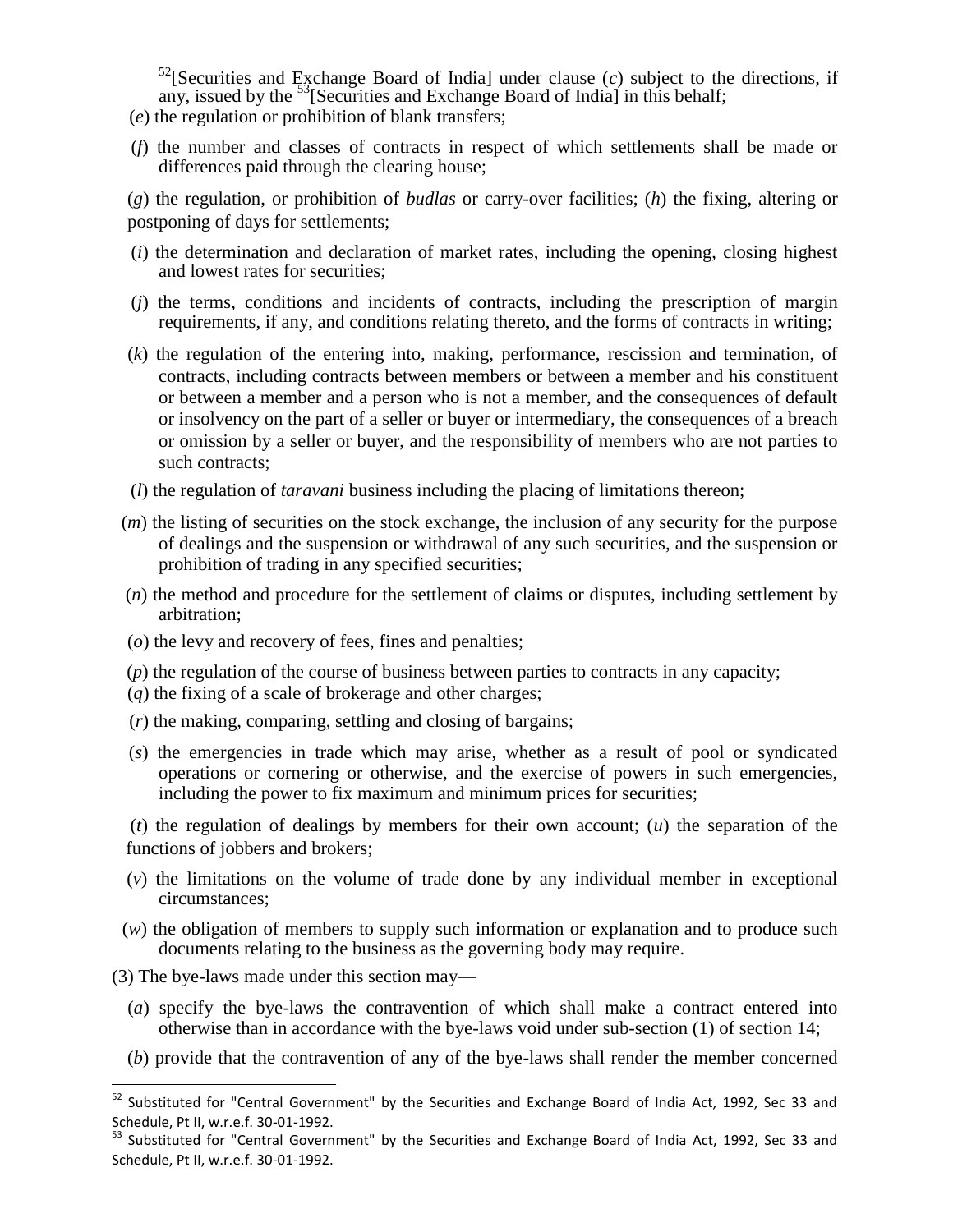liable to one or more of the following punishments, namely:—

(*i*) fine,

-

- (*ii*) expulsion from membership,
- (*iii*) suspension from membership for a specified period,
- (*iv*) any other penalty of a like nature not involving the payment of money.

(4) Any bye-laws made under this section shall be subject to such conditions in regard to previous publication as may be prescribed, and, when approved by the  $54$ [Securities and Exchange Board of India], shall be published in the Gazette of India and also in the Official Gazette of the State in which the principal office of the recognised stock exchange is situate, and shall have effect as from the date of its publication in the Gazette of India:

Provided that if the <sup>55</sup>[Securities and Exchange Board of India] is satisfied in any case that in the interest of the trade or in the public interest any bye-law should be made immediately, it may, by order in writing specifying the reasons therefor, dispense with the condition of previous publication.

## **Power of <sup>56</sup>[Securities and Exchange Board of India] to make or amend bye-laws of recognised stock exchanges.**

**10.** (1) The **<sup>57</sup>**[Securities and Exchange Board of India] may, either on a request in writing received by it in this behalf from the governing body of a recognised stock exchange or on its own motion, if it is satisfied after consultation with the governing body of the stock exchange that it is necessary or expedient so to do and after recording its reasons for so doing, make byelaws for all or any of the matters specified in section 9 or amend any bye-laws made by such stock exchange under that section.

(2) Where in pursuance of this section any bye-laws have been made or amended the bye-laws so made or amended shall be published in the Gazette of India and also in the Official Gazette of the State in which the principal office of the recognised stock exchange is situate, and on the publication thereof in the Gazette of India, the bye-laws so made or amended shall have effect as if they had been made or amended by the recognised stock exchange concerned.

(3) Notwithstanding anything contained in this section, where the governing body of a recognised stock exchange objects to any bye-laws made or amended under this section by the  $58$ [Securities and Exchange Board of India] on its own motion, it may, within  $59$ [two months] of the publication thereof in the Gazette of India under sub-section  $(2)$ , apply to the <sup>60</sup>[Securities]

<sup>&</sup>lt;sup>54</sup> Substituted for "Central Government" by the Securities and Exchange Board of India Act, 1992, Sec 33 and Schedule, Pt II, w.r.e.f. 30-01-1992.

<sup>&</sup>lt;sup>55</sup> Substituted for "Central Government" by the Securities and Exchange Board of India Act, 1992, Sec 33 and Schedule, Pt II, w.r.e.f. 30-01-1992.

<sup>56</sup> Substituted for "Central Government" by the Securities and Exchange Board of India Act, 1992, Sec 33 and Schedule, Pt II, w.r.e.f. 30-01-1992.

<sup>&</sup>lt;sup>57</sup> Substituted for "Central Government" by the Securities and Exchange Board of India Act, 1992, Sec 33 and Schedule, Pt II, w.r.e.f. 30-01-1992.

<sup>&</sup>lt;sup>58</sup> Substituted for "Central Government" by the Securities and Exchange Board of India Act, 1992, Sec 33 and Schedule, Pt II, w.r.e.f. 30-01-1992.

<sup>&</sup>lt;sup>59</sup> Substituted for "six months" by the Securities Laws (Amendment) Act, 1995, Sec 20, w.e.f. 25-01-1995.

<sup>&</sup>lt;sup>60</sup> Substituted for "Central Government" by the Securities and Exchange Board of India Act, 1992, Sec 33 and Schedule, Pt II, w.r.e.f. 30-01-1992.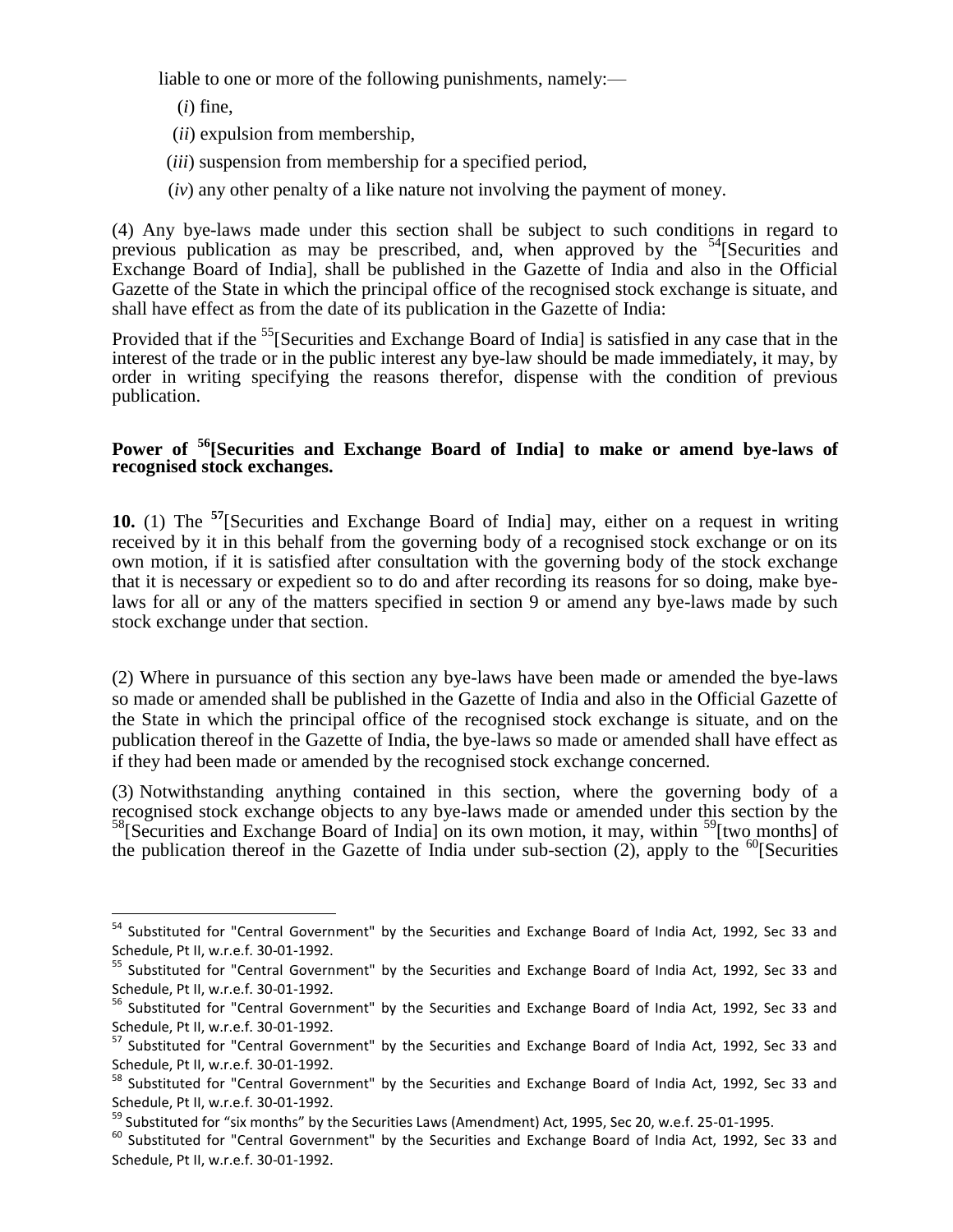and Exchange Board of Indial for revision thereof, and the <sup>61</sup>[Securities and Exchange Board of India] may, after giving an opportunity to the governing body of the stock exchange to be heard in the matter, revise the bye-laws so made or amended, anywhere any bye-laws so made or amended are revised as a result of any action taken under this sub-section, the bye-laws so revised shall be published and shall become effective as provided in sub-section (2).

(4) The making or the amendment or revision of any bye-laws under this section shall in all cases be subject to the condition of previous publication :

Provided that if the <sup>62</sup>[Securities and Exchange Board of India] is satisfied in any case that in the interest of the trade or in the public interest any bye-laws should be made, amended or revised immediately, it may, by order in writing specifying the reasons therefor, dispense with the condition of previous publication.

## **Power of Central Government<sup>63</sup> to supersede governing body of a recognised stock exchange.**

**11.** (1) Without prejudice to any other powers vested in the Central Government under this Act, where the Central Government is of opinion that the governing body of any recognised stock exchange should be superseded, then, notwithstanding anything contained in any other law for the time being in force, in the Central Government may serve on the governing body a written notice that the Central Government is considering the supersession of the governing body for the reasons specified in the notice and after giving an opportunity to the governing body to be heard in the matter, it may, by notification in the Official Gazette, declare the governing body of such stock exchange to be superseded, and may appoint any person or persons to exercise and perform all the powers and duties of the governing body, and, where more persons than one are appointed, may appoint one of such persons to be the chairman and another to be the vicechairman thereof.

(2) On the publication of a notification in the Official Gazette under sub-section (1), the following consequences shall ensue, namely:—

- (*a*) the members of the governing body which has been superseded shall, as from the date of the notification of supersession, cease to hold office as such members;
- (*b*) the person or persons appointed under sub-section (1) may exercise and perform all the powers and duties of the governing body which has been superseded;
- (*c*) all such property of the recognised stock exchange as the person or persons appointed under sub-section (1) may, by order in writing, specify in this behalf as being necessary for the purpose of enabling him or them to carry on the business of the stock exchange, shall vest in such person or persons.

(3) Notwithstanding anything to the contrary contained in any law or the rules or bye-laws of the recognised stock exchange the governing body of which is superseded under sub-section (1), the person or persons appointed under that sub-section shall hold office for such period as may be specified in the notification published under that sub-section and the Central Government may from time to time, by like notification, vary such period.

(4) The Central Government may at any time before the determination of the period of office of

1

 $61$  Substituted for "Central Government" by the Securities and Exchange Board of India Act, 1992, Sec 33 and Schedule, Pt II, w.r.e.f. 30-01-1992.

<sup>&</sup>lt;sup>62</sup> Substituted for "Central Government" by the Securities and Exchange Board of India Act, 1992, Sec 33 and Schedule, Pt II, w.r.e.f. 30-01-1992.

<sup>63</sup> Powers are exercisable by SEBI also *vide* S. O. 573 (E), Dated 30-07-1992, published in the Gazette of India, Extra., Pt. II, Section 3 (ii), Dated 30-07-1992.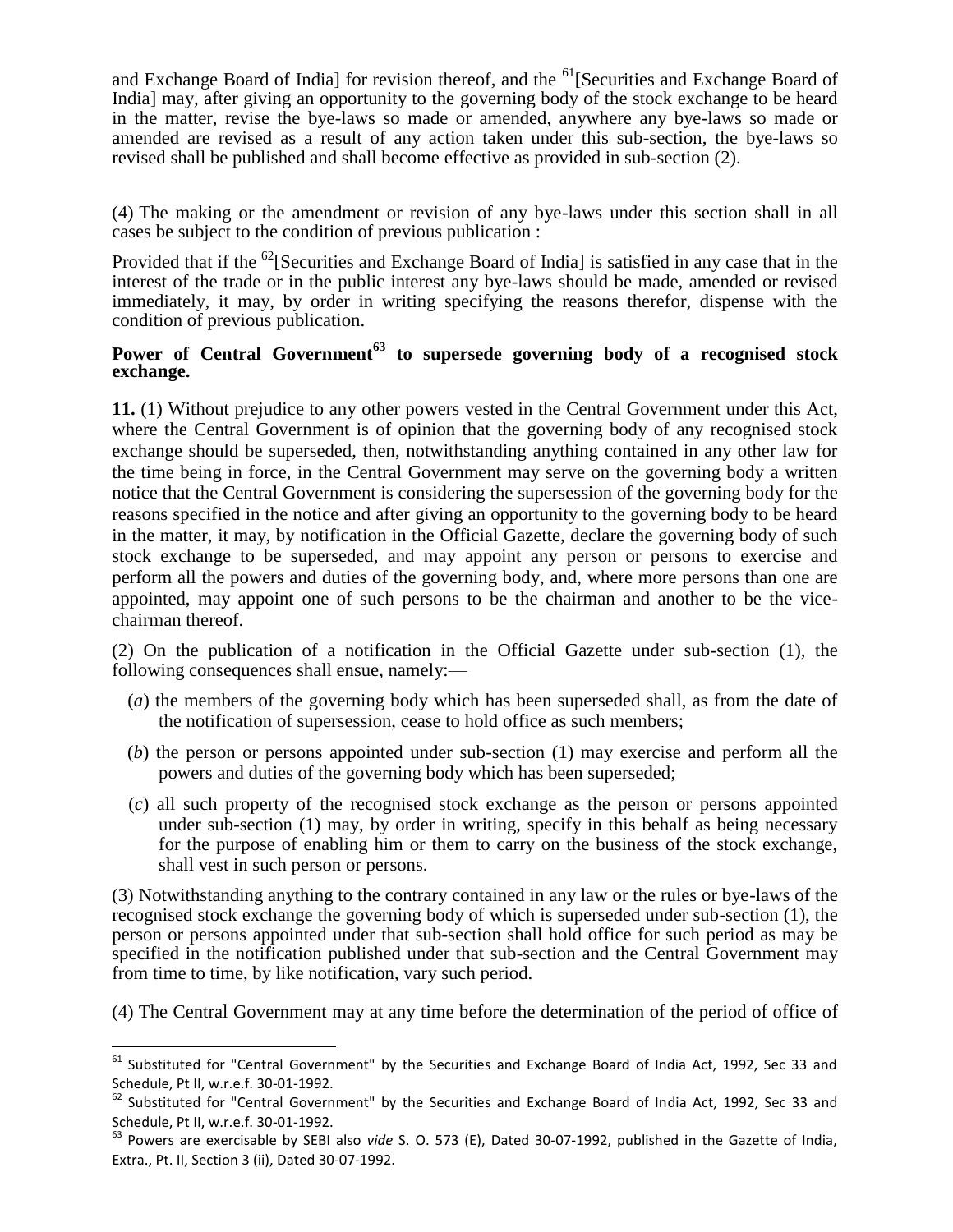any person or persons appointed under this section call upon the recognised stock exchange to re-constitute the governing body in accordance with its rules and on such re-constitution all the property of the recognised stock exchange which has vested in, or was in the possession of, the person or persons appointed under sub-section (1), shall re-vest or vest, as the case may be, in the governing body so re-constituted:

Provided that until a governing body is so re-constituted, the person or persons appointed under sub-section (1) shall continue to exercise and perform their powers and duties.

# **Power to suspend business of recognised stock exchanges. <sup>64</sup>**

**12.** If in the opinion of the Central Government an emergency has arisen and for the purpose of meeting the emergency the Central Government considers it expedient so to do, it may, by notification in the Official Gazette, for reasons to be set out therein, direct a recognised stock exchange to suspend such of its business for such period not exceeding seven days and subject to such conditions as may be specified in the notification, and, if, in the opinion of the Central Government, the interest of the trade or the public interest requires that the period should be extended, may, by like notification extend the said period from time to time :

Provided that where the period of suspension is to be extended beyond the first period, no notification extending the period of suspension shall be issued unless the governing body of the <sup>65</sup>[recognised stock exchange] has been given an opportunity of being heard in the matter.

# **<sup>66</sup>[Power to issue directions.**

**12A. <sup>67</sup>[(1)]** If, after making or causing to be made an inquiry, the Securities and Exchange Board of India is satisfied that it is necessary—

- (*a*) in the interest of investors, or orderly development of securities market; or
- (*b*) to prevent the affairs of any recognised stock exchange or clearing corporation, or such other agency or person, providing trading or clearing or settlement facility in respect of securities, being conducted in a manner detrimental to the interests of investors or securities market; or
- (*c*) to secure the proper management of any such stock exchange or clearing corporation or agency or person, referred to in clause (*b*),

it may issue such directions,—

-

- (*i*) to any stock exchange or clearing corporation or agency or person referred to in clause (*b*) or any person or class of persons associated with the securities market; or
- (*ii*) to any company whose securities are listed or proposed to be listed in a recognised stock exchange,

as may be appropriate in the interests of investors in securities and the securities market.]

 $^{68}$ [Explanation. — For the removal of doubts, it is hereby declared that power to issue directions under this section shall include and always be deemed to have been included the power to direct any person, who made profit or averted loss by indulging in any transaction or activity in contravention of the provisions of this Act or regulations made thereunder, to disgorge an amount equivalent to the wrongful gain made or loss averted by such contravention.]

<sup>64</sup> Powers are exercisable by SEBI also *vide* S. O. 573 (E), Dated 30-07-1992, published in the Gazette of India, Extra., Pt. II, Section 3 (ii), Dated 30-07-1992.

 $65$  Substituted by the Repealing and Amending Act, 1974 (Act No. 56 of 1974), Sec 3 and Sch II, for "recognized association" w.e.f. 20-12-1974.

<sup>&</sup>lt;sup>66</sup> Inserted by the Securities Laws (Amendment) Act, 2004, Sec 6, w.r.e.f. 12-10-2004.

<sup>67</sup> Renumbered by the Finance Act, 2018 w.e.f. 08-03-2019.

<sup>68</sup> Inserted by the Securities Laws (Amendment) Act, 2014, w.r.e.f. 18-07-2013.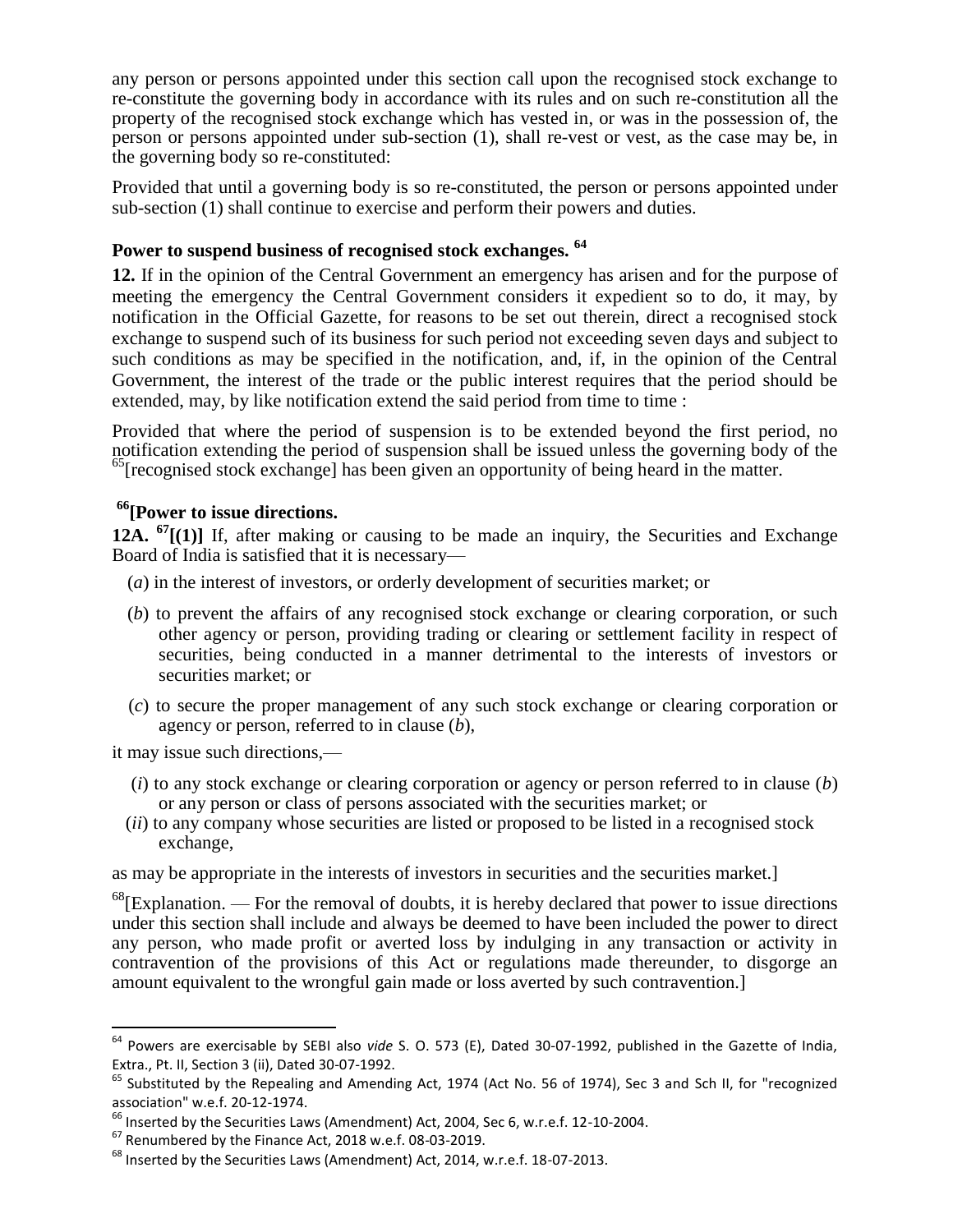$^{69}$ [(2) Without prejudice to the provisions of sub-section (1) and section 23-I, the Securities and Exchange Board of India may, by an order, for reasons to be recorded in writing, levy penalty under sections 23A, 23B, 23C, 23D, 23E, 23F, 23G, 23GA and 23H after holding an inquiry in the prescribed manner.]

#### *CONTRACTS AND OPTIONS IN SECURITIES*

#### **Contracts in notified areas illegal in certain circumstances.**

13. If the Central Government<sup>70</sup> is satisfied, having regard to the nature or the volume of transactions in securities in any <sup>71</sup>[State or States or area] that it is necessary so to do, it may, by notification in the Official Gazette, declared this section to apply to such  $^{72}$ [State or States or area], and thereupon every contract in such  $^{73}_{1}$ [State or States or area] which is entered into after the date of the notification otherwise than  $^{74}_{75}$ [between members of a recognised stock exchange or recognised stock exchanges] in such  $^{75}$ [State or States or area] or through or with such member shall be illegal :

**<sup>76</sup>[**Provided that any contract entered into between members of two or more recognised stock exchanges in such State or States or area, shall—

- (*i*) be subject to such terms and conditions as may be stipulated by the respective stock exchanges with prior approval of Securities and Exchange Board of India;
- (*ii*) require prior permission from the respective stock exchanges if so stipulated by the stock exchanges with prior approval of Securities and Exchange Board of India.]

## <sup>77</sup>[**Additional trading floor.**

**13A.** A stock exchange may establish additional trading floor with the prior approval of the Securities and Exchange Board of India in accordance with the terms and conditions stipulated by the said Board.

*Explanation:* For the purposes of this section, "additional trading floor" means a *trading* ring or trading facility offered by a recognised stock exchange outside its area of operation to enable the investors to buy and sell securities through such trading floor under the regulatory framework of that stock exchange.]

#### **Contracts in notified areas to be void in certain circumstances.**

**14.** (1) Any contract entered into in any State or area specified in the notification under section 13 which is in contravention of any of the bye-laws specified in that behalf under clause (*a*) of sub-section (3) of section 9 shall be void:

(*i*) as respects the rights of any member of the recognised stock exchange who has entered into such contract in contravention of any such bye-law, and also

1

 $^{69}$  Inserted by the Finance Act, 2018 w.e.f. 08-03-2019.

<sup>70</sup> Powers are exercisable by SEBI also *vide* S. O. 672 (E), Dated 13-09-1994, published in the Gazette of India, Extra., Pt. II, Section 3 (ii), Dated 13-09-1994.

 $71$  Substituted for "State or area" by the Securities Laws (Amendment) Act, 2004, Sec 7, w.r.e.f. 12-10-2004.

<sup>&</sup>lt;sup>72</sup> Substituted for "State or area" by the Securities Laws (Amendment) Act, 2004, Sec 7, w.r.e.f. 12-10- 2004.

<sup>&</sup>lt;sup>73</sup> Substituted for "State or area" by the Securities Laws (Amendment) Act, 2004, Sec 7, w.r.e.f. 12-10-2004.

<sup>&</sup>lt;sup>74</sup> Substituted by the Securities Laws (Amendment) Act, 2004, Sec 7, w.r.e.f. 12-10-2004 for "between members of a recognised stock exchange".

<sup>75</sup> Substituted for "State or area" by the Securities Laws (Amendment) Act, 2004, Sec 7, w.r.e.f. 12-10-2004.

<sup>76</sup> Inserted by the Securities Laws (Amendment) Act, 2004, Sec 7, w.r.e.f. 12-10-2004.

<sup>77</sup> Inserted by the Securities Laws (Amendment) Act, 1995, Sec 21, w.e.f. 25-01-1995.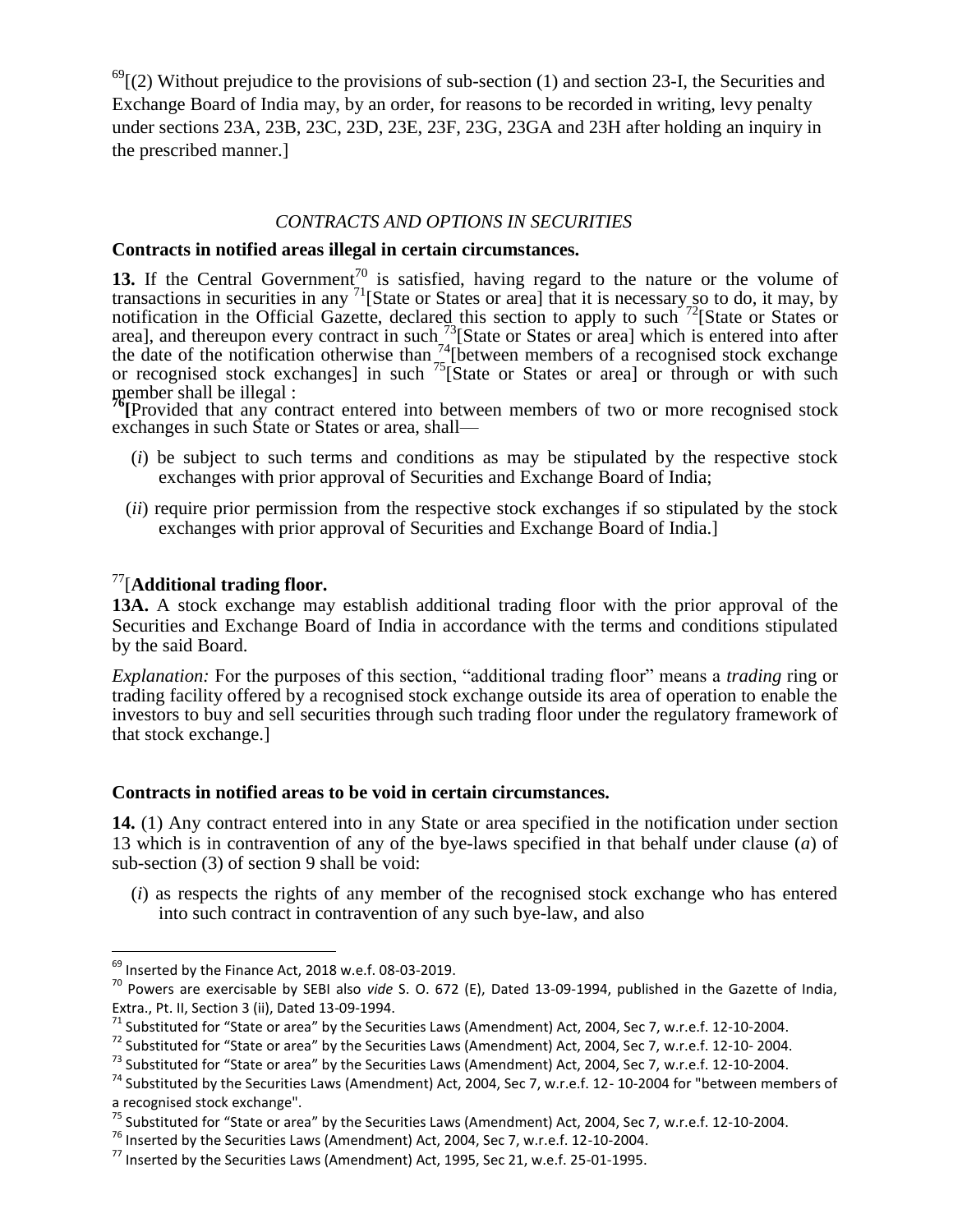(*ii*) as respects the rights of any other person who has knowingly participated in the transaction entailing such contravention.

(2) Nothing in sub-section (1) shall be construed to affect the right of any person other than a member of the recognised stock exchange to enforce any such contract or to recover any sum under or in respect of such contract if such person had no knowledge that the transaction was in contravention of any of the bye-laws specified in clause (*a*) of sub-section (3) of section 9.

#### **Members may not act as principals in certain circumstances.**

**15.** No member of a recognised stock exchange shall in respect of any securities enter into any contract as a principal with any person other than a member of a recognised stock exchange, unless he has secured the consent or authority of such person and discloses in the note, memorandum or agreement of sale or purchase that he is acting as a principal:

Provided that where the member has secured the consent or authority of such person otherwise than in writing he shall secure written confirmation by such person or such consent or authority within three days from the date of the contract:

Provided further that no such written consent or authority of such person shall be necessary for closing out any outstanding contract entered into by such person in accordance with the byelaws, if the member discloses in the note, memorandum or agreement of sale or purchase in respect of such closing out that he is acting as a principal.

# **Power to prohibit contracts in certain cases. <sup>78</sup>**

**16.** (1) If the Central Government is of opinion that it is necessary to prevent undesirable speculation in specified securities in any State or area, it may, by notification in the Official Gazette, declare that no person in the State or area specified in the notification shall, save with the permission of the Central Government, enter into any contract for the sale or purchase of any security specified in the notification except to the extent and in the manner, if any, specified therein.

(2) All contracts in contravention of the provisions of sub-section (1) entered into after the date of notification issued thereunder shall be illegal.

#### **Licensing of dealers in securities in certain areas.**

1

**17.** (1) Subject to the provisions of sub-section (3) and to the other provisions contained in this Act, no person shall carry on or purport to carry on, whether on his own behalf or on behalf of any other person, the business of dealing in securities in any State or area to which section 13 has not been declared to apply and to which the Central Government may, by notification in the Official Gazette, declare this section to apply, except under the authority of a  $^{79}$ [licence granted by the Securities and Exchange Board of India] in this behalf.

(2) No notification under sub-section (1) shall be issued with respect to any State or area unless the Central Government is satisfied, having regard to the manner in which securities are being dealt with in such State or area, that it is desirable or expedient in the interest of the trade or in the public interest that such dealings should be regulated by a system of licensing.

(3) The restrictions imposed by sub-section (1) in relation to dealings in securities shall not

<sup>78</sup> Powers are exercisable by SEBI also *vide* S. O. 573 (E), Dated 30-07-1992, published in the Gazette of India, Extra., Pt. II, Section 3 (ii), Dated 30-07-1992. Powers are exercisable by RBI also vide Government of India Notification No. 183 (E), Dated 01-03-2000 in relation to any contracts in government securities, money market securities etc.

<sup>&</sup>lt;sup>79</sup> Substituted by the Securities and Exchange Board of India Act, 1992, Sec 33 and Schedule, Pt II, w.r.e.f. 30-01-1992 for "licence granted by the Central Government".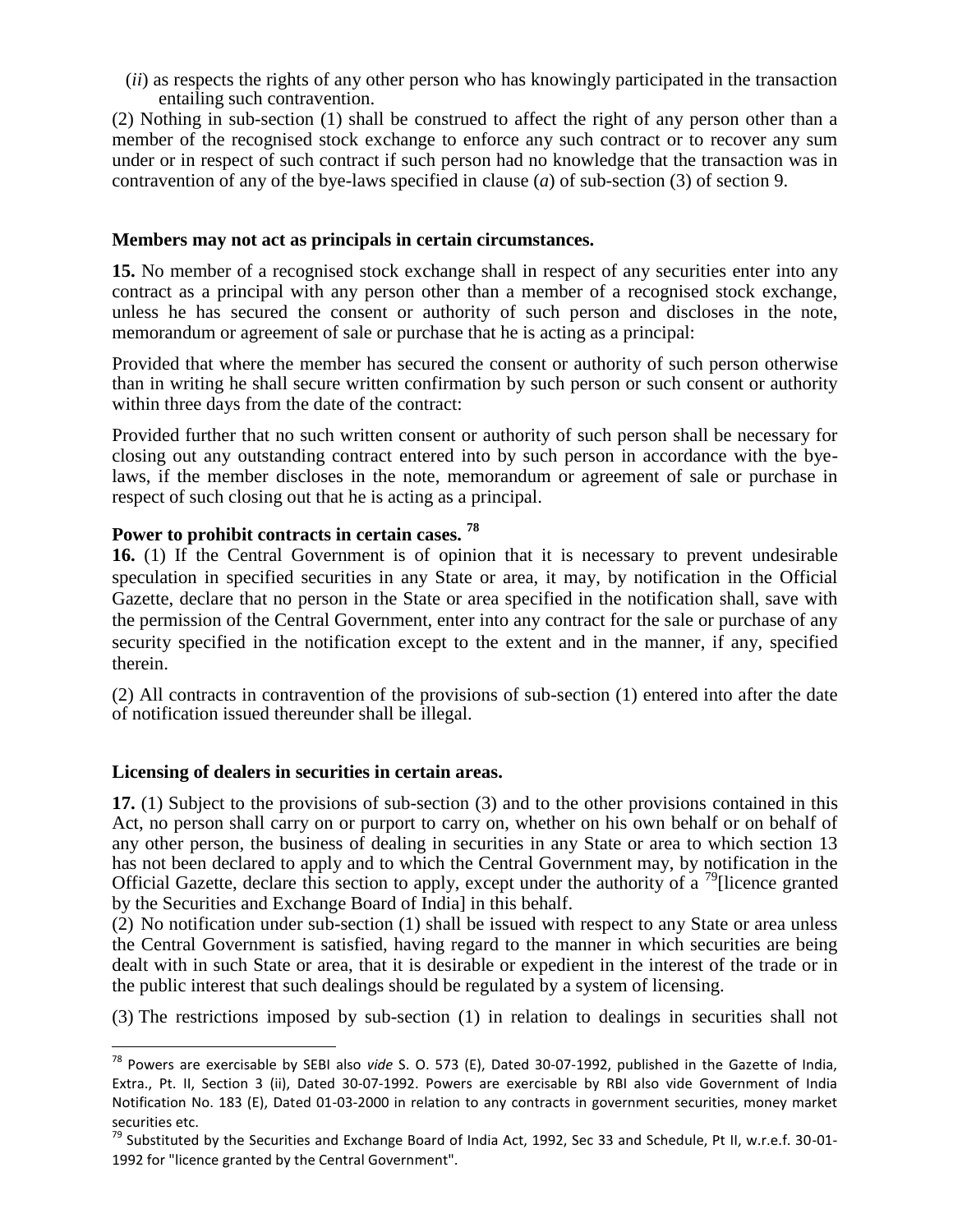apply to the doing of anything by or on behalf of a member of any recognised stock exchange.

## **<sup>80</sup>[Public issue and listing of securities referred to in sub-clause (***ie***) of clause (***h***) of section 2.**

**17A.** (1) Without prejudice to the provisions contained in this Act or any other law for the time being in force, no securities of the nature referred to in sub-clause (ie) of clause (h) of section 2 shall be offered to the public or listed on any recognised stock exchange unless the issuer fulfils such eligibility criteria and complies with such other requirements as may be specified by regulations made by the Securities and Exchange Board of India.

(2) Every issuer referred to in sub-clause (ie) of clause (h) of section 2 intending to offer the certificates or instruments referred therein to the public shall make an application, before issuing the offer document to the public, to one or more recognised stock exchanges for permission for such certificates or instruments to be listed on the stock exchange or each such stock exchange.

(3) Where the permission applied for under sub-section (2) for listing has not been granted or refused by the recognised stock exchanges or any of them, the issuer shall forthwith repay all moneys, if any, received from applicants in pursuance of the offer document, and if any such money is not repaid within eight days after the issuer becomes liable to repay it, the issuer and every director or trustee thereof, as the case may be, who is in default shall, on and from the expiry of the eighth day, be jointly and severally liable to repay that money with interest at the rate of fifteen per cent per annum.

Explanation.—In reckoning the eighth day after another day, any intervening day which is a public holiday under the Negotiable Instruments Act, 1881 (26 of 1881), shall be disregarded, and if the eighth day (as so reckoned) is itself such a public holiday, there shall for the said purposes be substituted the first day thereafter which is not a holiday.

(4) All the provisions of this Act relating to listing of securities of a public company on a recognised stock exchange shall, mutatis mutandis, apply to the listing of the securities of the nature referred to in sub-clause (ie) of clause (h) of section 2 by the issuer, being a special purpose distinct entity.**]**

## **Exclusion of spot delivery contracts from sections 13, 14, 15 and 17.**

**18.** (1) Nothing contained in sections 13, 14, 15 and 17 shall apply to spot delivery contracts.

(2) Notwithstanding anything contained in sub-section (1), if the Central Government<sup>81</sup> is of opinion that in the interest of the trade or in the public interest it is expedient to regulate and control the business of dealing in spot delivery contracts also in any State or area (whether section 13 has been declared to apply to that State or area or not), it may, by notification in the Official Gazette, declare that the provisions of section 17 shall also apply to such State or area in respect of spot delivery contracts generally or in respect of spot delivery contracts for the sale or purchase of such securities as may be specified in the notification, and may also specify the manner in which, and the extent to which, the provisions of that section shall so apply.

## <sup>82</sup>[**Contracts in derivative.**

**18A.** Notwithstanding anything contained in any other law for the time being in force, contracts in derivative shall be legal and valid if such contracts are—

<sup>1</sup>  $^{80}$  Inserted by the Securities Contracts (Regulation) Amendment Act, 2007, Sec 3, w.e.f. 28-05-2007.

<sup>81</sup> Powers are exercisable by SEBI also *vide* S. O. 672 (E), Dated 13-09-1994, published in the Gazette of India, Extra., Pt. II, Section 3 (ii), Dated 13-09-1994.

 $82$  Inserted by the Securities Laws (Amendment) Act, 1999, Sec 3, w.e.f. 22-2-2000.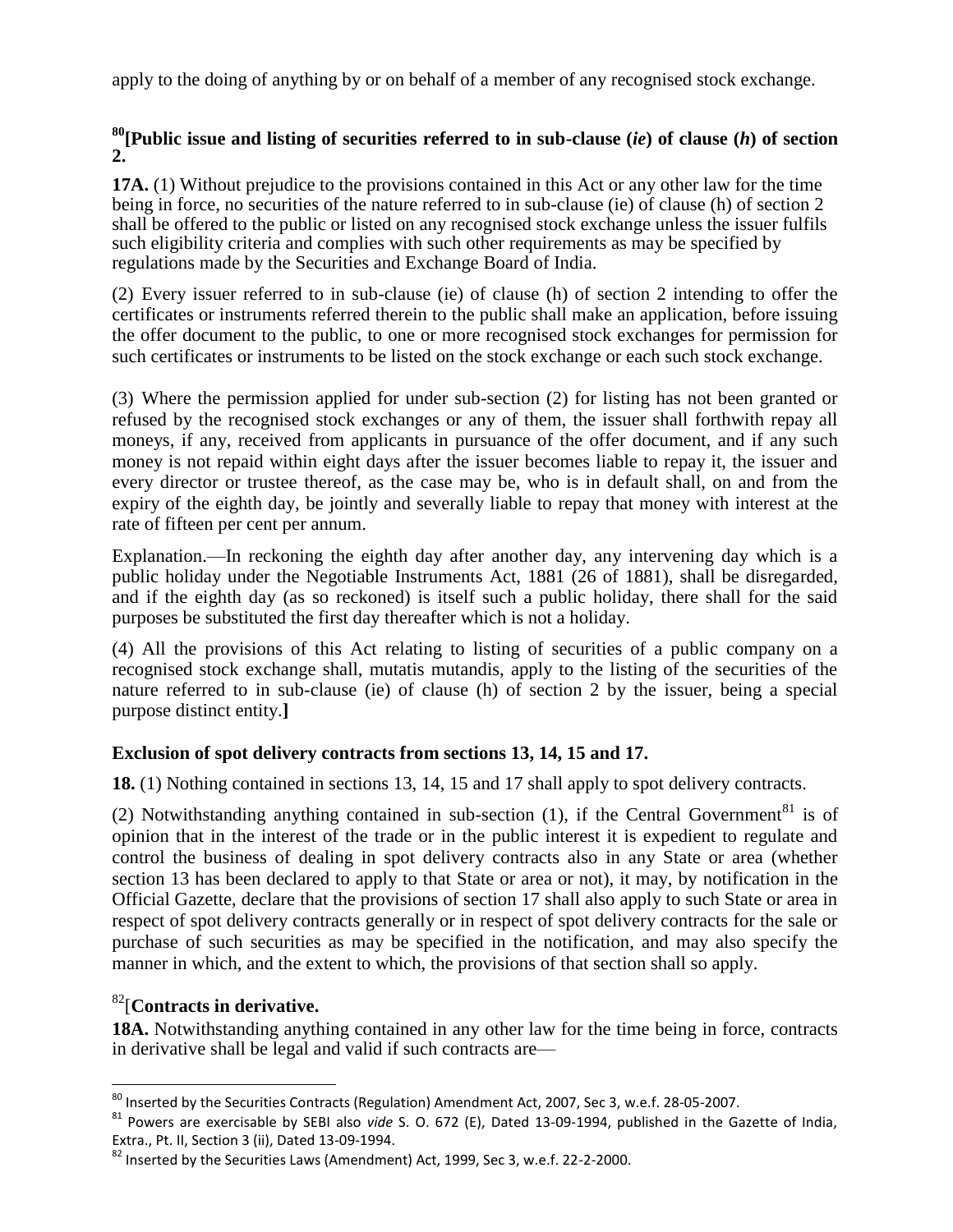(*a*) traded on a recognised stock exchange;

(*b*) settled on the clearing house of the recognised  $^{83}$ [stock exchange; or] in accordance with the rules and bye-laws of such stock exchange.]

 $84$ [(c) between such parties and on such terms as the Central Government may, by notification in the Official Gazette, specify,]

#### **Stock exchanges other than recognised stock exchanges prohibited.**

**19.** (1) No person shall, except with the permission of the Central Government, organise or assist in organising or be a member of any stock exchange (other than a recognised stock exchange) for the purpose of assisting in, entering into or performing any contracts in securities.

(2) This section shall come into force in any State or area on such date as the Central Government may, by notification in the Official Gazette, appoint.

#### **Prohibition of options in securities.**

**20. <sup>85</sup>**[\*\*\*\*\*]

-

*LISTING OF SECURITIES <sup>86</sup>*[\*\*\*]

## <sup>87</sup>[**Conditions for listing.**

**21.** Where securities are listed on the application of any person in any recognised stock exchange, such person shall comply with the conditions of the listing agreement with that stock exchange*.*]

## **<sup>88</sup>[Delisting of securities.**

**21A.** (1) A recognised stock exchange may delist the securities, after recording the reasons

<sup>86</sup> Words "By Public Companies" omitted by the Securities Laws (Amendment) Act, 1999, Sec 4, w.e.f.

# $\frac{22}{87}$ -02-2000.

<sup>87</sup> Substituted by the Securities Laws (Amendment) Act, 1995, Sec 33, w.e.f. 25-01-1995**.** Prior to substitution, section 21 read as under:

<sup>83</sup> Substituted for "stock exchange," by the Part II of Chapter VIII of the Finance Act 2015, w.e.f. 28.09.2015 *vide*  Gazette Notification F. No. 1/9/SM/2015, Extraordinary, Pt. II, Sec. 3, Sub-section (ii) dtd 28.08.2015.

<sup>84</sup> Inserted by the Part II of Chapter VIII of the Finance Act 2015, w.e.f. 28.09.2015 *vide* Gazette Notification F. No. 1/9/SM/2015, Extraordinary, Pt. II, Sec. 3, Sub-section (ii) dtd 28.08.2015. Section 134 of the Finance Act, 2015 states: "In section 18A of the Securities Contracts Act,—

<sup>(</sup>i) in clause (b), for the words "stock exchange,", the words ''stock exchange; or" shall be substituted;

<sup>(</sup>ii) after clause (b) as so amended, and after the long line, the following clause shall be inserted, namely:  $-$ 

<sup>&</sup>quot;(c) between such parties and on such terms as the Central Government may, by notification in the Official Gazette, specify,".

<sup>85</sup> Omitted by the Securities Laws (Amendment) Act, 1995, Sec 22, w.e.f. 25-01-1995. Prior to omission, section 20 read as under :

<sup>&</sup>quot;20. Prohibition. of options in securities*.*—(1) Notwithstanding anything contained in this Act or in any other law for the time being in force, all options in securities entered into after the commencement of this Act shall be illegal.

<sup>(2)</sup> Any option in securities which has been entered into before such commencement and which remains to be performed, whether wholly or in part, after such commencement shall, to that extent, become void."

<sup>&</sup>quot;21. Power to compel listing of securities by public companies.—Notwithstanding anything contained in any other law for the time being in force, if the Securities and Exchange Board of India is of opinion, having regard to the nature of the securities issued by any public company as defined in the Companies Act, 1956 (1 of 1956), or to the dealings in them, that it is necessary or expedient in the interest of the trade or in the public interest so to do, it may require the company, after giving it an opportunity of being heard in the matter, to comply with such requirements as may be prescribed with respect to the listing of its securities on any recognised stock exchange." 88 Inserted by the Securities Laws (Amendment) Act, 2004, Sec 8, w.r.e.f. 12-10-2004.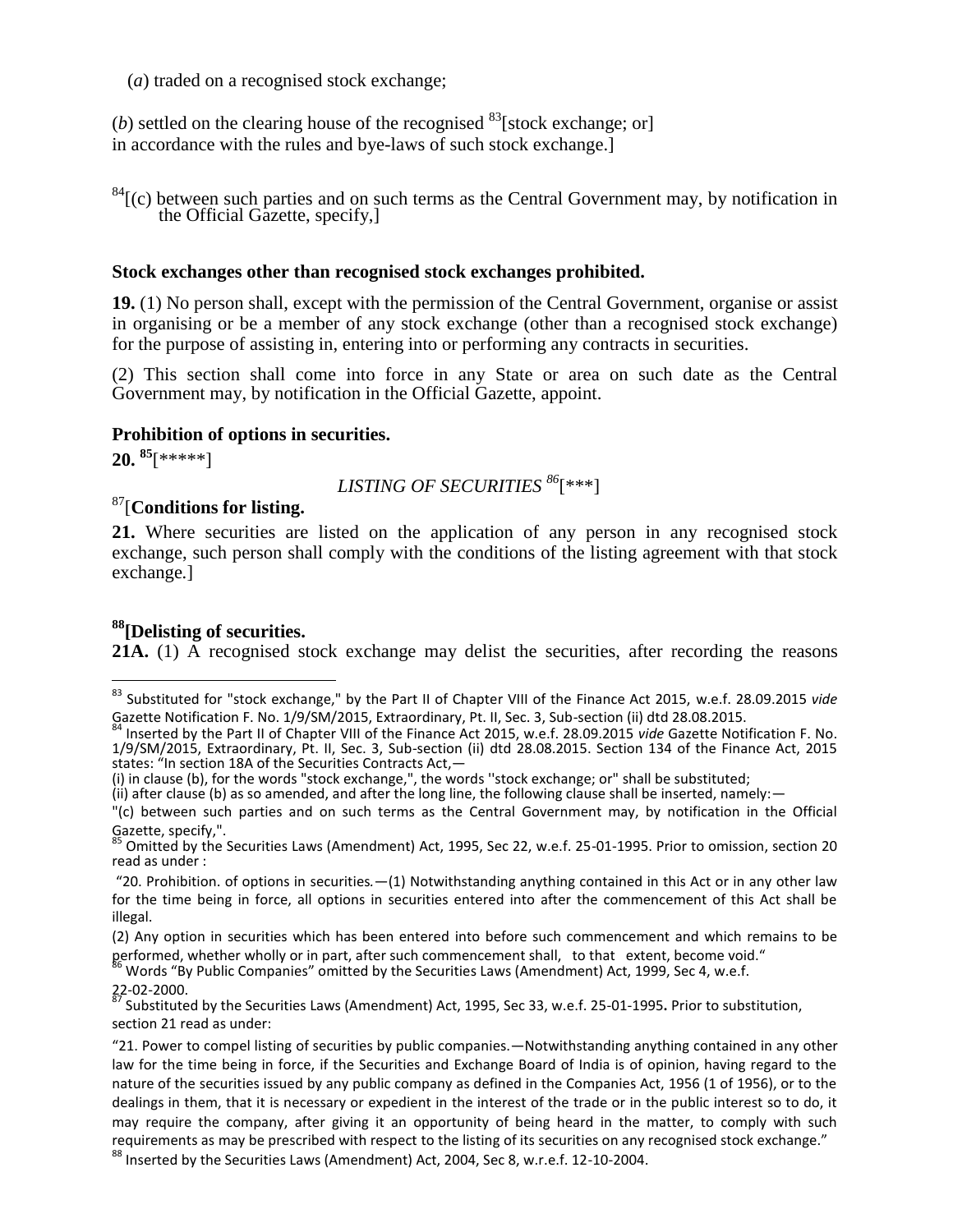therefor, from any recognised stock exchange on any of the ground or grounds as may be prescribed under this Act :

Provided that the securities of a company shall not be delisted unless the company concerned has been given a reasonable opportunity of being heard.

(2) A listed company or an aggrieved investor may file an appeal before the Securities Appellate Tribunal against the decision of the recognised stock exchange delisting the securities within fifteen days from the date of the decision of the recognised stock exchange delisting the securities and the provisions of sections 22B to 22E of this Act, shall apply, as far as may be, to such appeals:

Provided that the Securities Appellate Tribunal may, if it is satisfied that the company was prevented by sufficient cause from filing the appeal within the said period, allow it to be filed within a further period not exceeding one month.]

# **<sup>89</sup>[Right of appeal against refusal of stock exchanges to list securities of public companies.**

<sup>90</sup>22. Where a recognised stock exchange acting in pursuance of any power given to it by its byelaws, refuses to list the securities of any public company <sup>91</sup>[or collective investment scheme], the company <sup>92</sup> [or scheme] shall be entitled to be furnished with reasons for such refusal, and may,—

- (*a*) within fifteen days from the date on which the reasons for such refusal are furnished to it, or
- (*b*) where the stock exchange has omitted or failed to dispose of, within the time specified in sub-section (1) of section 73 of the Companies Act, 1956 (1 of 1956)

(hereafter in this section referred to as the "specified time"), the application for permission for the shares or debentures to be dealt with on the stock exchange,

within fifteen days from the date of expiry of the specified time or within such further period, not exceeding one month, as the Central Government may, on sufficient cause being shown, allow,

appeal to the Central Government against such refusal, omission or failure, as the case may be, and thereupon the Central Government may, after giving the stock exchange an opportunity of being heard,—

- (*i*) vary or set aside the decision of the stock exchange, or
- (*ii*) where the stock exchange has omitted or failed to dispose of the application within the specified time, grant or refuse the permission,

and where the Central Government sets aside the decision of the recognised stock exchange or grants the permission, the stock exchange shall act in conformity with the orders of the Central Government]:

<sup>93</sup>[Provided that no appeal shall be preferred against refusal, omission or failure, as the case may be, under this section on and after the commencement of the Securities Laws (Second Amendment) Act, 1999.]

-

 $^{89}$  Substituted by The Companies (Amendment) Act, 1974 (Act No. 41 of 1974), Sec 42, w.e.f. 01-02-1975.

<sup>90</sup> Powers are exercisable by SEBI also *vide* S. O. 672 (E), Dated 13-09-1994, published in the Gazette of India, Extra., Pt. II, Section 3 (ii), Dated 13-09-1994.

 $91$  Inserted by the Securities Laws (Amendment) Act, 1999, Sec 5, w.e.f. 22-02-2000.; Substituted by The Repealing and Amending Act, 1974 (Act No. 56 of 1974), Sec 3 and Sch II, for "recognized association" w.e.f. 20-12-1974.

 $^{92}$  Inserted by the Securities Laws (Amendment) Act, 1999, Sec 5, w.e.f. 22-02-2000.

<sup>93</sup> Inserted by the Securities Laws (Second Amendment) Act, 1999, Sec 4, w.e.f. 16-12-1999.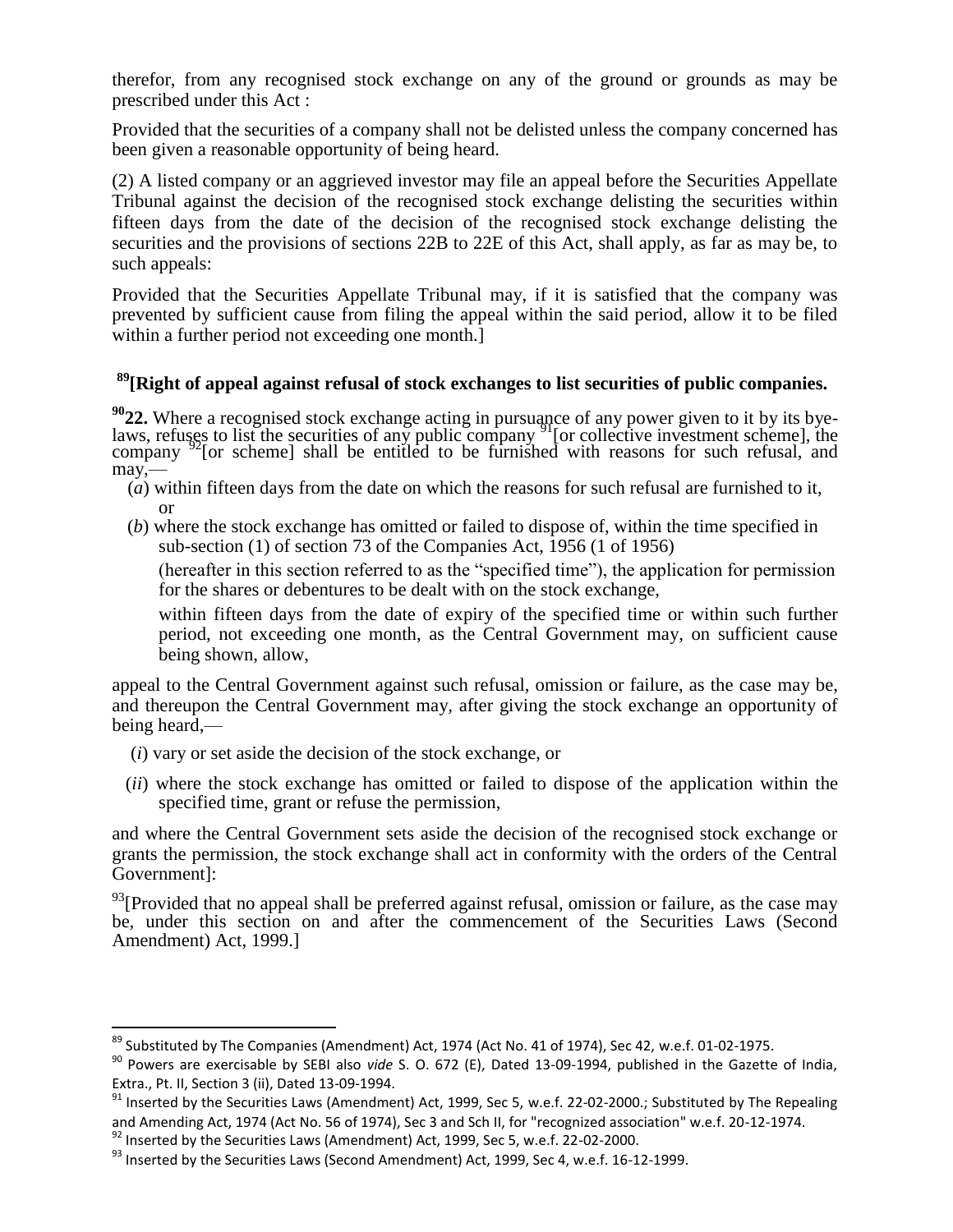#### <sup>94</sup>**[Right of appeal to Securities Appellate Tribunal against refusal of stock exchange to list securities of public companies.**

**22A.** (1) Where a recognised stock exchange, acting in pursuance of any power given to it by its bye-laws, refuses to list the securities of any company, the company shall be entitled to be furnished with reasons for such refusal, and may,—

(*a*) within fifteen days from the date on which the reasons for such refusal are furnished to it, or

(*b*) where the stock exchange has omitted or failed to dispose of, within the time specified in sub-section (1A) of section 73 of the Companies Act, 1956 (1 of 1956), (hereafter in this section referred to as the "specified time"), the application for permission or for the shares or debentures to be dealt with on the stock exchange, within fifteen days from the date of expiry of the specified time or within such further period, not exceeding one month, as the Securities Appellate Tribunal may, on sufficient cause being shown, allow,

appeal to the Securities Appellate Tribunal having jurisdiction in the matter against such refusal, omission or failure, as the case may be, and thereupon the Securities Appellate Tribunal may, after giving the stock exchange, an opportunity of being heard,—

- (*i*) vary or set aside the decision of the stock exchange; or
- (*ii*) where the stock exchange has omitted or failed to dispose of the application within the specified time, grant or refuse the permission,

and where the Securities Appellate Tribunal sets aside the decision of the recognised stock exchange or grants the permission, the stock exchange shall act in conformity with the orders of the Securities Appellate Tribunal.

(2) Every appeal under sub-section (1) shall be in such form and be accompanied by such fee as may be prescribed.

(3) The Securities Appellate Tribunal shall send a copy of every order made by it to the Board and parties to the appeal.

(4) The appeal filed before the Securities Appellate Tribunal under sub-section (1) shall be dealt with by it as expeditiously as possible and endeavour shall be made by it to dispose of the appeal finally within six months from the date of receipt of the appeal.]

# **<sup>95</sup>[Procedure and powers of Securities Appellate Tribunal.**

-

**22B.** (1) The Securities Appellate Tribunal shall not be bound by the procedure laid down by the Code of Civil Procedure, 1908 (5 of 1908), but shall be guided by the principles of natural justice and, subject to the other provisions of this Act and of any rules, the Securities Appellate Tribunal shall have powers to regulate their own procedure including the places at which they shall have their sittings.

(2) The Securities Appellate Tribunal shall have, for the purpose of discharging their functions under this Act, the same powers as are vested in a civil court under the Code of Civil Procedure, 1908 (5 of 1908), while trying a suit, in respect of the following matters, namely :—

- (*a*) summoning and enforcing the attendance of any person and examining him on oath ;
- (*b*) requiring the discovery and production of documents; (*c*) receiving evidence on affidavits;
- (*d*) issuing commissions for the examination of witnesses or documents; (*e*) reviewing its

<sup>&</sup>lt;sup>94</sup> Sections 22A, 22B, 22C, 22D, 22E and 22F inserted by the Securities Laws (Second Amendment) Act, 1999, Sec 5, w.e.f. 16-12-1999*.* Earlier section 22A was inserted by the Securities Contracts (Regulation) Amendment Act, 1985 (Act No. 40 of 1985), Sec 2, w.e.f. 17-01-1986, and omitted by the Depositories Act, 1996, Sec 30 and Sch., Pt.III, w.r.e.f. 20-09-1995.

<sup>95</sup> Inserted by the Securities Laws (Second Amendment) Act, 1999, Sec 5, w.e.f. 16-12-1999*.*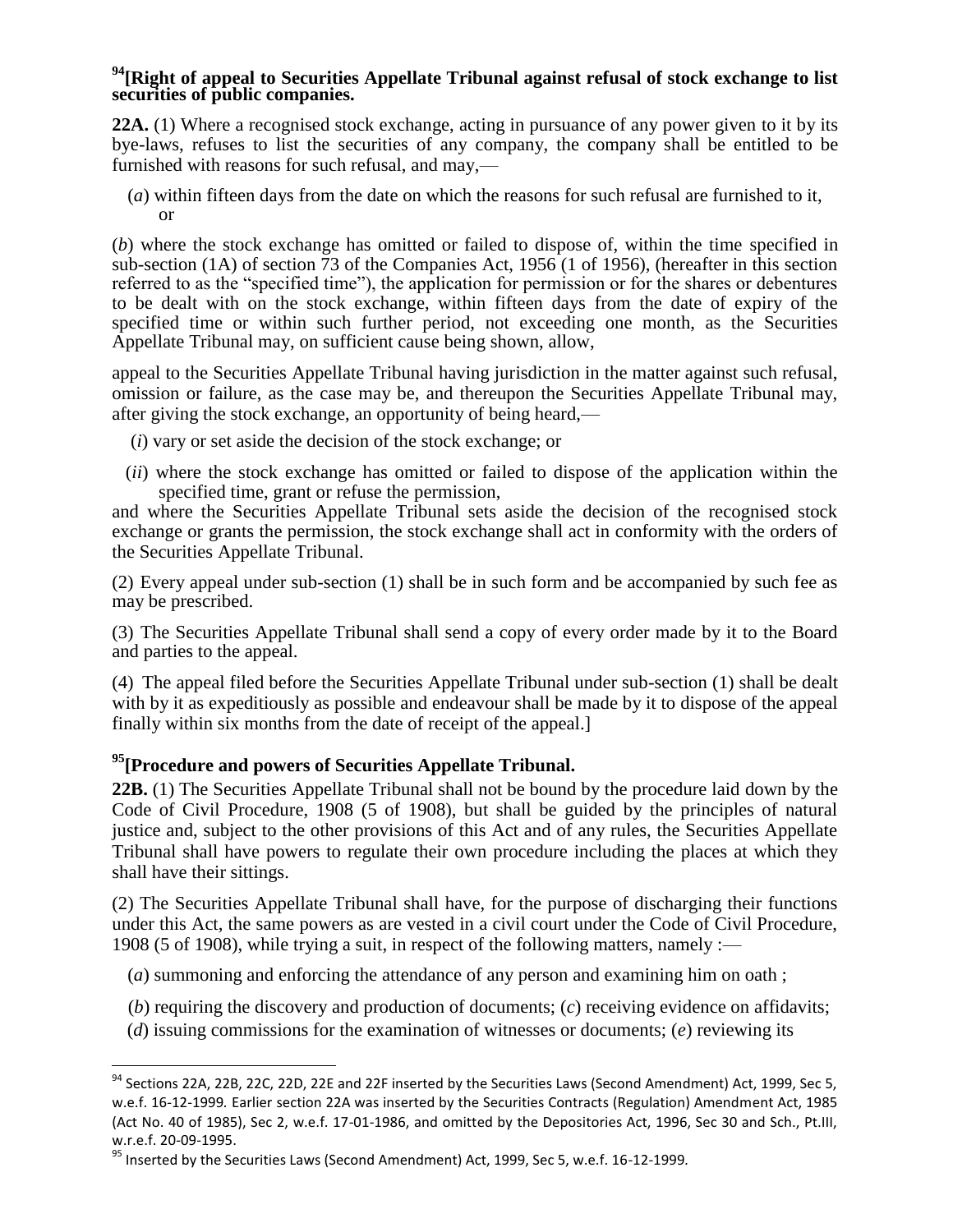decisions;

- (*f*) dismissing an application for default or deciding it *ex parte*;
- (*g*) setting aside any order of dismissal of any application for default or any order passed by it *ex parte;* and
- (*h*) any other matter which may be prescribed.

(3) Every proceeding before the Securities Appellate Tribunal shall be deemed to be a judicial proceeding within the meaning of sections 193 and 228, and for the purposes of section 196 of the Indian Penal Code (45 of 1860) and the Securities Appellate Tribunal shall be deemed to be a civil court for all the purposes of section 195 and Chapter XXVI of the Code of Criminal Procedure, 1973 (2 of 1974).]

# **<sup>96</sup>[Right to legal representation.**

**22C.** The appellant may either appear in person or authorise one or more chartered accountants or company secretaries or cost accountants or legal practitioners or any of its officers to present his or its case before the Securities Appellate Tribunal.

*Explanation.—*For the purposes of this section,—

- (*a*) "chartered accountant" means a chartered accountant as defined in clause *b*)of sub-section (1) of section 2 of the Chartered Accountants Act, 1949 (38 of 1949) and who has obtained a certificate of practice under sub-section (1) of section 6 of that Act;
- (*b*) "company secretary" means a company secretary as defined in clause (c) of sub- section (1) of section 2 of the Company Secretaries Act, 1980 (56 of 1980) and who has obtained a certificate of practice under sub-section (1) of section 6 of that Act;

(*c*) "cost accountant" means a cost accountant as defined in clause (*b*)of sub section (1) of section 2 of the Cost and Works Accountants Act, 1959 (23 of 1959) and who has obtained a certificate of practice under sub-section (1) of section 6 of that Act;

(*d*) "legal practitioner" means an advocate, *vakil* or an attorney of any High Court, and includes a pleader in practice.]

## **<sup>97</sup>[Limitation.**

**22D.** The provisions of the Limitation Act, 1963 (36 of 1963) shall, as far as may be, apply to an appeal made to a Securities Appellate Tribunal.]

# **<sup>98</sup>[Civil court not to have jurisdiction.**

**22E.** No civil court shall have jurisdiction to entertain any suit or proceeding in respect of any matter which a Securities Appellate Tribunal is empowered by or under this Act to determine and no injunction shall be granted by any court or other authority in respect of any action taken or to be taken in pursuance of any power conferred by or under this Act.]

# **<sup>99</sup>[Appeal to Supreme Court.**

<sup>1</sup> <sup>96</sup> Inserted by the Securities Laws (Second Amendment) Act, 1999, Sec 5, w.e.f. 16-12-1999*.*

<sup>97</sup> Inserted by the Securities Laws (Second Amendment) Act, 1999, Sec 5, w.e.f. 16-12-1999*.*

<sup>98</sup> Inserted by the Securities Laws (Second Amendment) Act, 1999, Sec 5, w.e.f. 16-12-1999*.*

 $99$  Substituted by the Securities Laws (Second Amendment) Act, 2004, Sec 9, w.r.e.f. 12-10-2004. Earlier section 22F as inserted by the Securities Laws (Second Amendment) Act, 1999, Sec 5, read as under:-

<sup>&</sup>quot;**22F. Appeal to High Court.**-Any person aggrieved by any decision or order of the Securities Appellate Tribunal may file an appeal to the High Court within sixty days from the date of communication of the decision or order of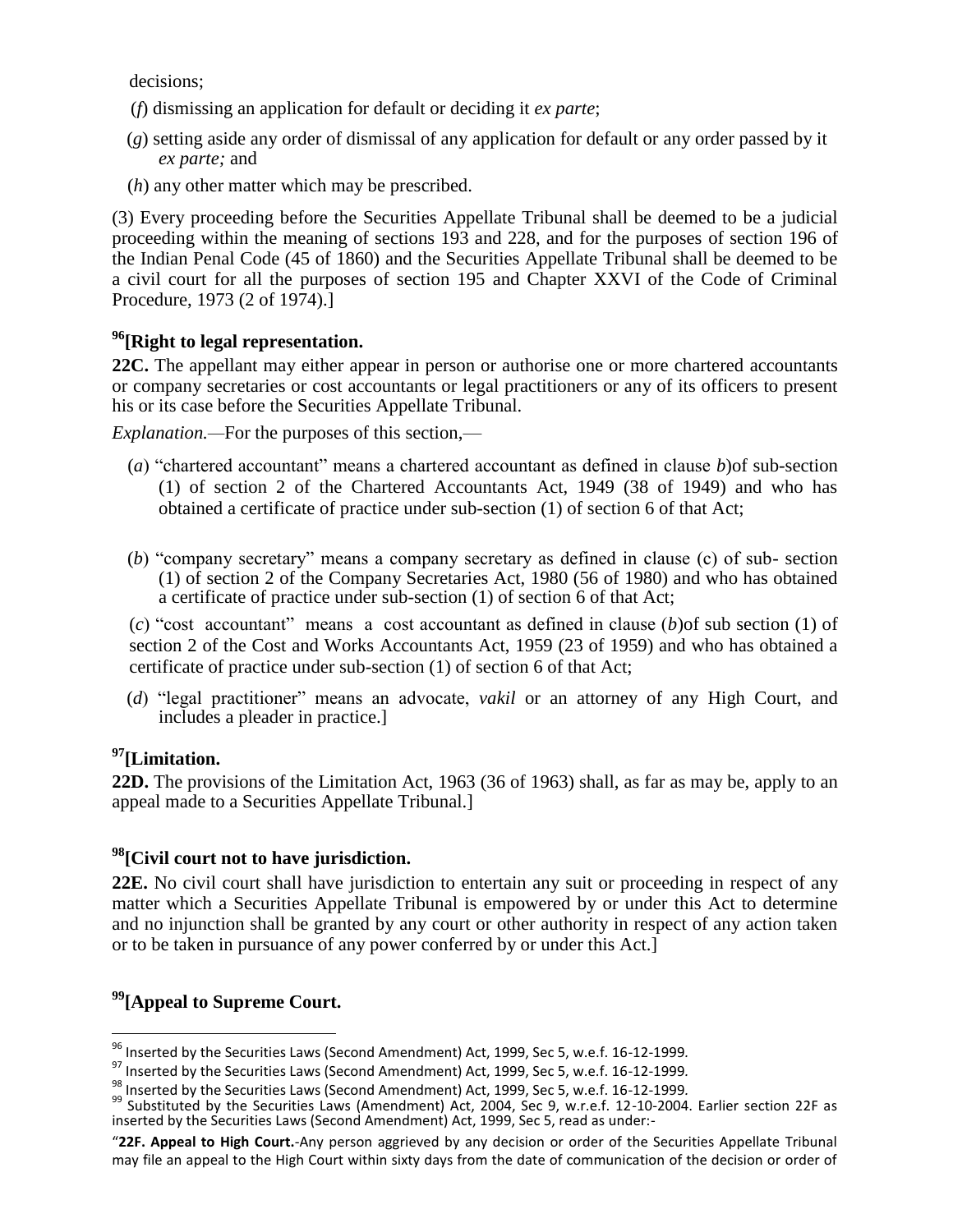**22F.** Any person aggrieved by any decision or order of the Securities Appellate Tribunal may file an appeal to the Supreme Court within sixty days from the date of communication of the decision or order of the Securities Appellate Tribunal to him on any question of law arising out of such order:

Provided that the Supreme Court may, if it is satisfied that the appellant was prevented by sufficient cause from filing the appeal within the said period, allow it to be filed within a further period not exceeding sixty days.]

#### *PENALTIES AND PROCEDURE*

#### **Penalties.**

1

**23.** (1) Any person who-

- (*a*) without reasonable excuse (the burden of proving which shall be on him) fails to comply with any requisition made under sub-section (4) of section 6; or
- (*b*) enters into any contract in contravention of any of the provisions contained in section 13 or section 16; or

 $(c)$  contravenes the provisions contained in  $^{100}$ [section 17 or section 17A], or section 19; or

<sup>101</sup> [(*d*) enters into any contract in derivative in contravention of section 18A or the rules made under section 30;]

- (*e*) owns or keeps a place other than that of a recognised stock exchange which is used for the purpose of entering into or performing any contracts in contravention of any of the provisions of this Act and knowingly permits such place to be used for such purposes; or
- (*f*) manages, controls, or assists in keeping any place other than that of a recognised stock exchange which is used for the purpose of entering into or performing any contracts in contravention of any of the provisions of this Act or at which contracts are recorded or adjusted or rights or liabilities arising out of contracts are adjusted, regulated or enforced in any manner whatsoever; or
- (*g*) not being a member of a recognised stock exchange or his agent authorised as such under the rules or bye-laws of such stock exchange or not being a dealer in securities licensed under section 17 wilfully represents to or induces any person to believe that contracts can be entered into or performed under this Act through him; or
- (*h*) not being a member of a recognised stock exchange or his agent authorised as such under the rules or bye-laws of such stock exchange or not being a dealer in securities licensed under section 17, canvasses, advertises or touts in any manner either for himself or on behalf of any other persons for any business connected with contracts in contravention of any of the provisions of this Act; or
- (*i*) joins, gathers or assists in gathering at any place other than the place of business specified in the bye-laws of a recognised stock exchange any person or persons for making bids or offers or for entering into or performing any contracts in contravention of any of the

the Securities Appellate Tribunal to him on any question of fact or law arising out of such order :

**Provided** that the High Court may, if it is satisfied that the appellant was prevented by sufficient cause from filing the appeal within the said period, allow it to be filed within a further period not exceeding sixty days."

<sup>&</sup>lt;sup>100</sup> Inserted by the Securities Contracts (Regulation) Amendment Act, 2007, Sec 4, w.e.f. 28-05-2007 for "section 17".

<sup>101</sup> Inserted by the Securities Laws (Amendment) Act, 1999, Sec 6, w.e.f. 22-02-2000. Earlier clause (*d*) was omitted by the Securities Laws (Amendment) Act, 1995, Sec 24, w.e.f. 25-01-1995.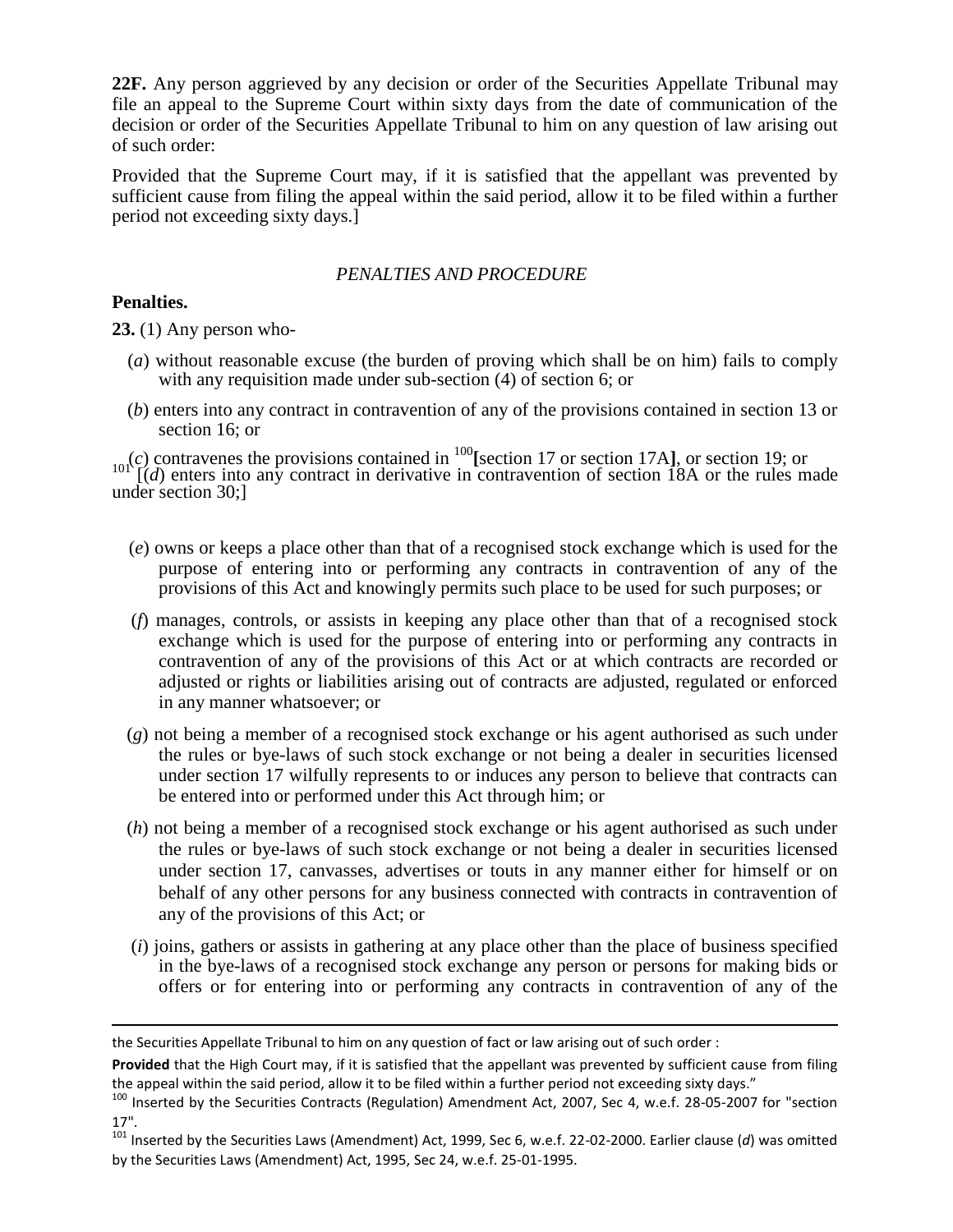provisions of this Act;

 $102$ [shall, without prejudice to any award of penalty by the Adjudicating Officer  $103$ [or the Securities and Exchange Board of India] under this Act, on conviction, be punishable with imprisonment for a term which may extend to ten years or with fine, which may extend to twenty-five crore rupees, or with both.]

(2) Any person who enters into any contract in contravention of the provisions contained in section 15<sup>104</sup>[or who fails to comply with the provisions of <sup>105</sup>[section 21 or section 21A] or with the orders of] or section  $22^{106}$  [or with the orders of the Securities Appellate Tribunal]  $107$ [shall, without prejudice to any award of penalty by the Adjudicating Officer under this Act, on conviction, be punishable with imprisonment for a term which may extend to ten years or with fine, which may extend to twenty-five crore rupees, or with both.

#### **<sup>108</sup>[Penalty for failure to furnish information, return, etc.**

23A. Any person, who is required under this Act or any rules made thereunder,—

- (a) to furnish any information, document, books, returns or report to a recognised stock exchange, fails to furnish the same within the time specified therefor in the listing agreement or conditions or bye-laws of the recognised stock exchange  $109$ [or who furnishes false, incorrect or incomplete information, document, books, return or report], shall be liable to a penalty <sup>110</sup>[which shall not be less than one lakh rupees but which may extend to one lakh rupees for each day during which such failure continues subject to a maximum of one crore rupees] for each such failure;
- (*b*) to maintain books of account or records, as per the listing agreement or conditions, or byelaws of a recognised stock exchange, fails to maintain the same, shall be liable to a penalty  $111$ [which shall not be less than one lakh rupees but which may extend to one lakh rupees for each day during which such failure continues subject to a maximum of one crore rupees.]

## **<sup>112</sup>[Penalty for failure by any person to enter into an agreement with clients.**

**23B.** If any person, who is required under this Act or any bye-laws of a recognised stock

<sup>-</sup><sup>102</sup> Substituted for "shall, on conviction, be punishable with imprisonment for a term which may extend to one year, or with fine, or with both" by the Securities Laws (Amendment) Act, 2004, Sec 10, w.r.e.f. 12-10- 2004. 103 Inserted by the Finance Act, 2018 w.e.f. 08-03-2019.

<sup>&</sup>lt;sup>104</sup> Substituted for "or who fails to comply with the orders of the Securities and Exchange Board of India under Section 21" by the Securities Laws (Amendment) Act 1995, Sec 24 w.e.f.25-01-1995.Prior to 1995, "Securities and Exchange Board of India under section 21 or Central Government under section 22" were substitutes for "Central Government under Section 21 or section 22" vide The Schedule, Part II of Securities and Exchange Board of India Act, 1992, w.e.f. 30-01-1992.

 $105$  Inserted by the Securities Laws (Amendment) Act, 2004, Sec 10, w.r.e.f. 12-10-2004.

<sup>106</sup> Inserted by the Securities Laws (Second Amendment) Act, 1999, Sec 6, w.e.f. 16-12-1999.

<sup>&</sup>lt;sup>107</sup> Substituted for "shall, on conviction, be punishable with fine which may extend to one thousand rupees" by the Securities Laws (Amendment) Act, 2004, Sec 10, w.r.e.f. 12-10-2004.

<sup>108</sup> Inserted by the Securities Laws (Amendment) Act, 2004, Sec 11, w.r.e.f. 12-10-2004*.*

<sup>109</sup> Inserted by the Finance Act, 2018 w.e.f. 08-03-2019.

<sup>&</sup>lt;sup>110</sup> Substituted for the words "'of one lakh rupees for each day during which such failure continues or one crore rupees, whichever is less" by the Securities Laws (Amendment) Act, 2014, w.e.f 08-09-2014.

 $111$  Substituted for the words "'of one lakh rupees for each day during which such failure continues or one crore rupees, whichever is less" by the Securities Laws (Amendment) Act, 2014, w.e.f 08-09-2014.

 $112$  Inserted by the Securities Laws (Amendment) Act, 2004, w.r.e.f. 12-10-2004.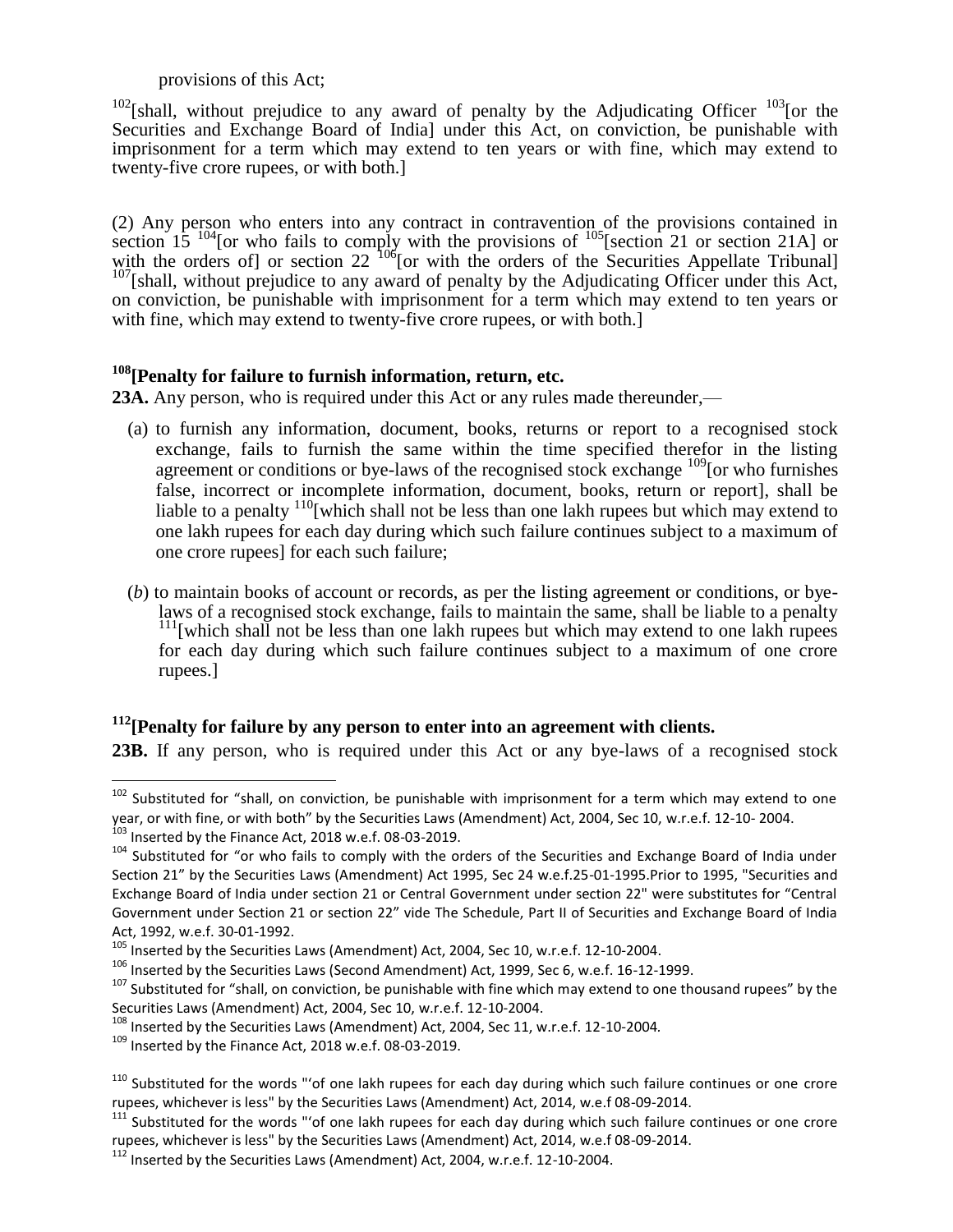exchange made thereunder, to enter into an agreement with his client, fails to enter into such an agreement, he shall be liable to a penalty  $113$  which shall not be less than one lakh rupees but which may extend to one lakh rupees for each day during which such failure continues subject to a maximum of one crore rupees] for every such failure.]

# **<sup>114</sup>[Penalty for failure to redress investors' grievances.**

23C. If any stock broker or sub-broker or a company whose securities are listed or proposed to be listed in a recognised stock exchange, after having been called upon by the Securities and Exchange Board of India or a recognised stock exchange in writing, to redress the grievances of the investors, fails to redress such grievances within the time stipulated by the Securities and Exchange Board of India or a recognised stock exchange, he or it shall be liable to a penalty [which shall not be less than one lakh rupees but which may extend to one lakh rupees for each day during which such failure continues subject to a maximum of one crore rupees.

#### **<sup>116</sup>[Penalty for failure to segregate securities or moneys of client or clients.**

23D. If any person, who is registered under section 12 of the Securities and Exchange Board of India Act, 1992 (15 of 1992) as a stock broker or sub-broker, fails to segregate securities or moneys of the client or clients or uses the securities or moneys of a client or clients for self or for any other client, he shall be  $\frac{117}{11}$  [liable to a penalty which shall not be less than one lakh rupees but which may extend to one crore rupees.]

## **<sup>118</sup>[Penalty for failure to comply with provision of listing conditions or delisting conditions or grounds.**

**23E.** If a company or any person managing collective investment scheme or mutual fund <sup>119</sup>[or real estate investment trust or infrastructure investment trust or alternative investment fund], fails to comply with the listing conditions or delisting conditions or grounds or commits a breach thereof, it or he shall be <sup>120</sup>[liable to a penalty which shall not be less than five lakh rupees but which may extend to twenty-five crore rupees.

# **<sup>121</sup>[Penalty for excess dematerialisation or delivery of unlisted securities.**

23F. If any issuer dematerialises securities more than the issued securities of a company or delivers in the stock exchanges the securities which are not listed in the recognised stock exchange or delivers securities where no trading permission has been given by the recognised stock exchange, he shall be  $^{122}$ [liable to a penalty which shall not be less than five lakh rupees but which may extend to twenty-five crore rupees.]

1

<sup>&</sup>lt;sup>113</sup> Substituted for the words "of one lakh rupees for each day during which such failure continues or one crore rupees, whichever is less" by the Securities Laws (Amendment) Act, 2014, w.e.f 08-09-2014.

 $114$  Inserted by the Securities Laws (Amendment) Act, 2004, w.r.e.f. 12-10-2004.

<sup>&</sup>lt;sup>115</sup> Substituted for the words "of one lakh rupees for each day during which such failure continues or one crore rupees, whichever is less" by the Securities Laws (Amendment) Act, 2014, w.e.f 08-09-2014.

 $116$  Inserted by the Securities Laws (Amendment) Act, 2004, w.r.e.f. 12-10-2004.

<sup>&</sup>lt;sup>117</sup> Substituted for the words "liable to a penalty not exceeding one crore rupees" by the Securities Laws (Amendment) Act, 2014, w.e.f 08-09-2014.

 $^{118}$  Inserted by the Securities Laws (Amendment) Act, 2004, w.r.e.f. 12-10-2004.

 $119$  Inserted by the Finance Act, 2018 w.e.f. 08-03-2019.

<sup>&</sup>lt;sup>120</sup> Substituted for the words "liable to a penalty not exceeding twenty-five crore rupees" by the Securities Laws (Amendment) Act, 2014, w.e.f 08-09-2014.

 $121$  Inserted by the Securities Laws (Amendment) Act, 2004, w.r.e.f. 12-10-2004.

<sup>122</sup> Substituted for the words "liable to a penalty not exceeding twenty-five crore rupees" by the Securities Laws (Amendment) Act, 2014, w.e.f 08-09-2014.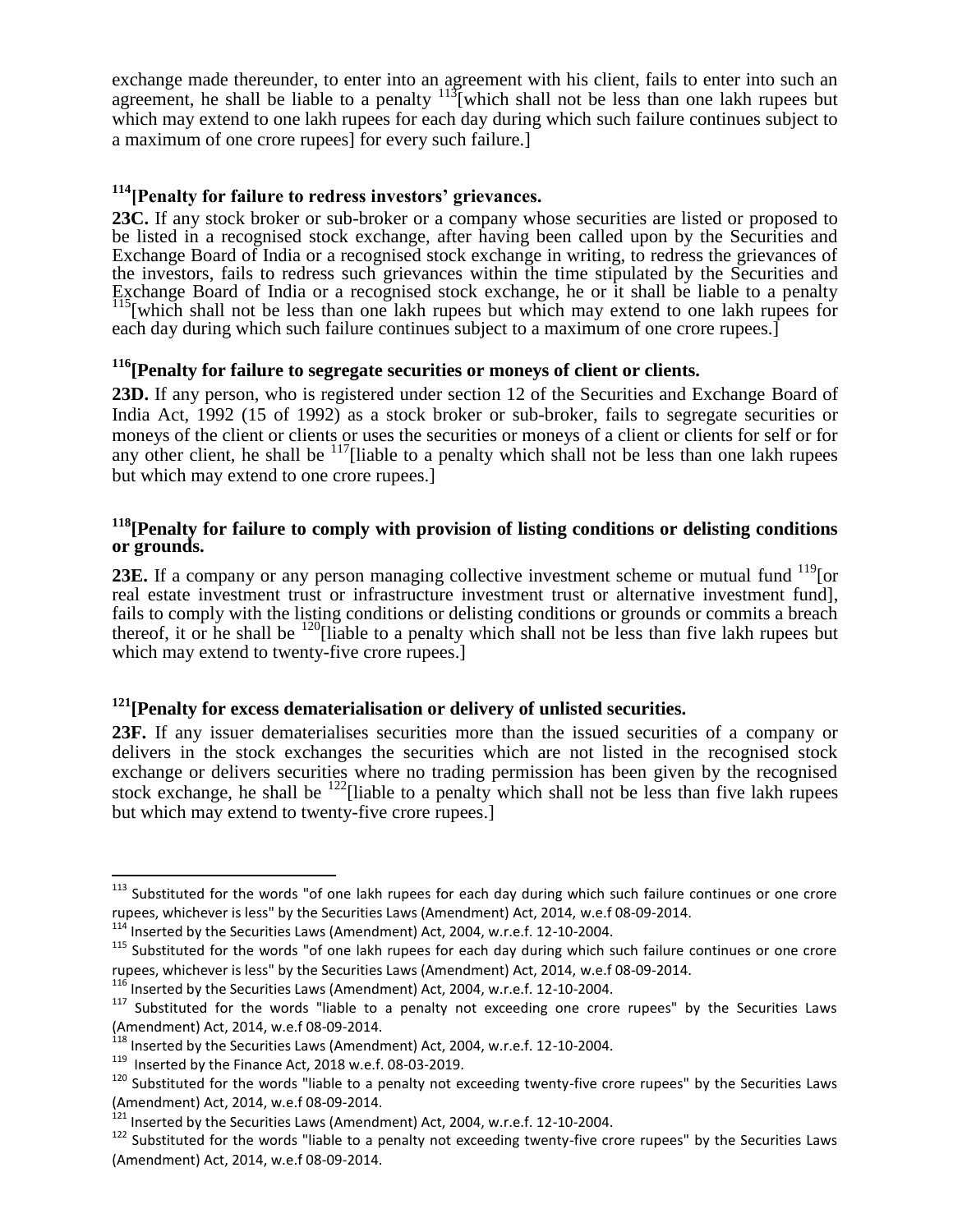## **<sup>123</sup>[Penalty for failure to furnish periodical returns, etc.**

23G. If a recognised stock exchange fails or neglects to furnish periodical returns <sup>124</sup>[or furnishes false, incorrect or incomplete periodical returns] to the Securities and Exchange Board of India or fails or neglects to make or amend its rules or bye-laws as directed by the Securities and Exchange Board of India or fails to comply with directions issued by the Securities and Exchange Board of India, such recognised stock exchange shall be  $\frac{125}{125}$ [liable to a penalty which shall not be less than five lakh rupees but which may extend to twenty-five crore rupees.]

## <sup>126</sup>[**Penalty for failure to conduct business in accordance with rules, etc.**

**23GA**. Where a stock exchange or a clearing corporation fails to conduct its business with its members or any issuer or its agent or any person associated with the securities markets in accordance with the rules or regulations made by the Securities and Exchange Board of India and the directions issued by it under this Act, the stock exchange or the clearing corporations, as the case may be, shall be liable to penalty which shall not be less than five crore rupees but which may extend to twenty-five crore rupees or three times the amount of gains made out of such failure, whichever is higher.]

## <sup>127</sup>[**Penalty for contravention where no separate penalty has been provided.**

**23H.** Whoever fails to comply with any provision of this Act, the rules or articles or bye- laws or the regulations of the recognised stock exchange or directions issued by the Securities and Exchange Board of India for which no separate penalty has been provided, shall be  $^{128}$ [liable to a penalty which shall not be less than one lakh rupees but which may extend to one crore rupees.]

## **<sup>129</sup>[Power to adjudicate.**

**23-I.** (1) For the purpose of adjudging under sections 23A, 23B, 23C, 23D, 23E, 23F, 23G and 23H, the Securities and Exchange Board of India <sup>130</sup>[may] appoint any officer not below the rank of a Division Chief of the Securities and Exchange Board of India to be an adjudicating officer for holding an inquiry in the prescribed manner after giving any person concerned a reasonable opportunity of being heard for the purpose of imposing any penalty.

(2) While holding an inquiry, the adjudicating officer shall have power to summon and enforce the attendance of any person acquainted with the facts and circumstances of the case to give evidence or to produce any document, which in the opinion of the adjudicating officer, may be useful for or relevant to the subject-matter of the inquiry and if, on such inquiry, he is satisfied that the person has failed to comply with the provisions of any of the sections specified in subsection (1), he may impose such penalty as he thinks fit in accordance with the provisions of any of those sections.

 $131$ [(3) The Board may call for and examine the record of any proceedings under this section and if it considers that the order passed by the adjudicating officer is erroneous to the extent it is not in the interests of the securities market, it may, after making or causing to be made such inquiry as it deems necessary, pass an order enhancing the quantum of penalty, if the circumstances of

<sup>1</sup>  $123$  Inserted by the Securities Laws (Amendment) Act, 2004, w.r.e.f. 12-10-2004.

 $124$  Inserted by the Finance Act, 2018 w.e.f. 08-03-2019.

<sup>&</sup>lt;sup>125</sup> Substituted for the words "liable to a penalty not exceeding twenty-five crore rupees" by the Securities Laws

<sup>(</sup>Amendment) Act, 2014, w.e.f 08-09-2014. 126 Inserted by the Finance Act, 2018 w.e.f. 08-03-2019.

<sup>127</sup> Inserted by the Securities Laws (Amendment) Act, 2004, w.r.e.f. 12-10-2004.

<sup>&</sup>lt;sup>128</sup> Substituted for the words "liable to a penalty which may extend to one crore rupees" by the Securities Laws (Amendment) Act, 2014, w.e.f 08-09-2014.

 $129$  Inserted by the Securities Laws (Amendment) Act, 2004, w.r.e.f. 12-10-2004.

<sup>130</sup> Substituted for the word " shall" by the Finance Act, 2018 w.e.f. 08-03-2019.

<sup>&</sup>lt;sup>131</sup> Inserted by the Securities Laws (Amendment) Act, 2014, w.r.e.f. 28-03-2014.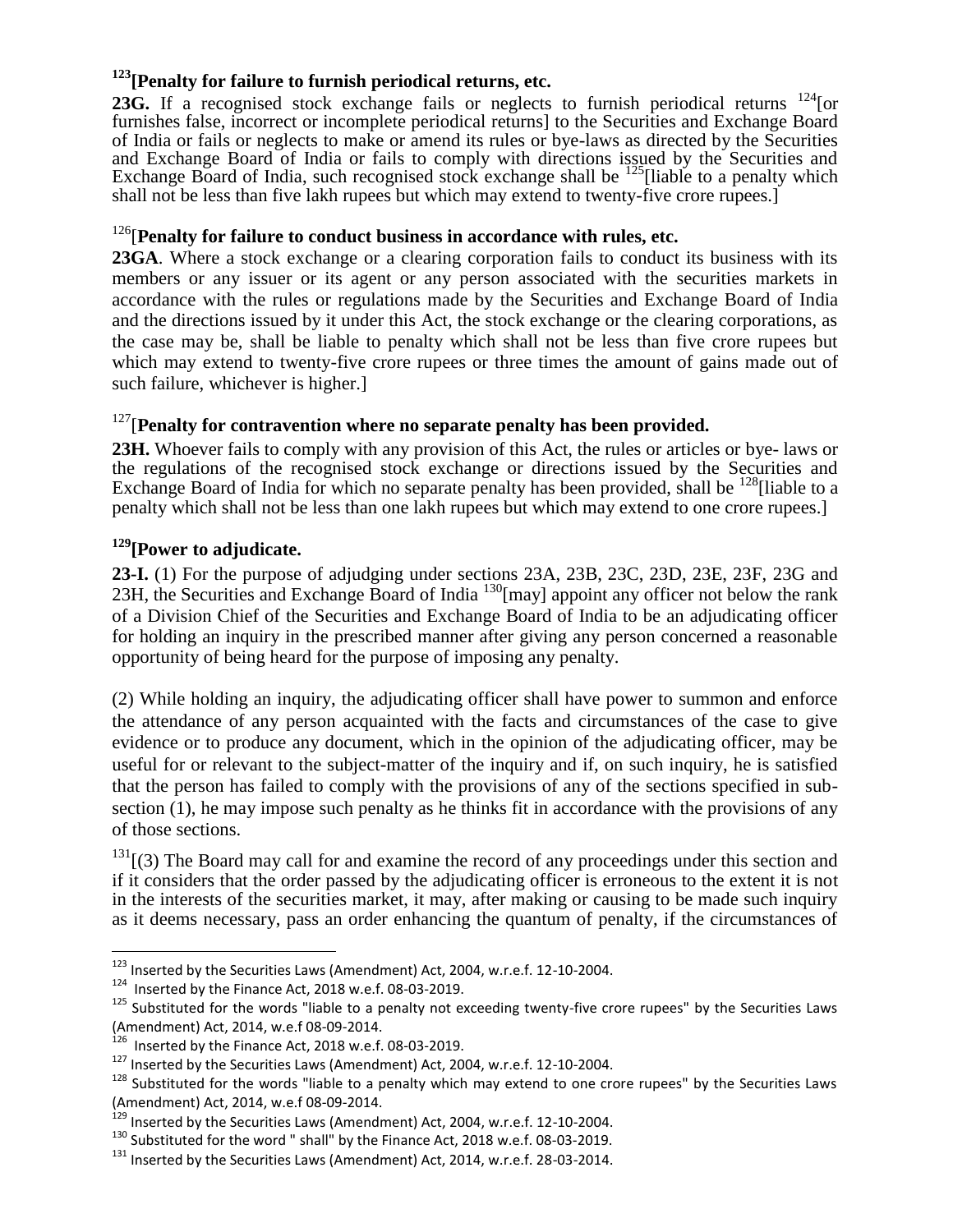the case so justify:

Provided that no such order shall be passed unless the person concerned has been given an opportunity of being heard in the matter:

Provided further that nothing contained in this sub-section shall be applicable after an expiry of a period of three months from the date of the order passed by the adjudicating officer or disposal of the appeal under section 23L, whichever is earlier.]

## **<sup>132</sup>[ <sup>133</sup>[ Factors to be taken into account while adjudging quantum of penalty.]**

**23J.** While adjudging the quantum of penalty under <sup>134</sup>[section 12A or section 23-I], the <sup>135</sup>[ the Securities and Exchange Board of India or the adjudicating officer] shall have due regard to the following factors, namely:—

- (*a*) the amount of disproportionate gain or unfair advantage, wherever quantifiable, made as a result of the default;
- (*b*) the amount of loss caused to an investor or group of investors as a result of the default;
- (*c*) the repetitive nature of the default.]

 $136$ [Explanation.—For the removal of doubts, it is clarified that the power of an adjudicating officer to adjudge the quantum of penalty under sections 23A to 23C shall be and shall always be deemed to have exercised under the provisions of this section.]

# **<sup>137</sup>[Settlement of administrative and civil proceedings.**

23JA. (1) Notwithstanding anything contained in any other law for the time being in force, any person, against whom any proceedings have been initiated or may be initiated under section 12A or section 23-I, may file an application in writing to the Board proposing for settlement of the proceedings initiated or to be initiated for the alleged defaults.

(2) The Board may, after taking into consideration the nature, gravity and impact of defaults, agree to the proposal for settlement, on payment of such sum by the defaulter or on such other terms as may be determined by the Board in accordance with the regulations made under the Securities and Exchange Board of India Act, 1992.

(3) For the purposes of settlement under this section, the procedure as specified by the Board under the Securities and Exchange Board of India Act, 1992 shall apply.

(4) No appeal shall lie under section 23L against any order passed by the Board or the adjudicating officer, as the case may be, under this section.]

 $138$ [(5) All settlement amounts, excluding the disgorgement amount and legal costs, realised under this Act shall be credited to the Consolidated Fund of India.]

# **<sup>139</sup>[Recovery of amounts.**

1

**23JB.** (1) If a person fails to pay the penalty imposed  $140$ [ under this Act] or fails to comply with

 $132$  Inserted by the Securities Laws (Amendment) Act, 2004, Sec 11, w.r.e.f. 12-10-2004.

<sup>&</sup>lt;sup>133</sup> Substituted for the words " Factors to be taken into account by adjudicating officer." by the Finance Act, 2018 w.e.f. 08-03-2019.

<sup>&</sup>lt;sup>134</sup> Substituted for the word, figures and letter "section 23-I" by the Finance Act, 2018 w.e.f. 08-03-2019.

<sup>&</sup>lt;sup>135</sup> Substituted for the words "adjudicating officer" by the Finance Act, 2018 w.e.f. 08-03-2019.<br>136 Inserted by Part V of Chanpter VI of the Finance Act, 2017, w.e.f. 01.04.2017 vide Gazette Notification No. 7, Extraord

<sup>137</sup> Inserted by the Securities Laws (Amendment) Act, 2014, w.r.e.f. 20-04-2007.

<sup>138</sup> Inserted by the Finance Act, 2018 w.e.f. 08-03-2019

<sup>&</sup>lt;sup>139</sup> Inserted by the Securities Laws (Amendment) Act, 2014, w.r.e.f. 20-04-2007.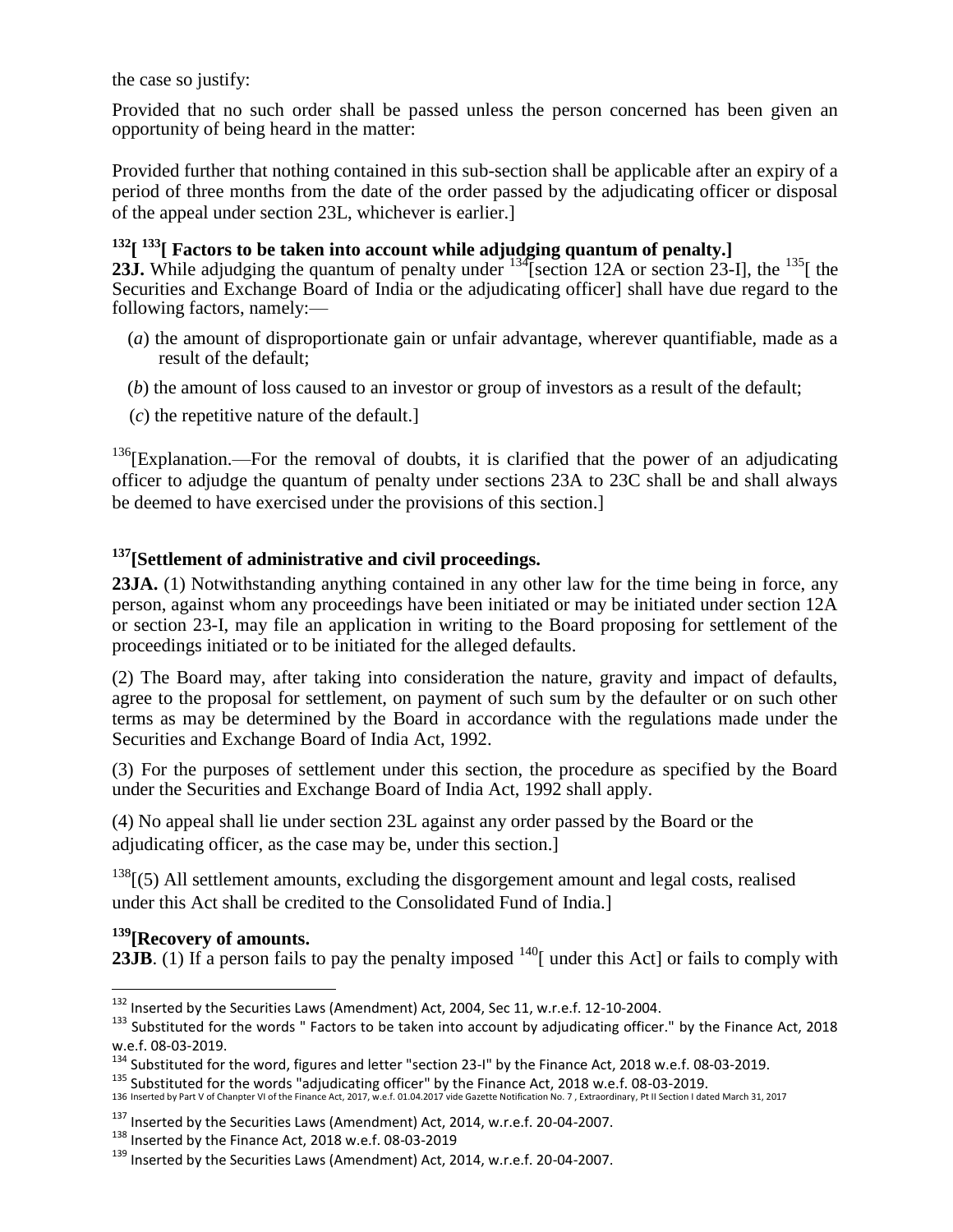a direction of disgorgement order issued under section 12A or fails to pay any fees due to the Board, the Recovery Officer may draw up under his signature a statement in the specified form specifying the amount due from the person (such statement being hereafter in this Chapter referred to as certificate) and shall proceed to recover from such person the amount specified in the certificate by one or more of the following modes, namely:—

(a) attachment and sale of the person's movable property;

- (b) attachment of the person's bank accounts;
- (c) attachment and sale of the person's immovable property;
- (d) arrest of the person and his detention in prison;
- (e) appointing a receiver for the management of the person's movable and immovable properties,

and for this purpose, the provisions of sections 220 to 227, 228A, 229, 232, the Second and Third Schedules to the Income-tax Act, 1961 and the Income-tax (Certificate Proceedings) Rules, 1962, as in force from time to time, in so far as may be, apply with necessary modifications as if the said provisions and the rules thereunder were the provisions of this Act and referred to the amount due under this Act instead of to income-tax under the Income-tax Act, 1961.

Explanation 1.— For the purposes of this sub-section, the person's movable or immovable property or monies held in bank accounts shall include any property or monies held in bank accounts which has been transferred, directly or indirectly on or after the date when the amount specified in certificate had become due, by the person to his spouse or minor child or son's wife or son's minor child, otherwise than for adequate consideration, and which is held by, or stands in the name of, any of the persons aforesaid; and so far as the movable or immovable property or monies held in bank accounts so transferred to his minor child or his son's minor child is concerned, it shall, even after the date of attainment of majority by such minor child or son's minor child, as the case may be, continue to be included in the person's movable or immovable property or monies held in bank accounts for recovering any amount due from the person under this Act.

Explanation 2. — Any reference under the provisions of the Second and Third Schedules to the Income-tax Act, 1961 and the Income-tax (Certificate Proceedings) Rules, 1962 to the assessee shall be construed as a reference to the person specified in the certificate.

Explanation 3.— Any reference to appeal in Chapter XVIID and the Second Schedule to the Income-tax Act, 1961, shall be construed as a reference to appeal before the Securities Appellate Tribunal under section 23L of this Act.

(2) The Recovery Officer shall be empowered to seek the assistance of the local district administration while exercising the powers under sub-section (1).

(3) Notwithstanding anything contained in any other law for the time being in force, the recovery of amounts by a Recovery Officer under sub-section (1), pursuant to non-compliance with any direction issued by the Board under section 12A, shall have precedence over any other claim against such person.

(4) For the purposes of sub-sections  $(1)$ ,  $(2)$  and  $(3)$ , the expression "Recovery Officer" means any officer of the Board who may be authorised, by general or special order in writing to exercise the powers of a Recovery Officer.]

**.** 

<sup>140</sup> Substituted for the words "by the adjudicating officer" by the Finance Act, 2018 w.e.f. 08-03-2019.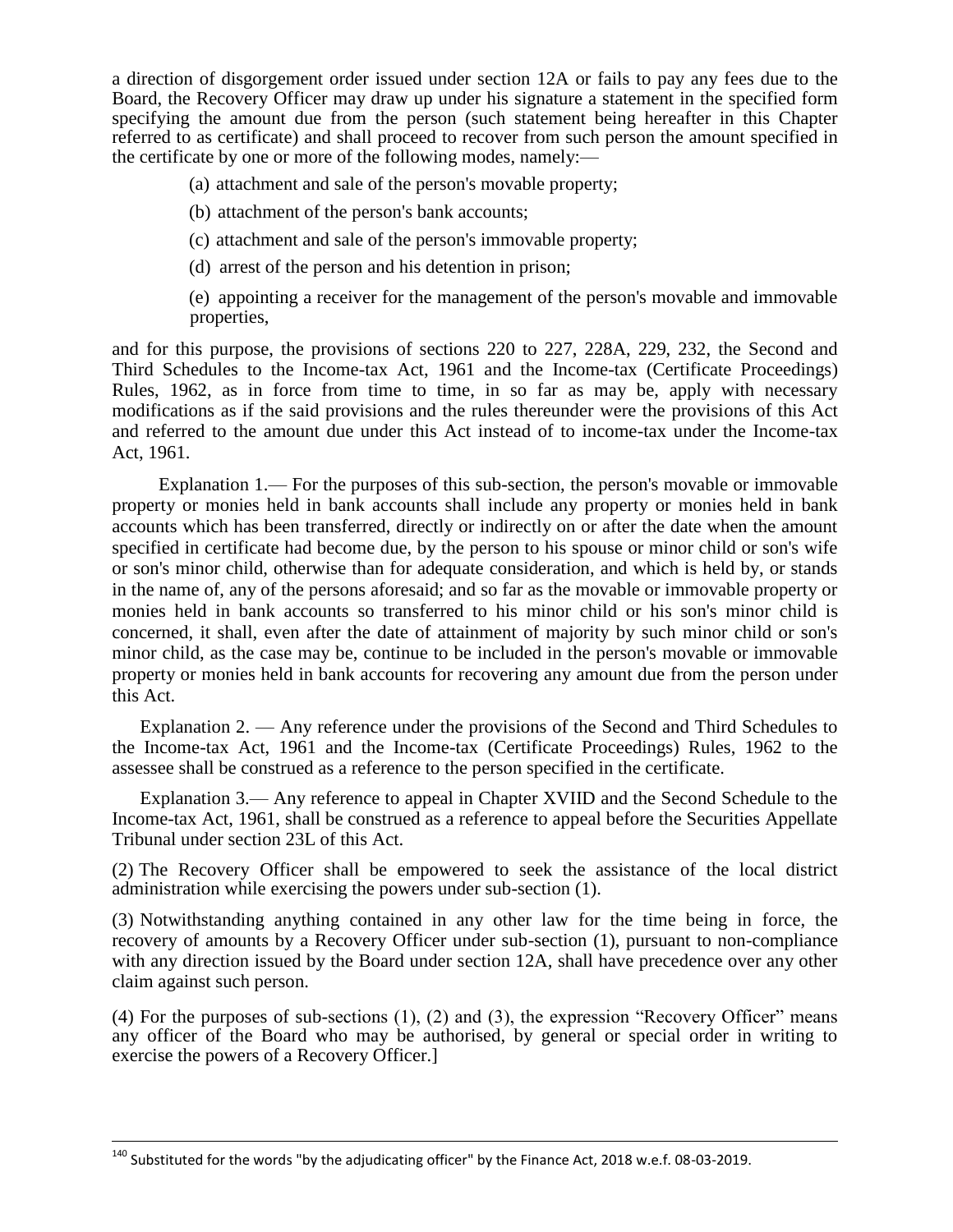## <sup>141</sup>[**Continuance of proceedings.**

**23JC.** (1) Where a person dies, his legal representative shall be liable to pay any sum which the deceased would have been liable to pay, if he had not died, in the like manner and to the same extent as the deceased:

Provided that, in case of any penalty payable under this Act, a legal representative shall be liable only in case the penalty has been imposed before the death of the deceased person.

(2) For the purposes of sub-section  $(1)$ ,—

(a) any proceeding for disgorgement, refund or an action for recovery before the Recovery Officer under this Act, except a proceeding for levy of penalty, initiated against the deceased before his death shall be deemed to have been initiated against the legal representative, and may be continued against the legal representative from the stage at which it stood on the date of the death of the deceased and all the provisions of this Act shall apply accordingly;

(b) any proceeding for disgorgement, refund or an action for recovery before the Recovery Officer under this Act, except a proceeding for levy of penalty, which could have been initiated against the deceased if he had survived, may be initiated against the legal representative and all the provisions of this Act shall apply accordingly.

(3) Every legal representative shall be personally liable for any sum payable by him in his capacity as legal representative if, while his liability for such sum remains undischarged, he creates a charge on or disposes of or parts with any assets of the estate of the deceased, which are in, or may come into, his possession, but such liability shall be limited to the value of the asset so charged, disposed of or parted with.

(4) The liability of a legal representative under this section shall, be limited to the extent to which the estate of the deceased is capable of meeting the liability.

*Explanation.*—For the purposes of this section ''Legal representative" means a person who in law represents the estate of a deceased person, and includes any person who intermeddles with the estate of the deceased and where a party sues or is sued in a representative character, the person on whom the estate devolves on the death of the party so suing or sued.]

## **<sup>142</sup>[Crediting sums realised by way of penalties to Consolidated Fund of India.**

23K. All sums realised by way of penalties under this Act shall be credited to the Consolidated Fund of India.]

## **<sup>143</sup>[Appeal to Securities Appellate Tribunal.**

**23L.** (1) Any person aggrieved, by the order or decision of the recognized stock exchange or the adjudicating officer or any order made by the Securities and Exchange Board of India under  $144$ [or sub-section (3) of section 23-I], may prefer an appeal before the Securities Appellate Tribunal and the provisions of sections 22B, 22C, 22D and 22E of this Act, shall apply, as far as may be, to such appeals.

(2) Every appeal under sub-section (1) shall be filed within a period of forty-five days from the date on which a copy of the order or decision is received by the appellant and it shall be in such form and be accompanied by such fee as may be prescribed:

1

 $141$  Inserted by the Finance Act, 2018 w.e.f. 08-03-2019.

<sup>142</sup> Inserted by the Securities Laws (Amendment) Act, 2014, w.r.e.f. 18-07-2013.

<sup>&</sup>lt;sup>143</sup> Inserted by the Securities Laws (Amendment) Act, 2004, Sec 11, w.r.e.f. 12-10-2004.

<sup>144</sup> Inserted by the Securities Laws (Amendment) Act, 2014, w.r.e.f. 28-03-2014.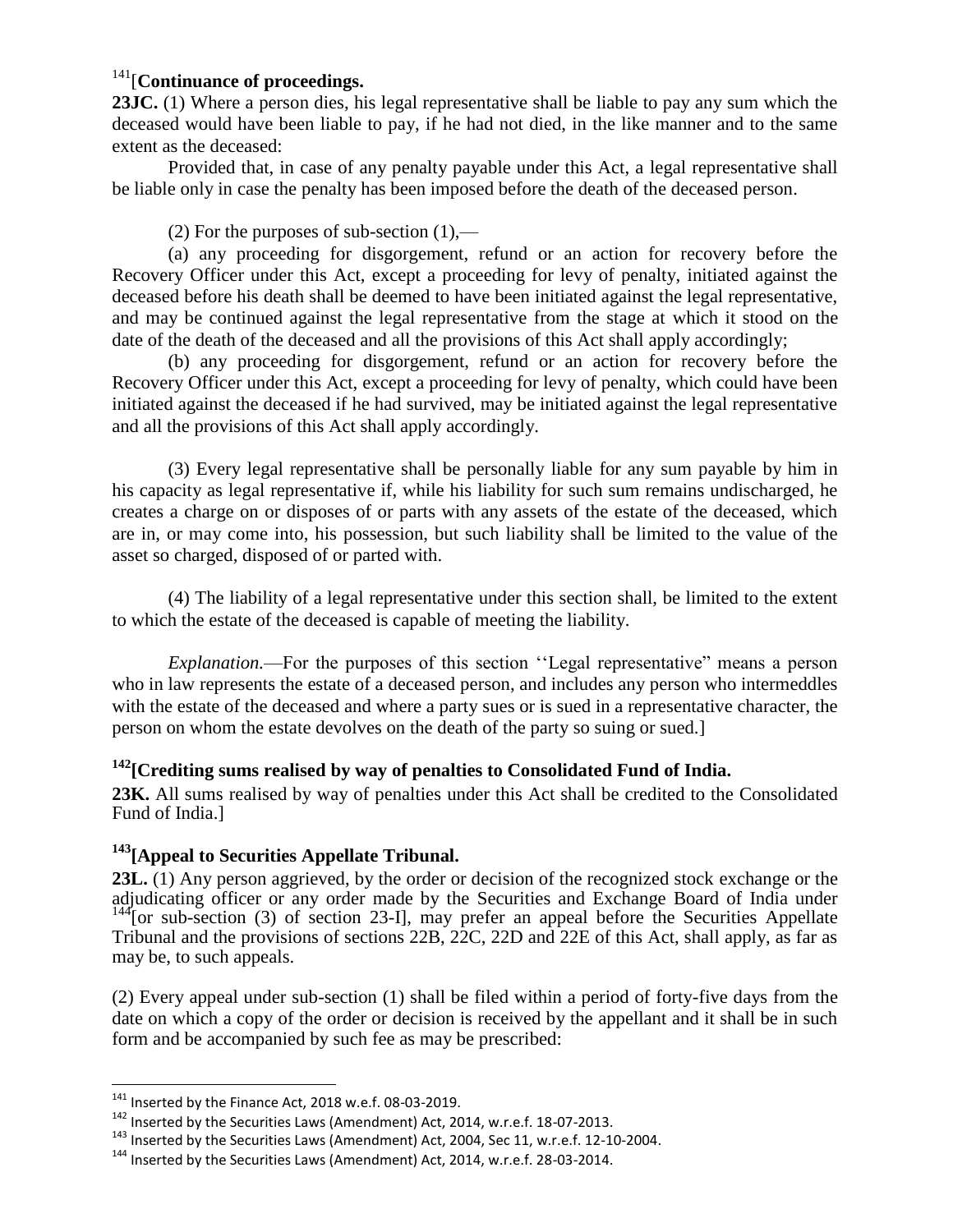Provided that the Securities Appellate Tribunal may entertain an appeal after the expiry of the said period of forty-five days if it is satisfied that there was sufficient cause for not filing it within that period.

(3) On receipt of an appeal under sub-section (1), the Securities Appellate Tribunal may, after giving the parties to the appeal, an opportunity of being heard, pass such orders thereon as it thinks fit, confirming, modifying or setting aside the order appealed against.

(4) The Securities Appellate Tribunal shall send a copy of every order made by it to the parties to the appeal and to the concerned adjudicating officer.

(5) The appeal filed before the Securities Appellate Tribunal under sub-section (1) shall be dealt with by it as expeditiously as possible and endeavour shall be made by it to dispose of the appeal finally within six months from the date of receipt of the appeal.]

## **<sup>145</sup>[Offences.**

**23M.** (1) Without prejudice to any award of penalty by the adjudicating officer <sup>146</sup>[or the Securities and Exchange Board of Indial under this Act, if any person contravenes or attempts to contravene or abets the contravention of the provisions of this Act or of any rules or regulations or bye-laws made thereunder, for which no punishment is provided elsewhere in this Act, he shall be punishable with imprisonment for a term which may extend to ten years, or with fine, which may extend to twenty-five crore rupees or with both.

(2) If any person fails to pay the penalty imposed by the adjudicating officer  $147$  [or the Securities and Exchange Board of India] or fails to comply with  $148$  [the direction or order], he shall be punishable with imprisonment for a term which shall not be less than one month but which may extend to ten years, or with fine, which may extend to twenty-five crore rupees, or with both.]

## **<sup>149</sup>[Composition of certain offences.**

**23N.** Notwithstanding anything contained in the Code of Criminal Procedure, 1973 (2 of 1974), any offence punishable under this Act, not being an offence punishable with imprisonment only, or with imprisonment and also with fine, may either before or after the institution of any proceeding, be compounded by a Securities Appellate Tribunal or a court before which such proceedings are pending.]

# **<sup>150</sup>[Power to grant immunity.**

1

23-O. (1) The Central Government may, on recommendation by the Securities and Exchange Board of India, if the Central Government is satisfied, that any person, who is alleged to have violated any of the provisions of this Act or the rules or the regulations made thereunder, has made a full and true disclosure in respect of alleged violation, grant to such person, subject to such conditions as it may think fit to impose, immunity from prosecution for any offence under this Act, or the rules or the regulations made thereunder or also from the imposition of any penalty under this Act with respect to the alleged violation:

Provided that no such immunity shall be granted by the Central Government in cases where the proceedings for the prosecution for any such offence have been instituted before the date of receipt of application for grant of such immunity:

 $145$  Inserted by the Securities Laws (Amendment) Act, 2004, Sec 11, w.r.e.f. 12-10-2004.

<sup>146</sup> Inserted by the Finance Act, 2018 w.e.f. 08-03-2019.

<sup>&</sup>lt;sup>147</sup> Inserted by the Finance Act, 2018 w.e.f. 08-03-2019.

<sup>&</sup>lt;sup>148</sup> Substituted for the words "any of his directions or orders" by the Finance Act, 2018 w.e.f. 08-03-2019

<sup>&</sup>lt;sup>149</sup> Inserted by the Securities Laws (Amendment) Act, 2004, Sec 11, w.r.e.f. 12-10-2004.

<sup>&</sup>lt;sup>150</sup> Inserted by the Securities Laws (Amendment) Act, 2004, Sec 11, w.r.e.f. 12-10-2004.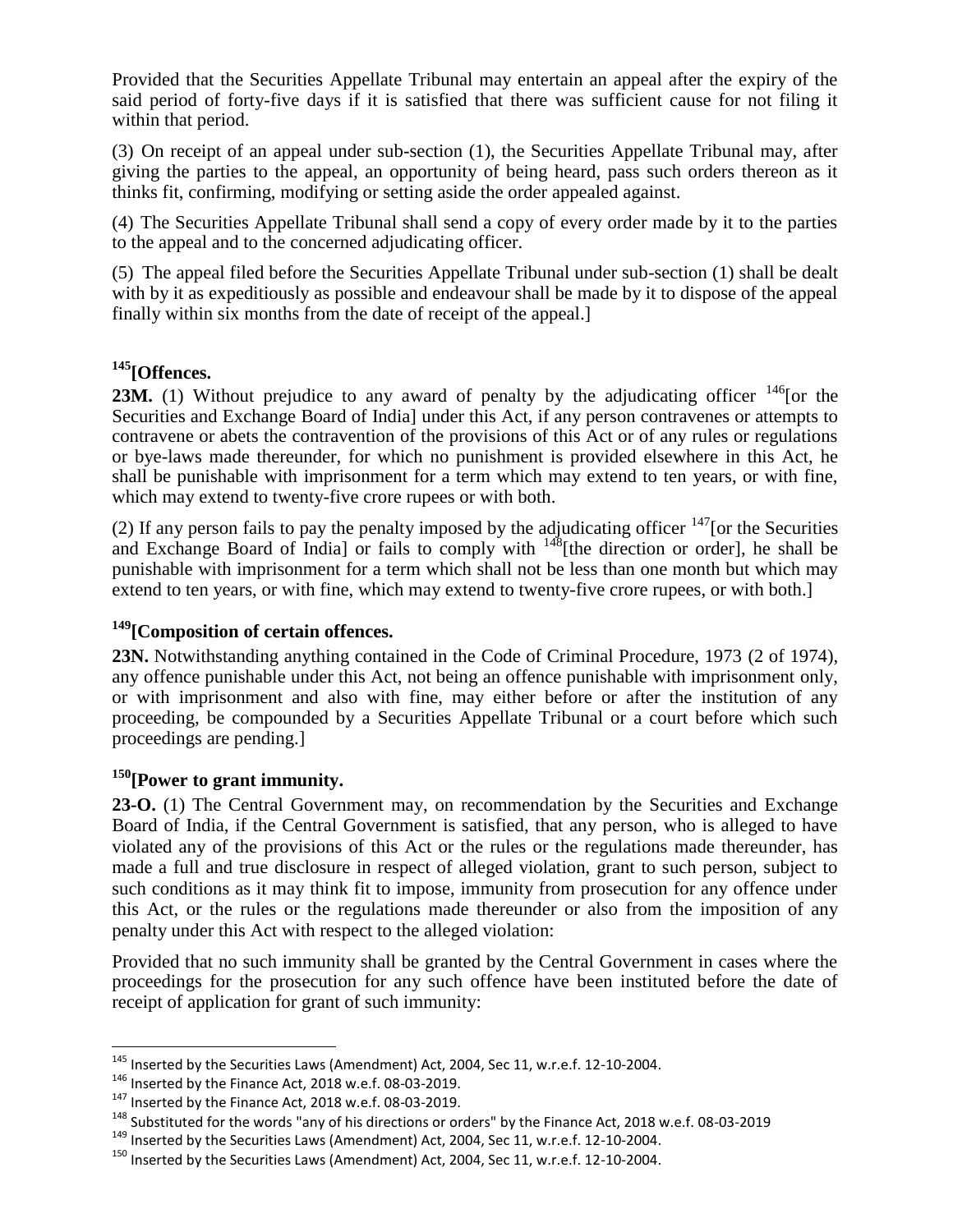Provided further that the recommendation of the Securities and Exchange Board of India under this sub-section shall not be binding upon the Central Government.

(2) An immunity granted to a person under sub-section (1) may, at any time, be withdrawn by the Central Government, if it is satisfied that such person had, in the course of the proceedings, not complied with the condition on which the immunity was granted or had given false evidence, and thereupon such person may be tried for the offence with respect to which the immunity was granted or for any other offence of which he appears to have been guilty in connection with the contravention and shall also become liable to the imposition of any penalty under this Act to which such person would have been liable, had not such immunity been granted.

## **<sup>151</sup>[Contravention by companies;]**

**24.** (1) Where <sup>152</sup>[a contravention of any of the provisions of this Act or any rule, regulation, direction or order made thereunder] has been committed by a company, every person who, at the time when the <sup>153</sup>[contravention] was committed, was in charge of, and was responsible to, the company for the conduct of the business of the company, as well as the company, shall be deemed to be guilty of the  $154$ [contravention], and shall be liable to be proceeded against and punished accordingly:

Provided that nothing contained in this sub-section shall render any such person liable to any punishment provided in this Act, if he proves that the  $^{155}$ [contravention] was committed without his knowledge or that he exercised all due diligence to prevent the commission of such <sup>156</sup>[contravention].

(2) Notwithstanding anything contained in sub-section (1), where  $157$ [ a contravention of any of the provisions of this Act or any rule, regulation, direction or order made thereunder] has been committed by a company and it is proved that the <sup>158</sup>[contravention] has been committed with the consent or connivance of, or is attributable to any gross negligence on the part of any director, manager, secretary or other officer of the company, such director, manager, secretary or other officer of the company, shall also be deemed to be guilty of that  $159$ [contravention] and shall be liable to be proceeded against and punished accordingly.

*Explanation*.—For the purpose of this section,—

- (*a*) "company" means any body corporate and includes a firm or other association of individuals, and
- $^{160}$ [(*b*) "director", in relation to -

-

- (*i*) a firm, means a partner in the firm;
- (*ii*) any association of persons or a body of individuals, means any member controlling the affairs thereof.]

 $161$ [(3) The provisions of this section shall be in addition to, and not in derogation of, the

<sup>&</sup>lt;sup>151</sup> Substituted for the words "Offences by companies." by the Finance Act, 2018 w.e.f. 08-03-2019.

<sup>152</sup> Substituted for the words "an offence" by the Finance Act, 2018 w.e.f. 08-03-2019.

<sup>153</sup> Substituted for the words "offence" by the Finance Act, 2018 w.e.f. 08-03-2019.

<sup>154</sup> Substituted for the words " offence" by the Finance Act, 2018 w.e.f. 08-03-2019.

<sup>155</sup> Substituted for the words " offence" by the Finance Act, 2018 w.e.f. 08-03-2019.

<sup>156</sup> Substituted for the words " offence" by the Finance Act, 2018 w.e.f. 08-03-2019.

<sup>157</sup> Substituted for the words " an offence under this Act" by the Finance Act, 2018 w.e.f. 08-03-2019.

<sup>158</sup> Substituted for the words " offence" by the Finance Act, 2018 w.e.f. 08-03-2019.

<sup>159</sup> Substituted for the words " offence" by the Finance Act, 2018 w.e.f. 08-03-2019.

<sup>160</sup> Substituted by the Securities Laws (Amendment) Act, 1999, Sec 7, w.e.f. 22-2-2000. Prior to its substitution, sub-clause (*b*) read as under:

<sup>&#</sup>x27;(*b*) "director", in relation to a firm, means a partner in the firm'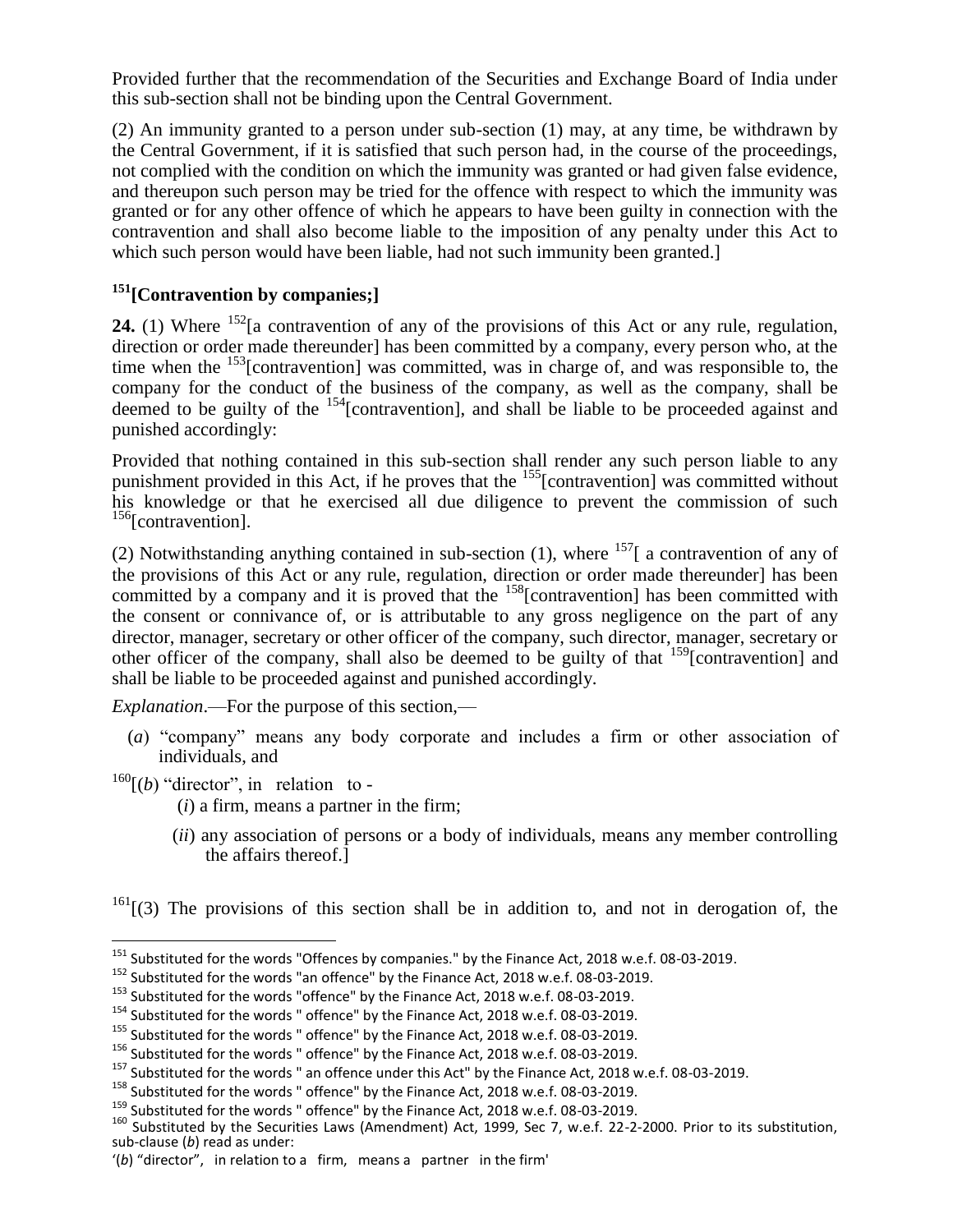provisions of section 22A.]

## **Certain offences to be cognizable.**

**25.** Notwithstanding anything contained in the Code of Criminal Procedure, 1898  $(5 \text{ of } 1898)^{162}$ , any offence punishable under  $163$ [\*\*\*] section 23 shall be deemed to be a cognizable offence within the meaning of that Code.

# <sup>164</sup> [**Cognizance of offences by courts.**

**26.** (1) No court shall take cognizance of any offence punishable under this Act or any rules or regulations or bye-laws made thereunder, save on a complaint made by the Central Government or State Government or the Securities and Exchange Board of India or a recognised stock exchange or by any person.

**<sup>165</sup>[**(2)\*\*\*\*\*\*\*\*]

## **<sup>166</sup>[Establishment of Special Courts.**

26A. (1) The Central Government may, for the purpose of providing speedy trial of offences under this Act, by notification, establish or designate as many Special Courts as may be necessary.

(2) A Special Court shall consist of a single judge who shall be appointed by the Central Government with the concurrence of the Chief Justice of the High Court within whose jurisdiction the judge to be appointed is working.

(3) A person shall not be qualified for appointment as a judge of a Special Court unless he is, immediately before such appointment, holding the office of a Sessions Judge or an Additional Sessions Judge, as the case may be.

#### **Offences triable by Special Courts.**

**26B.** Notwithstanding anything contained in the Code of Criminal Procedure, 1973, all offences under this Act committed prior to the date of commencement of the Securities Laws (Amendment) Act, 2014 or on or after the date of such commencement, shall be taken cognizance of and tried by the Special Court established for the area in which the offence is committed or where there are more Special Courts than one for such area, by such one of them as may be specified in this behalf by the High Court concerned.

## **Appeal and Revision.**

1

<sup>&</sup>lt;sup>161</sup> Inserted by The Securities Contracts (Regulation) Amendment Act, 1985 (Act No. 40 of 1985), Sec 3, w.e.f. 17-01-1986.

<sup>162</sup> *See* now the Code of Criminal Procedure, 1973 (2 of 1974)

<sup>163</sup> Words "sub- section (1) of" omitted by the Securities Laws (Amendment) Act, 2004, w.e.f. 12-10-2004.

<sup>&</sup>lt;sup>164</sup> Substituted by the Securities Laws (Amendment) Act, 2004, Sec 13, w.r.e.f. 12-10-2004. Prior to its substitution section 26 read as under :—

<sup>&</sup>quot;26 Jurisdiction. to try offences under this Act.—No court inferior to that of a presidency magistrate or a magistrate of the first class shall take cognizance of or try any offence punishable under this Act. "

Omitted by the Securities Laws (Amendment) Act, 2014, w.r.e.f. 18-07-2013. Prior to omission, Sub-section (2) read as under:

**<sup>&</sup>quot;**No court inferior to that of a Court of Session shall try any offence punishable under this Act**."**

<sup>166</sup> Inserted by the Securities Laws (Amendment) Act, 2014, w.r.e.f. 18-07-2013.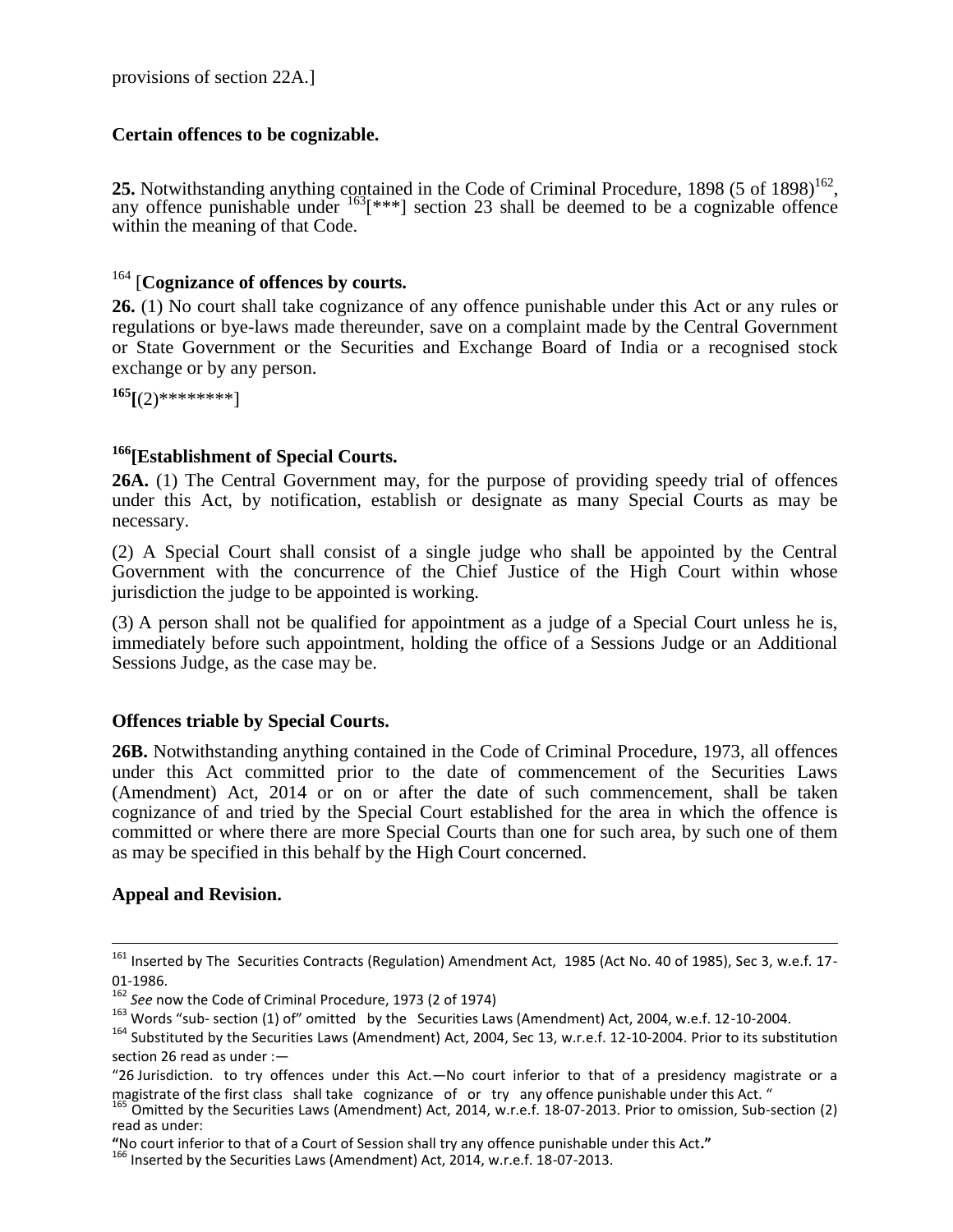**26C.** The High Court may exercise, so far as may be applicable, all the powers conferred by Chapters XXIX and XXX of the Code of Criminal Procedure, 1973 on a High Court, as if a Special Court within the local limits of the jurisdiction of the High Court were a Court of Session trying cases within the local limits of the jurisdiction of the High Court.

## **Application of Code to proceedings before Special Court.**

**26D.** (1) Save as otherwise provided in this Act, the provisions of the Code of Criminal Procedure, 1973 shall apply to the proceedings before a Special Court and for the purposes of the said provisions, the Special Court shall be deemed to be a Court of Session and the person conducting prosecution before a Special Court shall be deemed to be a Public Prosecutor within the meaning of clause (u) of section 2 of the Code of Criminal Procedure, 1973.

(2) The person conducting prosecution referred to in sub-section (1) should have been in practice as an Advocate for not less than seven years or should have held a post, for a period of not less than seven years, under the Union or a State, requiring special knowledge of law.

#### **Transitional provisions.**

**26E.** Any offence committed under this Act, which is triable by a Special Court shall, until a Special Court is established, be taken cognizance of and tried by a Court of Session exercising jurisdiction over the area, notwithstanding anything contained in the Code of Criminal Procedure, 1973:

Provided that nothing contained in this section shall affect the powers of the High Court under section 407 of the Code to transfer any case or class of cases taken cognizance by a Court of Session under this section.]

## *MISCELLANEOUS*

#### **Title to dividends.**

**27.** (1) It shall be lawful for the holder of any security whose name appears on the books of the company issuing the said security to receive and retain any dividend declared by the company in respect thereof for any year, notwithstanding that the said security has already been transferred by him for consideration, unless the transferee who claims the dividend from the transferor has lodged the security and all other documents relating to the transfer which may be required by the company with the company for being registered in his name within fifteen days of the date on which the dividend became due.

*Explanation.*—The period specified in this section shall be extended—

- (*i*) in case of death of the transferee, by the actual period taken by his legal representative to establish his claim to the dividend;
- (*ii*) in case of loss of the transfer deed by theft or any other cause beyond the control of the transferee, by the actual period taken for the replacement thereof; and
- (*iii*) in case of delay in the lodging of any security and other documents relating to the transfer due to causes connected with the post, by the actual period of the delay.

(2) Nothing contained in sub-section (1) shall affect—

- (*a*) the right of a company to pay any dividend which has become due to any person whose name is for the time being registered in the books of the company as the holder of the security in respect of which the dividend has become due; or
- (*b*) the right of the transferee of any security to enforce against the transferor or any other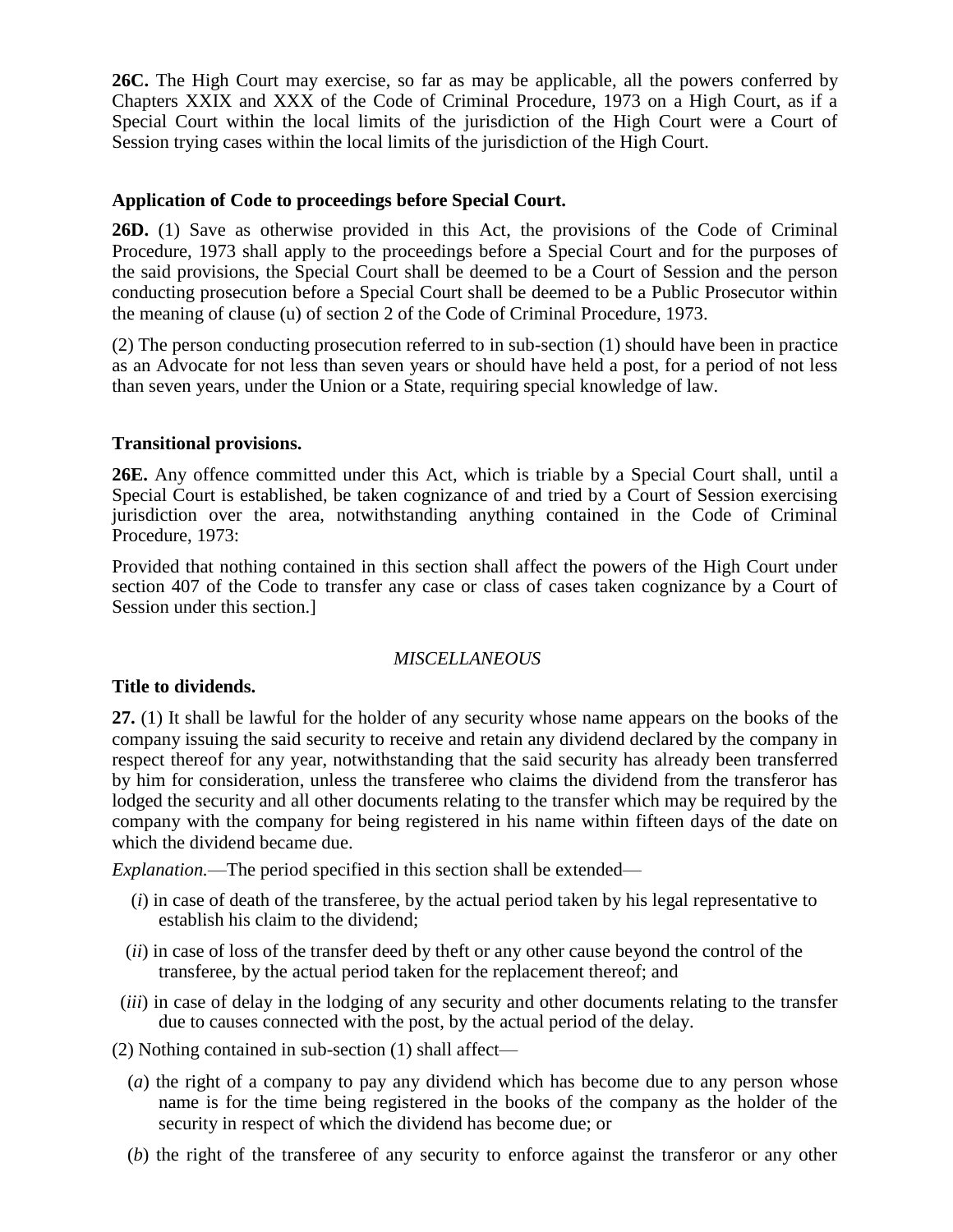person his rights, if any, in relation to the transfer in any case where the company has refused to register the transfer of the security in the name of the transferee.

## <sup>167</sup>[**Right to receive income from collective investment scheme.**

**27A.** (1) It shall be lawful for the holder of any securities, being units or other instruments issued by the collective investment scheme, whose name appears on the books of the collective investment scheme issuing the said security to receive and retain any income in respect of units or other instruments issued by the collective investment scheme declared by the collective investment scheme in respect thereof for any year, notwithstanding that the said security, being units or other instruments issued by the collective investment scheme, has already been transferred by him for consideration, unless the transferee who claims the income in respect of units or other instruments issued by the collective investment scheme from the transfer or has lodged the security and all other documents relating to the transfer which may be required by the collective investment scheme with the collective investment scheme for being registered in his name within fifteen days of the date on which the income in respect of units or other instruments issued by the collective investment scheme became due.

*Explanation.*—The period specified in this section shall be extended—

- (*i*) in case of death of the transferee, by the actual period taken by his legal representative to establish his claim to the income in respect of units or other instrument issued by the collective investment scheme;
- (*ii*) in case of loss of the transfer deed by theft or any other cause beyond the control of the transferee, by the actual period taken for the replacement thereof; and
- (*iii*) in case of delay in the lodging of any security, being units or other instruments issued by the collective investment scheme, and other documents relating to the transfer due to causes connected with the post, by the actual period of the delay.

(2) Nothing contained in sub-section (1) shall affect—

- (*a*) the right of a collective investment scheme to pay any income from units or other instruments issued by the collective investment scheme which has become due to any person whose name is for the time being registered in the books of the collective investment scheme as the holder of the security being units or other instruments issued by the collective investment scheme in respect of which the income in respect of units or other instruments issued by the collective scheme has become due; or
- (*b*) the right of transferee of any security, being units or other instruments issued by the collective investment scheme, to enforce against the transferor or any other person his rights, if any, in relation to the transfer in any case where the company has refused to register the transfer of the security being units or other instruments issued by the collective investment scheme in the name of the transferee.]

## <sup>168</sup>[**Right to receive income from mutual fund.**

**.** 

**27B.** (1) It shall be lawful for the holder of any securities, being units or other instruments issued by any mutual fund, whose name appears on the books of the mutual fund issuing the said security to receive and retain any income in respect of units or other instruments issued by the mutual fund declared by the mutual fund in respect thereof for any year, notwithstanding that the

<sup>167</sup> Inserted by the Securities Laws (Amendment) Act, 1999, Sec 8, w.e.f. 22-2-2000. Earlier clause (*d*) was omitted by the Securities Laws (Amendment) Act, 1995, w.e.f. 25-01-1995.

<sup>&</sup>lt;sup>168</sup> Inserted by the Securities Laws (Amendment) Act, 2004, Sec 14, w.r.e.f. 12-10-2004.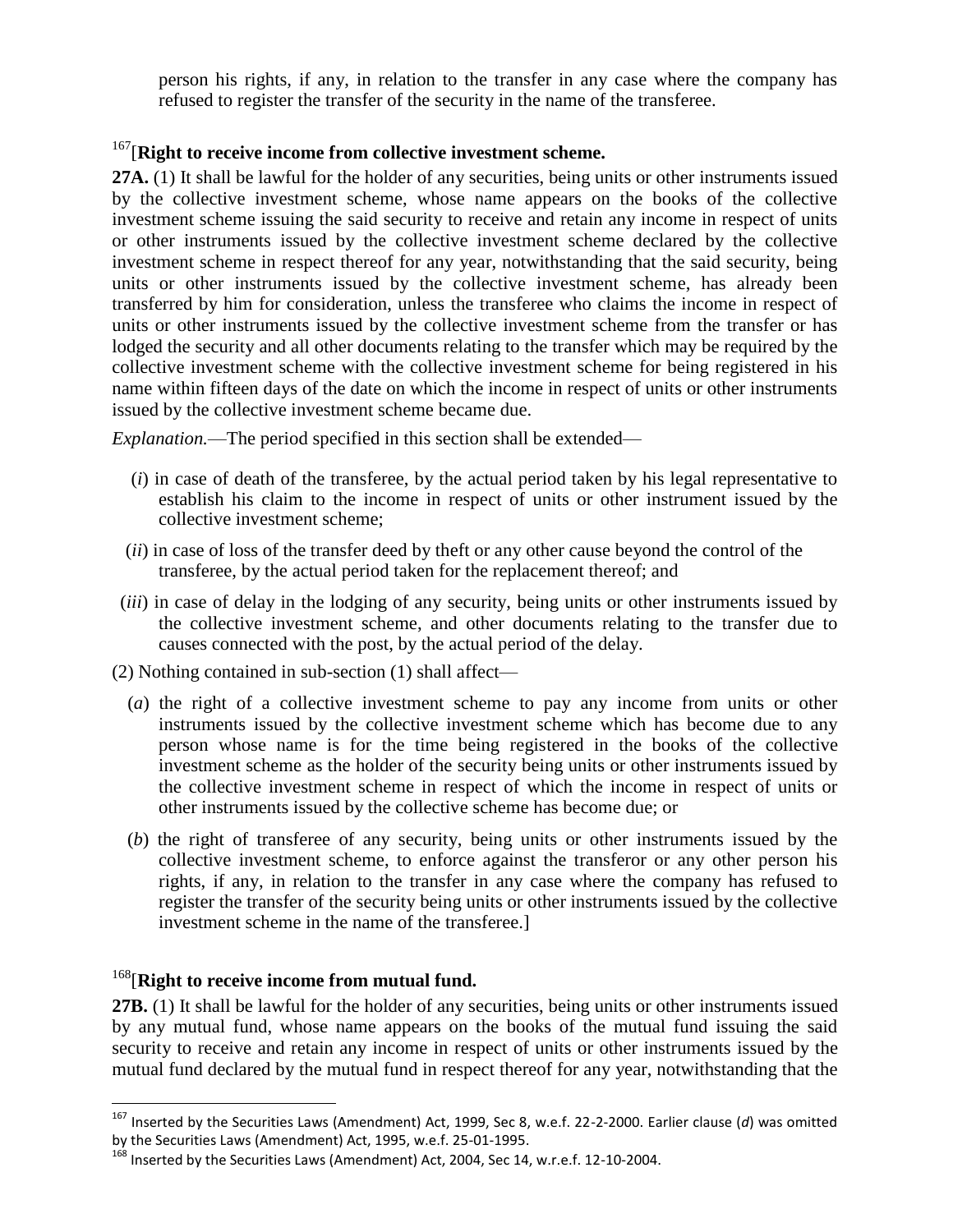said security, being units or other instruments issued by the mutual fund, has already been transferred by him for consideration, unless the transferee who claims the income in respect of units or other instruments issued by the mutual fund from the transferor has lodged the security and all other documents relating to the transfer which may be required by the mutual fund with the mutual fund for being registered in his name within fifteen days of the date on which the income in respect of units or other instruments issued by the mutual fund became due.

*Explanation.*—The period specified in this section shall be extended—

- (*i*) in case of death of the transferee, by the actual period taken by his legal representative to establish his claim to the income in respect of units or other instrument issued by the mutual fund;
- (*ii*) in case of loss of the transfer deed by theft or any other cause beyond the control of transferee, by the actual period taken for the replacement thereof; and
- (*iii*) in case of delay in the lodging of any security, being units or other instruments issued by the mutual fund, and other documents relating to the transfer due to causes connected with the post, by the actual period of the delay.
- (2) Nothing contained in sub-section (1) shall affect—
	- (*a*) the right of a mutual fund to pay any income from units or other instruments issued by the mutual fund which has become due to any person, whose name is for the time being registered in the books of the mutual fund as the holder of the security being units or other instruments issued by the mutual fund in respect of which the income in respect of units or other instruments issued by the mutual fund has become due; or
	- (*b*) the right of transferee of any security, being units or other instruments issued by the mutual fund, to enforce against the transferor or any other person, his rights, if any, in relation to the transfer in any case where the mutual fund has refused to register the transfer of the security being units or other instruments issued by the mutual fund in the name of the transferee.]

## **<sup>169</sup>[Act not to apply in certain cases.**

1

**28.** (1) The provisions of this Act shall not apply to—

- (*a*) the Government, the Reserve Bank of India, any local authority or any corporation set up by a special law or any person who has effected any transaction with or through the agency of any such authority as is referred to in this clause;
- (*b*) any convertible bond or share warrant or any option or right in relation thereto, in so far as it entitles the person in whose favour any of the foregoing has been issued to obtain at his option from the company or other body corporate, issuing the same or from any of its shareholders or duly appointed agents' shares of the company or other body corporate, whether by conversion of the bond or warrant or otherwise, on the basis of the price agreed upon when the same was issued.

(2) Without prejudice to the provisions contained in sub-section (1), if the Central Government<sup>170</sup> is satisfied that in the interests of trade and commerce or the economic development of the country it is necessary or expedient so to do, it may, by notification in the Official Gazette, specify any class of contracts as contracts to which this Act or any provision

<sup>&</sup>lt;sup>169</sup> Substituted by Securities Contracts (Regulation) Amendment Act, 1959 (Act No. 49 of 1959), Sec 3, w.e.f. 08-12-1959.

<sup>170</sup> Powers are exercisable by SEBI also *vide* S. O. 672 (E), Dated 13-09-1994, published in the Gazette of India, Extra., Pt. II, Section 3 (ii), Dated 13-09-1994.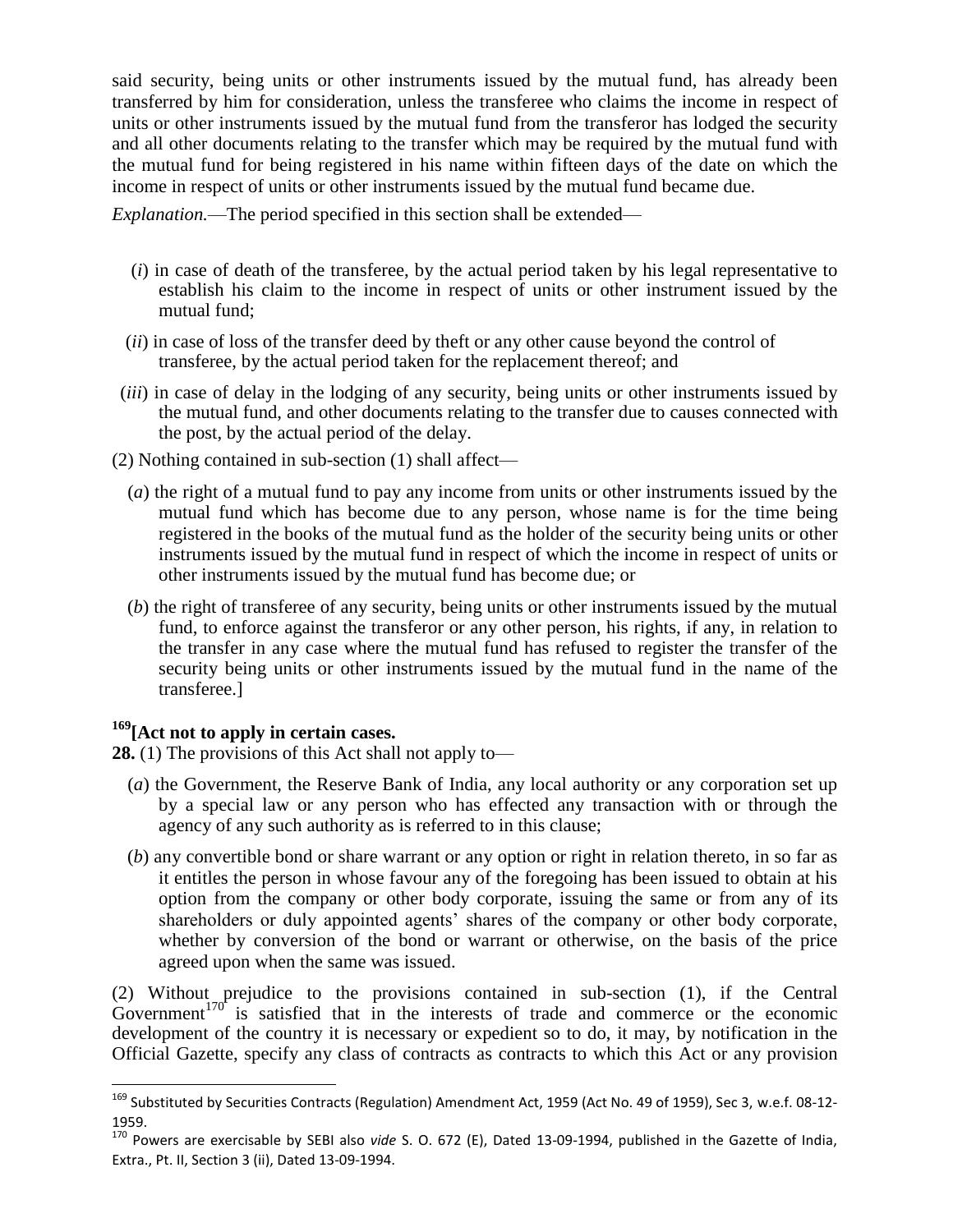contained therein shall not apply, and also the conditions, limitations or restrictions, if any, subject to which it shall not so apply.]

## **Protection of action taken in good faith.**

**29.** No suit, prosecution or other legal proceeding whatsoever shall lie in any court against the governing body or any member, office bearer or servant of any recognised stock exchange or against any person or persons appointed under sub-section (1) of section 11 for anything which is in good faith done or intended to be done in pursuance of this Act or of any rules or bye-laws made thereunder.

## <sup>171</sup>[**Power to delegate.**

**29A.** The Central Government may, by order published in the Official Gazette, direct that the powers (except the power under section 30) exercisable by it under any provision of this Act shall, in relation to such matters and subject to such conditions, if any, as may be specified in the order, be exercisable also by the Securities and Exchange Board of India or the Reserve Bank of India constituted under section 3 of the Reserve Bank of India Act, 1934 (2 of 1934).]

## **Power to make rules.**

**30.** (1) The Central Government may, by notification in the Official Gazette, make rules for the purpose of carrying into effect the objects of this Act.

(2) In particular, and without prejudice to the generality of the foregoing power, such rules may provide for,—

- (a) the manner in which applications may be made, the particulars which they should contain and the levy of a fee in respect of such applications;
- (b) the manner in which any inquiry for the purpose of recognising any stock exchange may be made, the conditions which may be imposed for the grant of such recognition, including conditions as to the admission of members if the stock exchange concerned is to be the only recognised stock exchange in the area; and the form in which such recognition shall be granted;
- (c) the particulars which should be contained in the periodical returns and annual reports to be furnished to the Central Government;
- (d) the documents which should be maintained and preserved under section 6 and the periods for which they should be preserved;
- (e) the manner in which any inquiry by the governing body of a stock exchange shall be made under section 6;
- (f) the manner in which the bye-laws to be made or amended under this Act shall before being so made or amended be published for criticism;
- (g) the manner in which applications may be made by dealers in securities for licences under section 17, the fee payable in respect thereof and the period of such licences, the

 $\overline{a}$  $171$  Inserted by Securities and Exchange Board of India Act, 1992, Sec 33 and Schedule, Pt II, w.r.e.f. 30-01-1992 and Substituted by the Securities Laws (Amendment) Act, 1999, Sec 9, w.e.f. 22-02-2000. Prior to its substitution, section 29A read as under:

<sup>&</sup>quot;29A*Power to delegate.—*The Central Government may, by order published in the Official Gazette, direct that the powers exercisable by it under any provision of this Act shall, in relation to such matters and subject to such conditions, if any, as may be specified in the order, be exercisable also by the Securities and Exchange Board of India."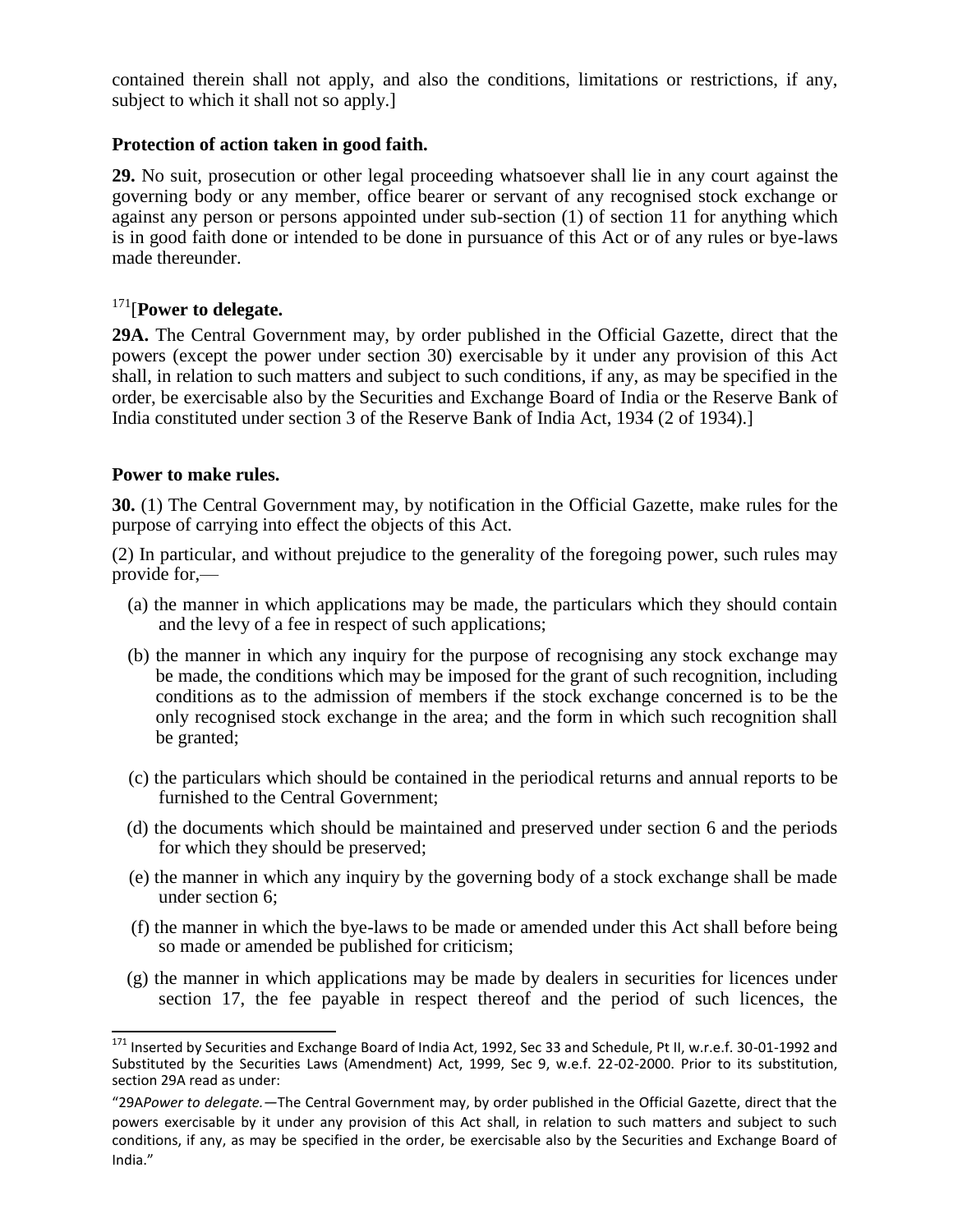conditions subject to which licences may be granted, including conditions relating to the forms which may be used in making contracts, the documents to be maintained by licensed dealers and the furnishing of periodical information to such authority as may be specified and the revocation of licences for breach of conditions;

- $172$ [(h) the requirements which shall be complied with—
	- (*A*) by public companies for the purpose of getting their securities listed on any stock exchange;
	- (*B*) by collective investment scheme for the purpose of getting their units listed on any stock exchange; $]$ <sup>173</sup>[\*\*\*]
- $174$ [(ha) the grounds on which the securities of a company may be delisted from any recognised stock exchange under sub-section (1) of section 21A;
- (hb) the form in which an appeal may be filed before the Securities Appellate Tribunal under sub-section (2) of section 21A and the fees payable in respect of such appeal;
- (hc) the form in which an appeal may be filed before the Securities Appellate Tribunal under section 22A and the fees payable in respect of such appeal;
- (hd) the manner of inquiry under sub-section (1) of section 23-I;
- (he) the form in which an appeal may be filed before the Securities Appellate Tribunal under section 23L and the fees payable in respect of such appeal;] (*i*) any other matter which is to be or may be prescribed.
- $175$ [(3) Every rule made under this Act shall be laid, as soon as may be after it is made, before each House of Parliament, while it is in session, for a total period of thirty days which may be comprised in one session or in two or more successive sessions, and if, before the expiry of the session immediately following the session or the successive sessions aforesaid, both Houses agree in making any modification in the rule or both Houses agree that the rule should not be made, the rule shall thereafter have effect only in such modified form or be of no effect, as the case may be; so, however, that any such modification or annulment shall be without prejudice to the validity of anything previously done under that rule.

 $\frac{1}{2}$ <sup>172</sup> Substituted by the Securities Laws (Amendment) Act, 1999, Sec 10, w.e.f. 22-02-2000. Prior to its substitution, clause (*h*) read as under:

<sup>&</sup>quot;(*h*) the requirements which shall be complied with by public companies for the purpose of getting their securities listed on any stock exchange;"

<sup>&</sup>lt;sup>173</sup> The word "and" omitted by the Securities Contracts (Regulation) Amendment Act, 1985, Sec 4, w.e.f. 17-01-1986.

<sup>174</sup> Substituted for clause (*ha*) by the Securities Laws (Amendment) Act, 2004, Sec 15, w.r.e.f. 12-10-2004. Earlier clause (*ha*), as amended by the Securities Laws (Amendment) Act, 1999, read as under :—

<sup>&</sup>quot;(*ha*) the form in which an appeal may be filed before the Securities Appellate Tribunal under section 22A and the fees payable in respect of such appeal; and"

 $175$  Substituted by the Securities Laws (Amendment) Act, 2004, Sec 15, w.r.e.f. 12-10-2004. Prior to its substitution, sub-section (3), as amended by the Securities Laws (Amendment) Act, 1995, w.e.f. 25-01-1995, read as under:

<sup>&</sup>quot;(3) Every rule made under this section shall, as soon as may be, after its publication in the Official Gazette, be laid before each House of Parliament, while it is in session, for a total period of thirty days which may be comprised in one session or in two or more successive sessions, and if, before the expiry of the session immediately following the session or the successive session aforesaid, both Houses agree in making any modification in the rule or both Houses agree that the rule should not be made, the rule shall thereafter have effect only in such modified form or be of no effect, as the case may be; so, however, that any such modification or annulment shall be without prejudice to the validity of anything previously done under that rule."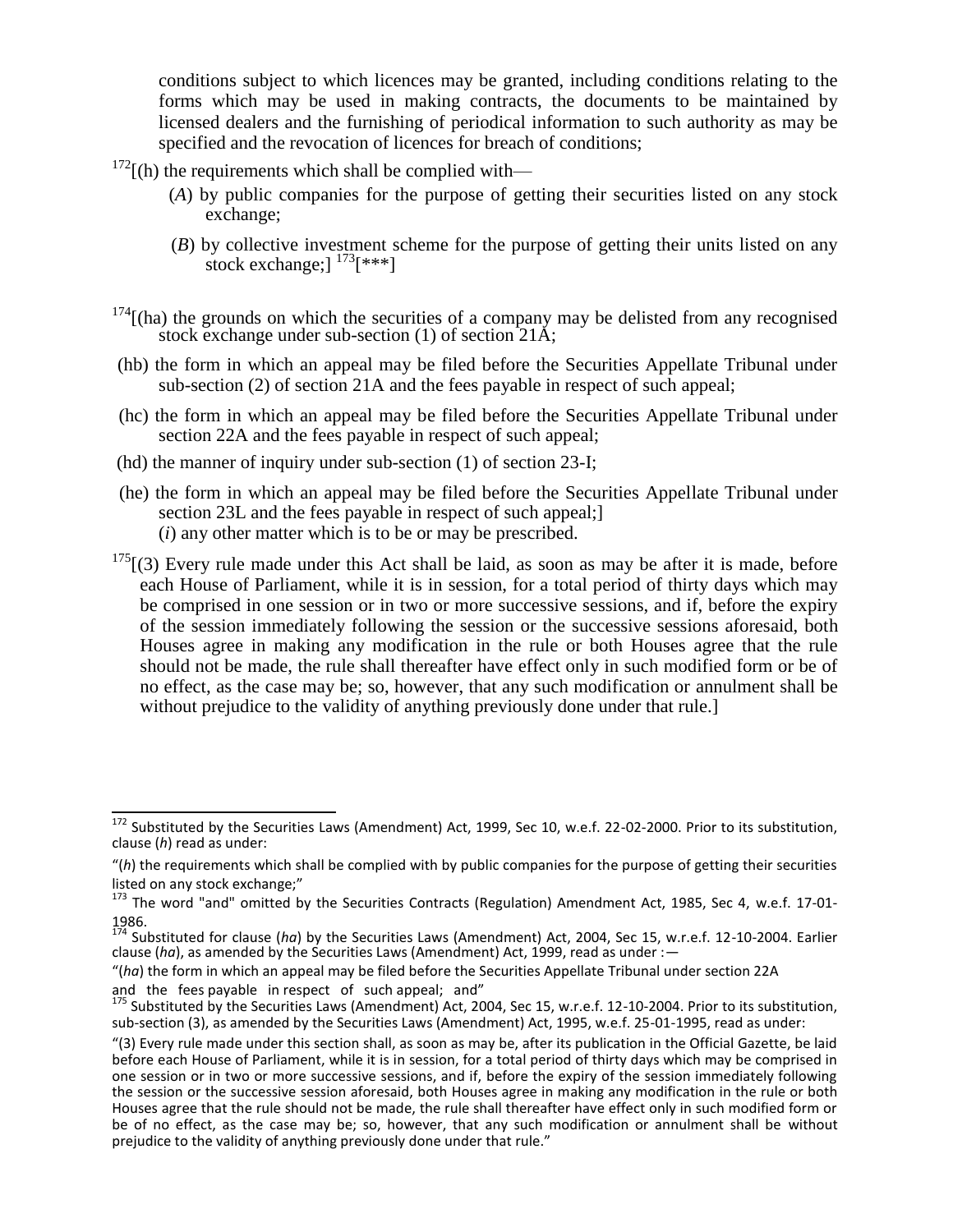# **<sup>176</sup>[Special Provisions related to commodity derivatives.**

**30A.** (1) Nothing contained in this Act shall apply to non-transferable specific delivery contracts:

Provided that no person shall organise or assist in organising or be a member of any association in any area to which the provisions of section 13 have been made applicable (other than a stock exchange) which provides facilities for the performance of any nontransferable specific delivery contract by any party thereto without having to make or receive actual delivery to or from the other party to the contract or to or from any other party named in the contract.

(2) Where in respect of any area, the provisions of section 13 have been made applicable in relation to commodity derivatives for the sale or purchase of any goods or class of goods, the Central Government may, by notification, declare that in the said area or any part thereof as may be specified in the notification all or any of the provisions of this Act shall not apply to transferable specific delivery contracts for the sale or purchase of the said goods or class of goods either generally, or to any class of such contracts in particular.

(3) Notwithstanding anything contained in sub-section (1), if the Central Government is of the opinion that in the interest of the trade or in the public interest it is expedient to regulate and control non-transferable specific delivery contracts in any area, it may, by notification in the Official Gazette, declare that all or any of the provisions of this Act shall apply to such class or classes of non-transferable specific delivery contracts in such area in respect of such goods or class of goods as may be specified in the notification, and may also specify the manner in which and the extent to which all or any of the said provisions shall so apply.  $\vert$ 

## **<sup>177</sup>[Power of Securities and Exchange Board of India to make regulations.**

**31.** (1) Without prejudice to the provisions contained in section 30 of the Securities and Exchange Board of India Act, 1992 (15 of 1992), the Securities and Exchange Board of India may, by notification in the Official Gazette, make regulations consistent with the provisions of this Act and the rules made thereunder to carry out the purposes of this Act.

**<sup>178</sup>[**(2) In particular, and without prejudice to the generality of the foregoing power, such regulations may provide for all or any of the following matters, namely:—

- (a) the manner, in which at least fifty-one per cent of equity share capital of a recognised stock exchange is held within twelve months from the date of publication of the order under sub-section (7) of section 4B by the public other than the shareholders having trading rights under sub-section (8) of that section;
- (b) the eligibility criteria and other requirements under section 17A.**]**
- $179$ [(c) the terms determined by the Board for settlement of proceedings under subsection (2) of section 23JA;

-

<sup>176</sup> Inserted by Part II of Chapter VIII of the Finance Act 2015, w.e.f. 28.09.2015 *vide* Gazette Notification F. No. 1/9/SM/2015, Extraordinary, Pt. II, Sec. 3, Sub-section (ii) dtd 28.08.2015.

 $177$  Inserted by the Securities Laws (Amendment) Act, 2004, Sec 16, w.r.e.f. 12-10-2004. Earlier it was repealed by the Repealing and Amending Act, 1960, Sec 2 and First Sch. w.e.f. 28-12-1960.

<sup>178</sup> Substituted by the Securities Contracts (Regulation) Amendment Act, 2007, Sec 5, w.e.f. 28-05-2007. Prior to substitution it read as under:

<sup>&</sup>quot;(2) In particular and without prejudice to the generality of the foregoing power, such regulations may provide for the manner in which at least fifty-one per cent of equity share capital of a recognised stock exchange is held within twelve months from the date of publication of the order under sub-section (7) of section 4B by the public other than the shareholders having trading rights under sub-section (8) of that section."

<sup>&</sup>lt;sup>179</sup> Inserted by the Securities Laws (Amendment) Act, 2014, w.r.e.f 18-07-2013.